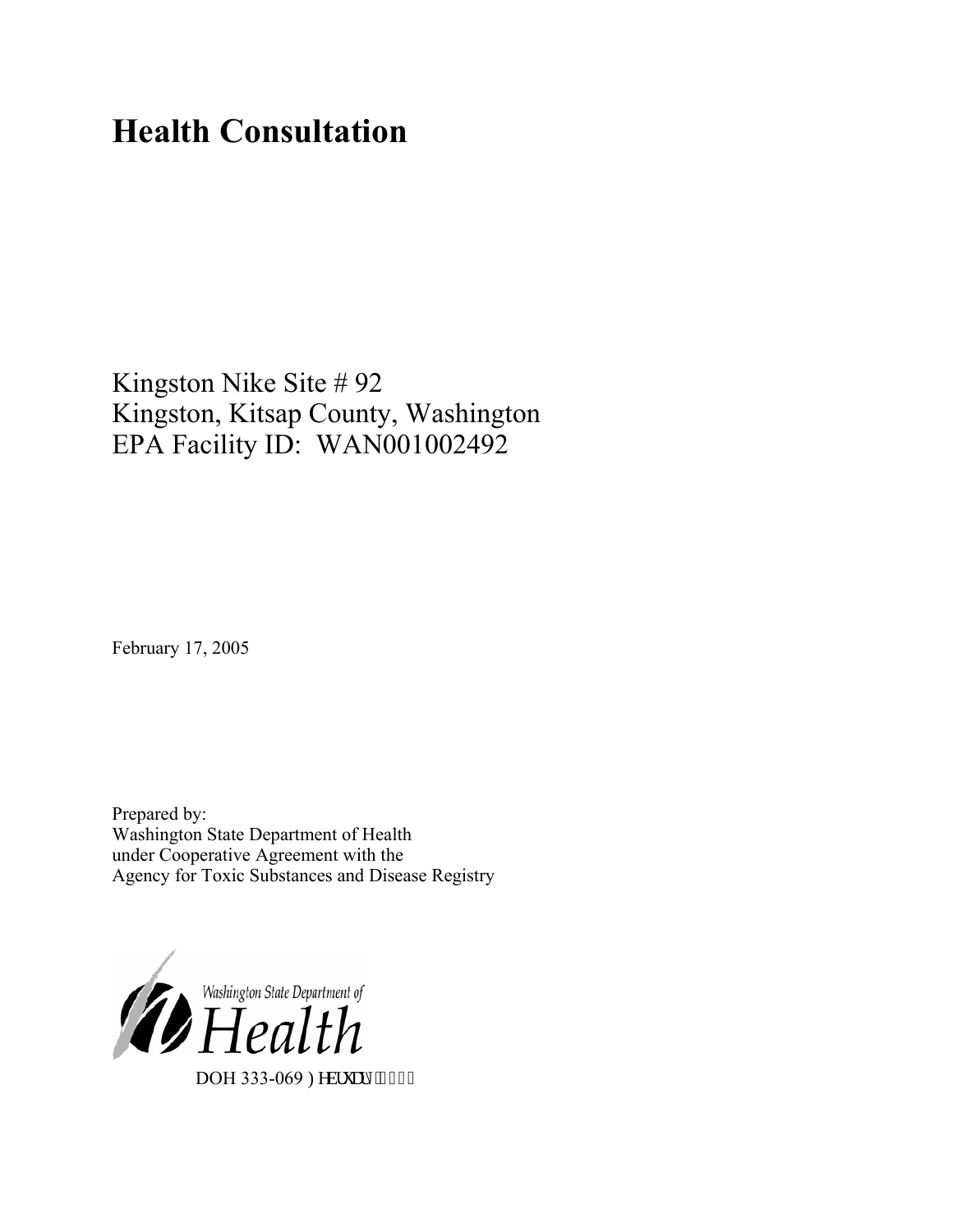## **Forward**

The Washington State Department of Health (DOH) has prepared this health consultation in cooperation with the Agency for Toxic Substances and Disease Registry (ATSDR). ATSDR is part of the U.S. Department of Health and Human Services and is the principal federal public health agency responsible for health issues related to hazardous waste. This health consultation was prepared in accordance with methodologies and guidelines developed by ATSDR.

The purpose of this health consultation is to identify and prevent harmful human health effects resulting from exposure to hazardous substances in the environment. Health consultations focus on specific health issues so that DOH can respond to requests from concerned residents or agencies for health information on hazardous substances. DOH evaluates sampling data collected from a hazardous waste site, determines whether exposures have occurred or could occur, reports any potential harmful effects, and recommends actions to protect public health. The findings in this report are relevant to conditions at the site during the time of this health consultation, and should not necessarily be relied upon if site conditions or land use changes in the future.

For additional information or questions regarding DOH or the contents of this health consultation, please call the health advisor who prepared this document:

Lenford O'Garro Washington State Department of Health Office of Environmental Health Assessments P.O. Box 47846 Olympia, WA 98504-7846 (360) 236-3376 1-877-485-7316 Website: [www.doh.wa.gov](http://www.doh.wa.gov/consults) leqpuww

For more information about ATSDR, contact the ATSDR Information Center at 1-888-422-8737 or visit the agency's Web site: www.atsdr.cdc.gov/.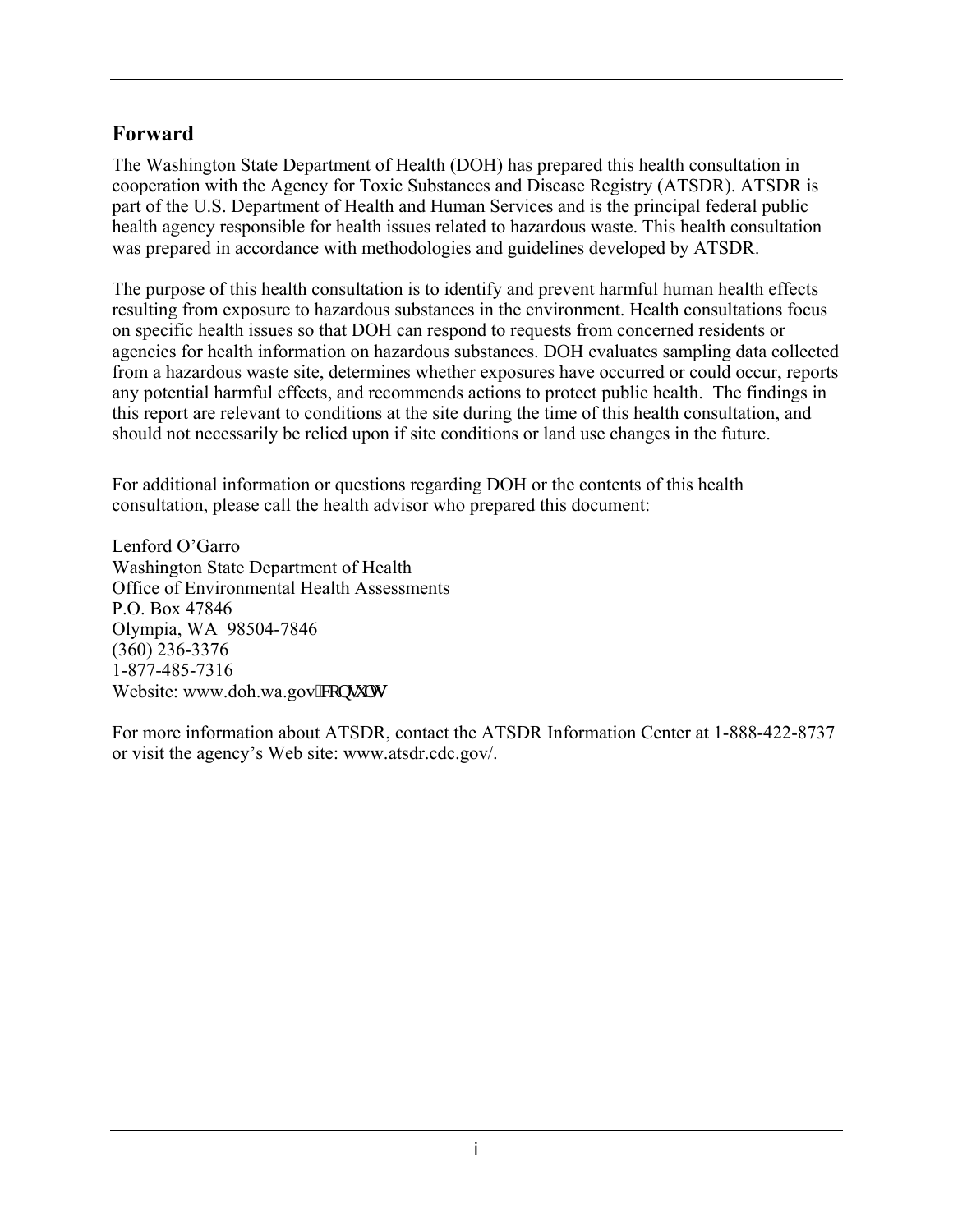# **Table of Contents**

| Environmental Epidemiology, Health Education and Spatial Analysis Section 25    |  |
|---------------------------------------------------------------------------------|--|
|                                                                                 |  |
|                                                                                 |  |
|                                                                                 |  |
|                                                                                 |  |
|                                                                                 |  |
|                                                                                 |  |
|                                                                                 |  |
| Soil lead concentration and estimated blood lead levels at the Nike Site #92 38 |  |
|                                                                                 |  |
|                                                                                 |  |
|                                                                                 |  |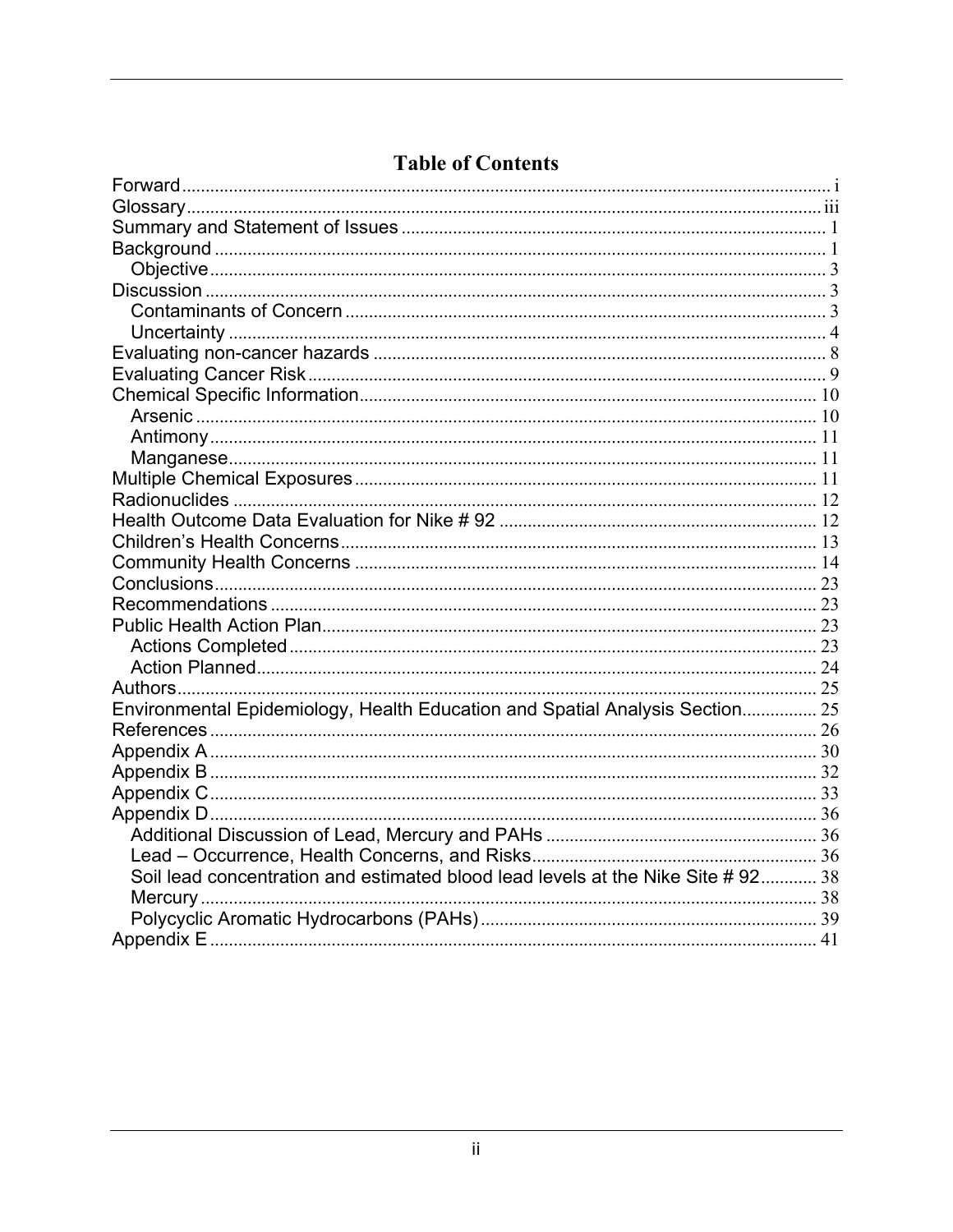# Gl**ossar**y

| <b>Agency for Toxic</b><br><b>Substances and Disease</b><br><b>Registry (ATSDR)</b> | The principal federal public health agency involved with hazardous waste<br>issues, responsible for preventing or reducing the harmful effects of<br>exposure to hazardous substances on human health and quality of life.<br>ATSDR is part of the U.S. Department of Health and Human Services.                                                                                                                                                                                                                                                                                                                          |
|-------------------------------------------------------------------------------------|---------------------------------------------------------------------------------------------------------------------------------------------------------------------------------------------------------------------------------------------------------------------------------------------------------------------------------------------------------------------------------------------------------------------------------------------------------------------------------------------------------------------------------------------------------------------------------------------------------------------------|
| <b>Aquifer</b>                                                                      | An underground formation composed of materials such as sand, soil, or<br>gravel that can store and/or supply groundwater to wells and springs.                                                                                                                                                                                                                                                                                                                                                                                                                                                                            |
| <b>Cancer Risk Evaluation</b><br>Guide (CREG)                                       | The concentration of a chemical in air, soil or water that is expected to<br>cause no more than one excess cancer in a million persons exposed over a<br>lifetime. The CREG is a comparison value used to select contaminants of<br>potential health concern and is based on the cancer slope factor (CSF).                                                                                                                                                                                                                                                                                                               |
| <b>Cancer Slope Factor</b>                                                          | A number assigned to a cancer causing chemical that is used to estimate its<br>ability to cause cancer in humans.                                                                                                                                                                                                                                                                                                                                                                                                                                                                                                         |
| Carcinogen                                                                          | Any substance that causes cancer.                                                                                                                                                                                                                                                                                                                                                                                                                                                                                                                                                                                         |
| <b>Comparison value</b>                                                             | Calculated concentration of a substance in air, water, food, or soil that is<br>unlikely to cause harmful (adverse) health effects in exposed people. The<br>CV is used as a screening level during the public health assessment<br>process. Substances found in amounts greater than their CVs might be<br>selected for further evaluation in the public health assessment process.                                                                                                                                                                                                                                      |
| Contaminant                                                                         | A substance that is either present in an environment where it does not<br>belong or is present at levels that might cause harmful (adverse) health<br>effects.                                                                                                                                                                                                                                                                                                                                                                                                                                                            |
| <b>Dermal Contact</b>                                                               | Contact with (touching) the skin (see route of exposure).                                                                                                                                                                                                                                                                                                                                                                                                                                                                                                                                                                 |
| <b>Dose</b><br>(for chemicals that are not<br>radioactive)                          | The amount of a substance to which a person is exposed over some time<br>period. Dose is a measurement of exposure. Dose is often expressed as<br>milligram (amount) per kilogram (a measure of body weight) per day (a<br>measure of time) when people eat or drink contaminated water, food, or<br>soil. In general, the greater the dose, the greater the likelihood of an effect.<br>An "exposure dose" is how much of a substance is encountered in the<br>environment. An "absorbed dose" is the amount of a substance that<br>actually got into the body through the eyes, skin, stomach, intestines, or<br>lungs. |
| <b>Environmental Media</b><br><b>Evaluation Guide</b><br>(EMEG)                     | A concentration in air, soil, or water below which adverse non-cancer<br>health effects are not expected to occur. The EMEG is a comparison value<br>used to select contaminants of potential health concern and is based on<br>ATSDR's minimal risk level (MRL).                                                                                                                                                                                                                                                                                                                                                         |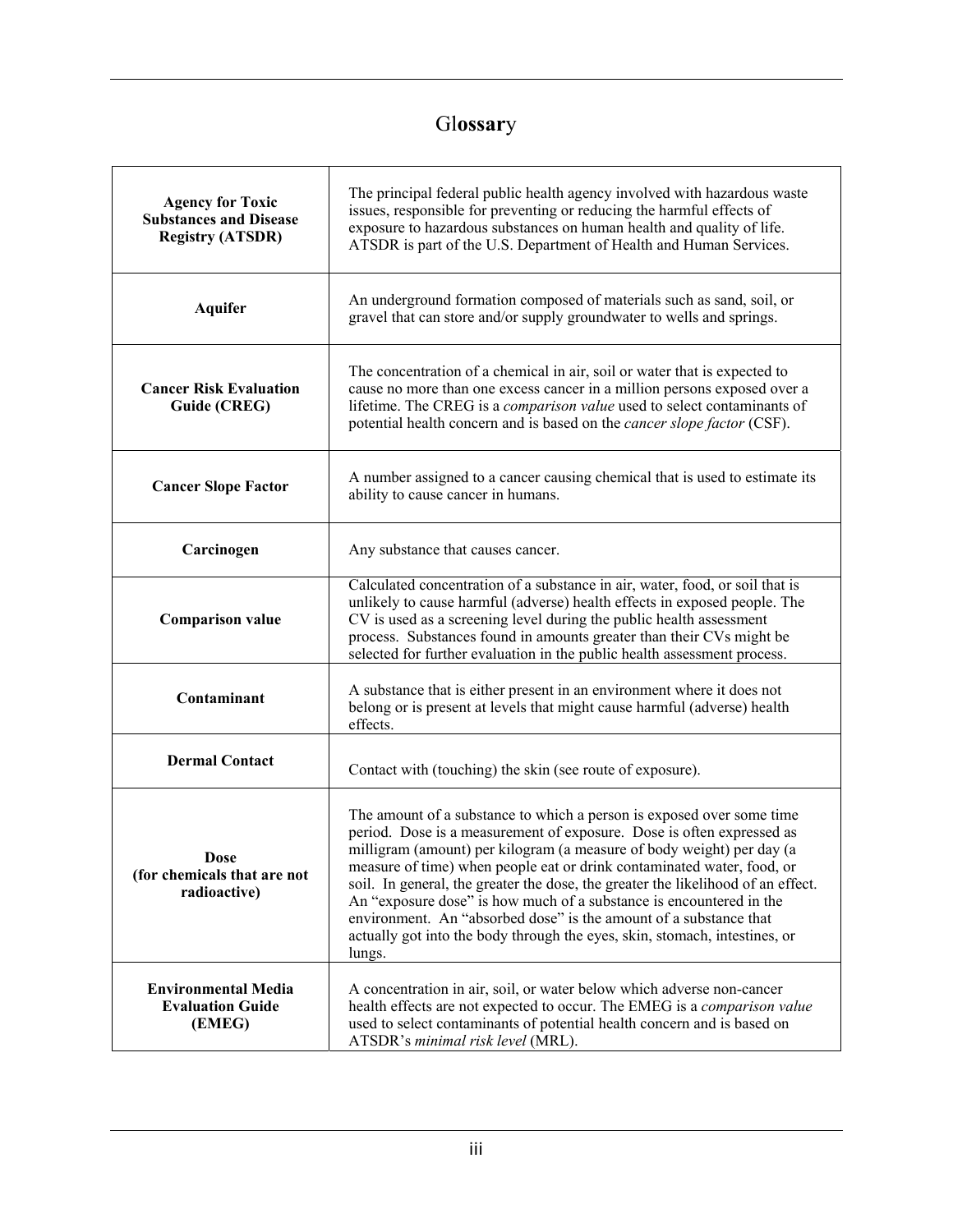| <b>Environmental Protection</b><br><b>Agency (EPA)</b>        | United States Environmental Protection Agency.                                                                                                                                                                                                                                             |
|---------------------------------------------------------------|--------------------------------------------------------------------------------------------------------------------------------------------------------------------------------------------------------------------------------------------------------------------------------------------|
| <b>Exposure</b>                                               | Contact with a substance by swallowing, breathing, or touching the skin or<br>eyes. Exposure may be short-term [acute exposure], of intermediate<br>duration, or long-term [chronic exposure].                                                                                             |
| Groundwater                                                   | Water beneath the earth's surface in the spaces between soil particles and<br>between rock surfaces [compare with surface water].                                                                                                                                                          |
| <b>Hazardous substance</b>                                    | Any material that poses a threat to public health and/or the environment.<br>Typical hazardous substances are materials that are toxic, corrosive,<br>ignitable, explosive, or chemically reactive.                                                                                        |
| Ingestion                                                     | The act of swallowing something through eating, drinking, or mouthing<br>objects. A hazardous substance can enter the body this way [see route of<br>exposure].                                                                                                                            |
| <b>Ingestion rate</b>                                         | The amount of an environmental medium that could be ingested typically<br>on a daily basis. Units for IR are usually liter/day for water, and mg/day for<br>soil.                                                                                                                          |
| <b>Inhalation</b>                                             | The act of breathing. A hazardous substance can enter the body this way<br>[see route of exposure].                                                                                                                                                                                        |
| Inorganic                                                     | Compounds composed of mineral materials, including elemental salts and<br>metals such as iron, aluminum, mercury, and zinc.                                                                                                                                                                |
| <b>Lowest Observed Adverse</b><br><b>Effect Level (LOAEL)</b> | The lowest tested dose of a substance that has been reported to cause<br>harmful (adverse) health effects in people or animals.                                                                                                                                                            |
| <b>Maximum Contaminant</b><br>Level (MCL)                     | A drinking water regulation established by the federal Safe Drinking Water<br>Act. It is the maximum permissible concentration of a contaminant in water<br>that is delivered to the free flowing outlet of the ultimate user of a public<br>water system. MCLs are enforceable standards. |
| Media                                                         | Soil, water, air, plants, animals, or any other part of the environment that<br>can contain contaminants.                                                                                                                                                                                  |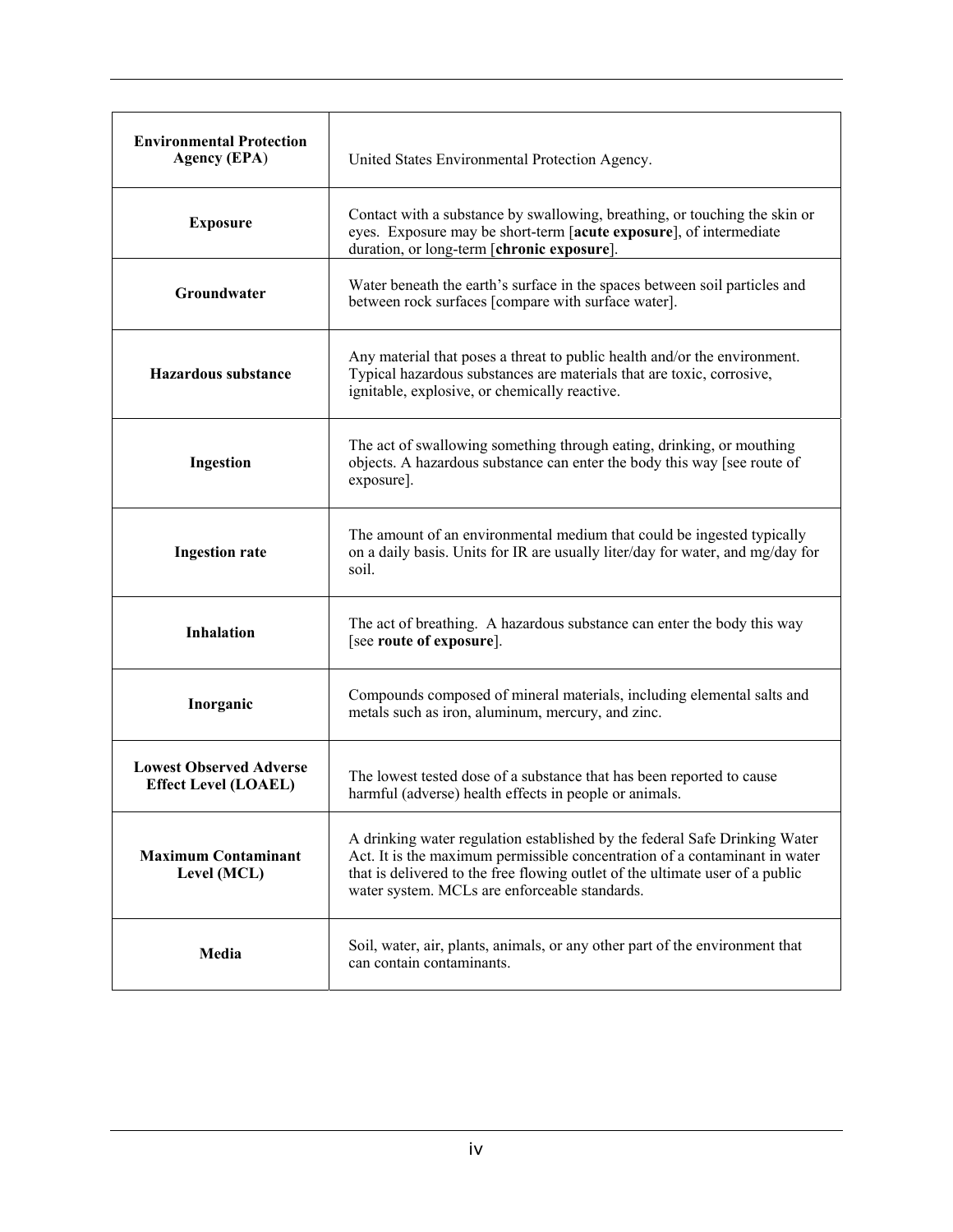| <b>Minimal Risk Level</b><br>(MRL)                               | An ATSDR estimate of daily human exposure to a hazardous substance at<br>or below which that substance is unlikely to pose a measurable risk of<br>harmful (adverse), noncancerous effects. MRLs are calculated for a route<br>of exposure (inhalation or oral) over a specified time period (acute,<br>intermediate, or chronic). MRLs should not be used as predictors of<br>harmful (adverse) health effects [see reference dose]. |
|------------------------------------------------------------------|---------------------------------------------------------------------------------------------------------------------------------------------------------------------------------------------------------------------------------------------------------------------------------------------------------------------------------------------------------------------------------------------------------------------------------------|
| <b>Model Toxics Control Act</b><br>(MTCA)                        | The hazardous waste cleanup law for Washington State.                                                                                                                                                                                                                                                                                                                                                                                 |
| No apparent public health<br>hazard                              | A category used in ATSDR's public health assessments for sites where<br>human exposure to contaminated media might be occurring, might have<br>occurred in the past, or might occur in the future, but where the exposure is<br>not expected to cause any harmful health effects.                                                                                                                                                     |
| <b>No Observed Adverse</b><br><b>Effect Level (NOAEL)</b>        | The highest tested dose of a substance that has been reported to have no<br>harmful (adverse) health effects on people or animals.                                                                                                                                                                                                                                                                                                    |
| <b>Oral Reference Dose</b><br>(RfD)                              | An amount of chemical ingested into the body (i.e., dose) below which<br>health effects are not expected. RfDs are published by EPA.                                                                                                                                                                                                                                                                                                  |
| Organic                                                          | Compounds composed of carbon, including materials such as solvents, oils,<br>and pesticides that are not easily dissolved in water.                                                                                                                                                                                                                                                                                                   |
| Parts per billion<br>(ppb)/Parts per million<br>(ppm)            | Units commonly used to express low concentrations of contaminants. For<br>example, 1 ounce of trichloroethylene (TCE) in 1 million ounces of water<br>is 1 ppm. 1 ounce of TCE in 1 billion ounces of water is 1 ppb. If one drop<br>of TCE is mixed in a competition size swimming pool, the water will<br>contain about 1 ppb of TCE.                                                                                               |
| Plume                                                            | A volume of a substance that moves from its source to places farther away<br>from the source. Plumes can be described by the volume of air or water<br>they occupy and the direction they move. For example, a plume can be a<br>column of smoke from a chimney or a substance moving with groundwater.                                                                                                                               |
| <b>Reference Dose Media</b><br><b>Evaluation Guide</b><br>(RMEG) | A concentration in air, soil, or water below which adverse non-cancer<br>health effects are not expected to occur. The RMEG is a comparison value<br>used to select contaminants of potential health concern and is based on<br>EPA's oral reference dose (RfD).                                                                                                                                                                      |
| Route of exposure                                                | The way people come into contact with a hazardous substance. Three<br>routes of exposure are breathing [inhalation], eating or drinking [ingestion],<br>or contact with the skin [dermal contact].                                                                                                                                                                                                                                    |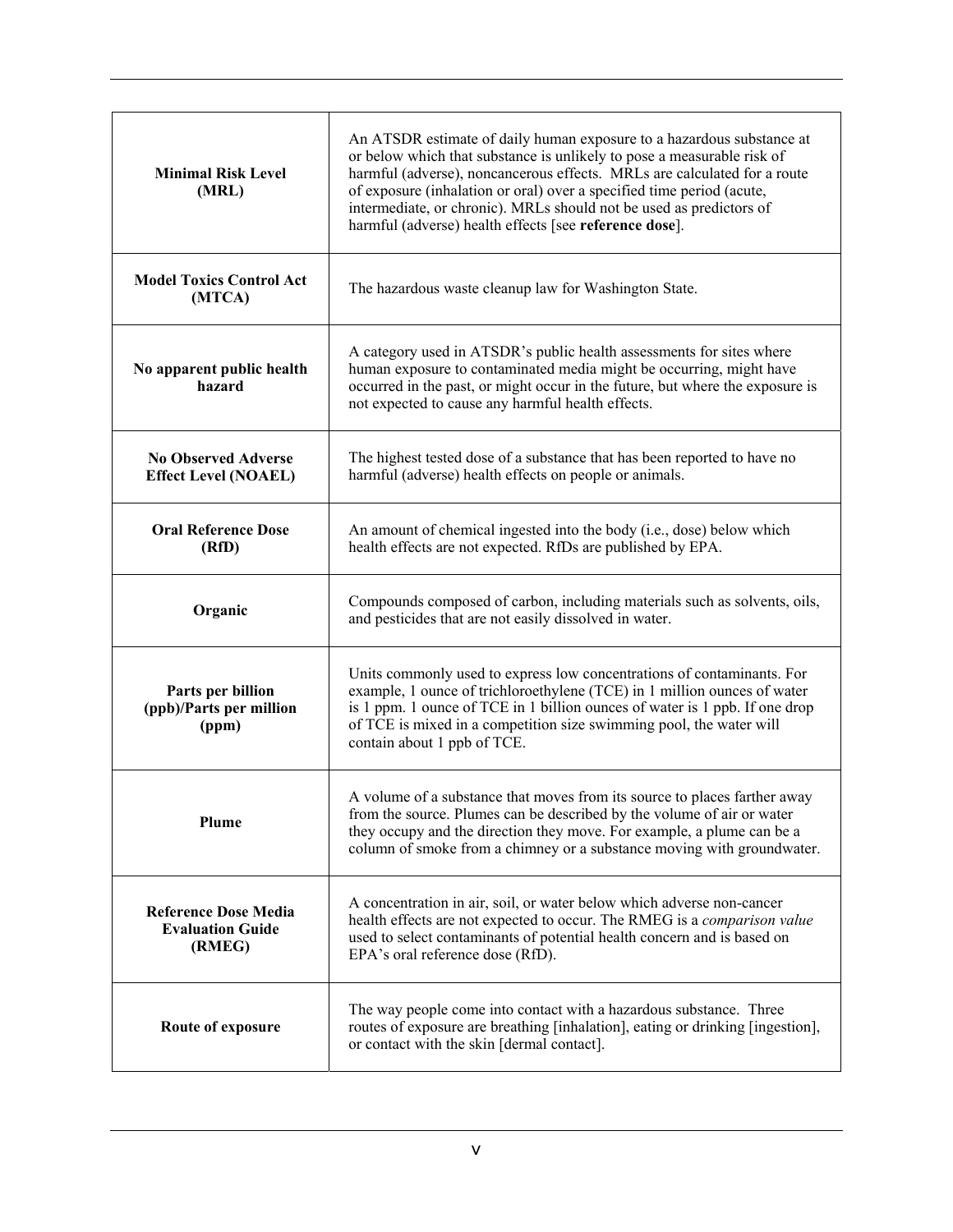| <b>Surface Water</b>               | Water on the surface of the earth, such as in lakes, rivers, streams, ponds,<br>and springs [compare with groundwater].                                  |
|------------------------------------|----------------------------------------------------------------------------------------------------------------------------------------------------------|
| Volatile organic<br>compound (VOC) | Organic compounds that evaporate readily into the air. VOCs include<br>substances such as benzene, toluene, methylene chloride, and methyl<br>chloroform |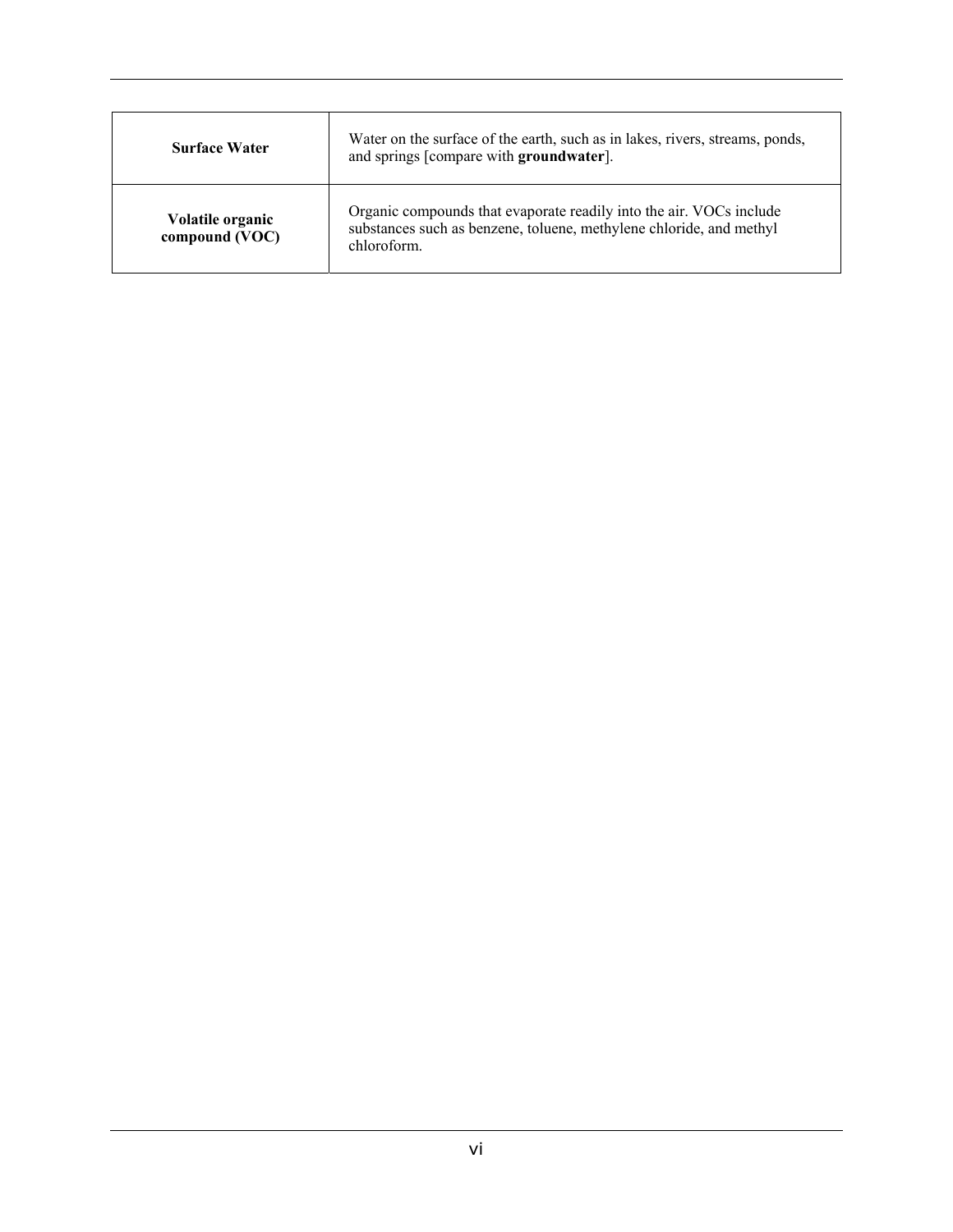## **Summary and Statement of Issues**

In December 2003, the Agency for Toxic Substances and Disease Registry (ATSDR) received a petition from a community member requesting a public health assessment of the Nike Site # 92 in Kingston, Kitsap County, Washington. The community member was concerned about a potential cancer cluster among residents near the site, and potential future health impacts on children who will attend a proposed school on the site. The Washington State Department of Health (DOH) has prepared this health consultation as a result of the petition. DOH prepares health consultations under a cooperative agreement with ATSDR.

The purpose of this health consultation report is to determine the extent of exposure to environmental contaminants at the site, whether any such exposure is expected to be of health concern and provide recommendations, as needed, for additional public health actions. DOH reviewed community concerns and environmental sampling data provided by the Environmental Protection Agency (EPA), US Army Corps of Engineers (ACE) and Kane Environmental, Inc (KEI). This health consultation evaluates potential pathways of human exposure to hazardous substances in groundwater, surface water, and soil.

# **Background**

The former Nike Missile Launch Site #92 is located approximately 1 mile west of the town of Kingston, in Kitsap County, Washington State and covers around 50 acres (See figure 1). The Nike Missile site was functional from 1954-1975. It was originally designed to launch Ajax missiles, but was later redesigned for launching the second generation of Nike missiles, called Hercules missiles, which had the capability of carrying nuclear warheads. The site contained two missile magazines, support buildings and barracks. At present the Spectrum Community School and the North Kitsap County School District Bus Maintenance Facility occupy the site. The Bus Maintenance Facility is partially located over the sealed underground missile magazines (now filled in). The rest of the site is undeveloped.

The Spectrum Community School (a small alternative high school) is located on-site in a building formerly used as a barrack since the early 1980's. The school serves about 150 students from all areas of the school district. Only a small percentage of the students are from the Kingston area [1]. Students typically attend the school for a period of 1-3 years. According to the principal, neither parents nor students have expressed any health concerns since the school was placed on the city's water system about 10 years ago.

The North Kitsap School District (NKSD) is considering building a new high school on the former Nike missile site. A group of citizens are concerned that toxic liquid fuels (nitric acid and hydrochloric acid) and other contaminants, such as ammonium perchlorate and polychlorinated biphenyls (PCBs), might exist at the site posing a risk to human health.

Previous site assessment activities have characterized the site's level of contamination and its risk to humans and the environment. This health consultation uses the information from previous reports made available to DOH, and explores in detail the July 2004 site assessment report from EPA to determine conclusions and recommendations.

The Department of Defense's (DOD), Defense Environmental Restoration Program (DERP), carried out an inventory assessment to determine the potential for toxic or hazardous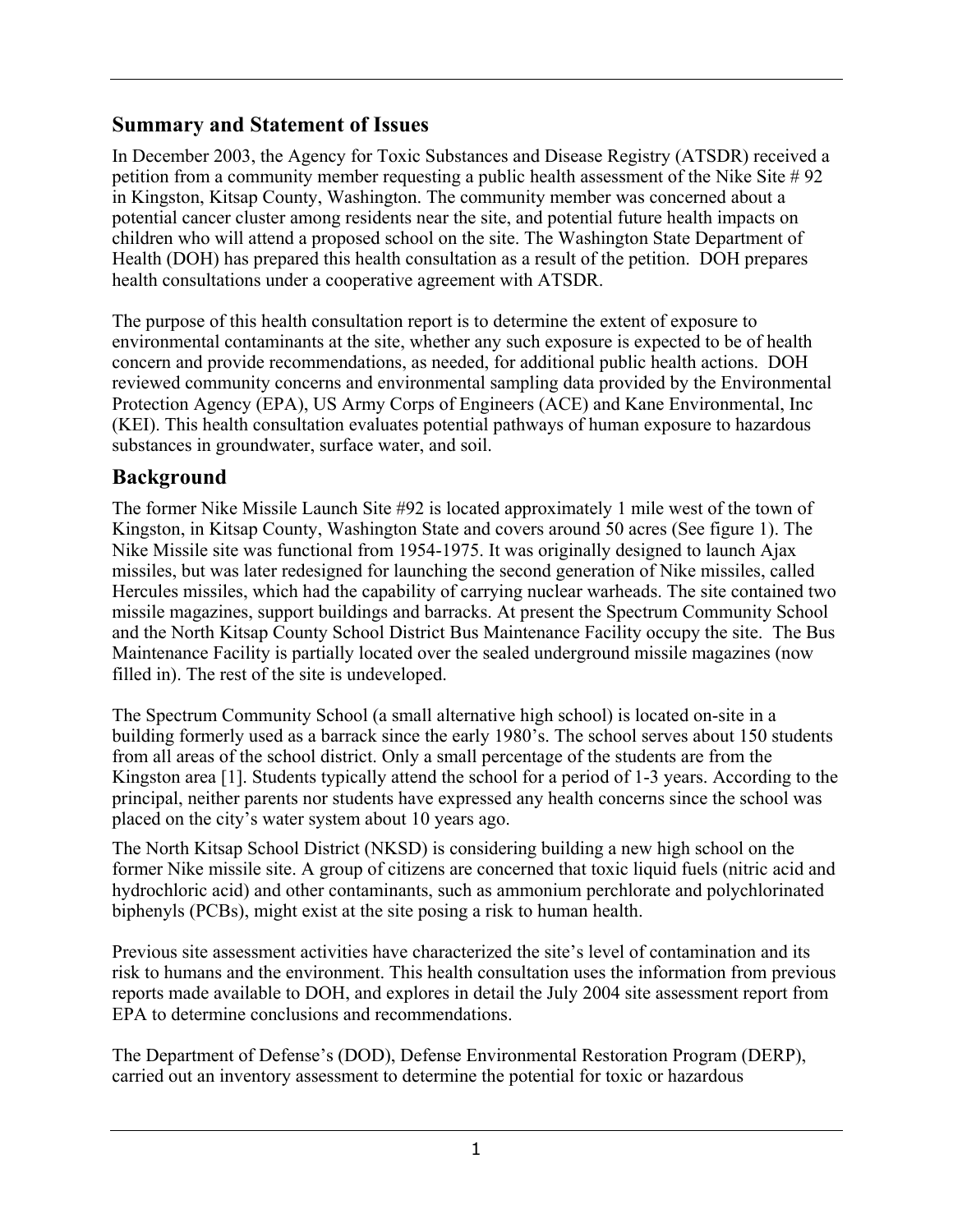contamination in ground water, surface water and soil at all former Nike Ajax and Nike Hercules Missile Sites located throughout the United States. [2]

Law Environmental Inc. (Law) conducted an environmental assessment (carried out for the ACE under DERP) of soil and ground water quality at NIKE site #92 in mid 1987. No contaminants were found at levels that pose a risk to human health and the environment. [3]

In 1991, Tetra Tech Inc. (carried out for the ACE under DERP) sampled abandoned on-site underground storage tanks (UST) for petroleum products and electrical transformers to determine if the transformer oil contained polychlorinated biphenyls (PCBs). Products identified in the UST were diesel fuel and water. PCBs were not detected in the transformer oil above the analytical detection limit 1 milligram per liter (mg/l). [3] [4]

White Shield, Inc. (WSI) carried out a site closure assessment in 1992, after removal of the UST. Under the direction of the U.S. Army Corps of Engineers (ACE), WSI tested soil samples for petroleum contamination. The results indicated petroleum contamination exceeding cleanup levels for unrestricted land use [Model Toxics Control Act (MTCA) Method A and B Soil Cleanup Levels] at two of the 10 examined sites. WSI recommended additional soil removal at these sites to reduce petroleum concentrations to the acceptable levels [5]. Cleanup work at the site was completed in 1995 under the Defense Environmental Restoration Program-Formerly Used Defense Sites (DERP/FUDS). ACE recommended that no further action be taken at this site in their closure report [6].

In 1997, the Washington State Department of Ecology (Ecology) visited the site and reviewed soil and ground water quality data [6, 7]. They determined that no further action was necessary because the site was properly remediated and did not pose a risk to human health or the environment [8].

In 2003, Kane Environmental, Inc, prepared an environmental impact statement (EIS) of the Nike site for the North Kitsap School District (NKSD). Soil and groundwater samples were collected and tested for inorganic chemicals, volatile organic compounds (VOCs), and semivolatile organic compounds (SVOCs). Results indicated the presence of methylene chloride in soil samples and groundwater samples. Three SVOCs, known as carcinogenic polycyclic aromatic hydrocarbons (cPAHs) were detected in a single near-surface soil sample (under the bus barn). Concentrations of arsenic, barium, chromium III, and lead in unfiltered groundwater samples exceeded applicable MTCA Method A and/or B ground water cleanup levels [9, 10]. These levels were likely a result of the suspended soil particles that were contained in the unfiltered samples.

 In October 2003, EPA initiated the process for a site inspection in response to a citizen petition. EPA's work was conducted under Comprehensive Environmental Response, Compensation, and Liability Act (CERCLA). In April and May 2004, EPA contractors collected and analyzed soil and ground water samples. In July 2004, EPA finished their Preliminary Assessment/Site Inspection Report (PA/SI) for the Kingston Nike site. EPA concluded that chemicals in soil were at levels below residential Preliminary Remediation Goals (PRGs), and all chemicals in drinking water wells, except manganese, were below drinking water PRGs [11].

In July 2004, community members raised the issue of potential radiation contamination from past storage of nuclear warheads. In August 2004, DOH and EPA carried out a radiation field survey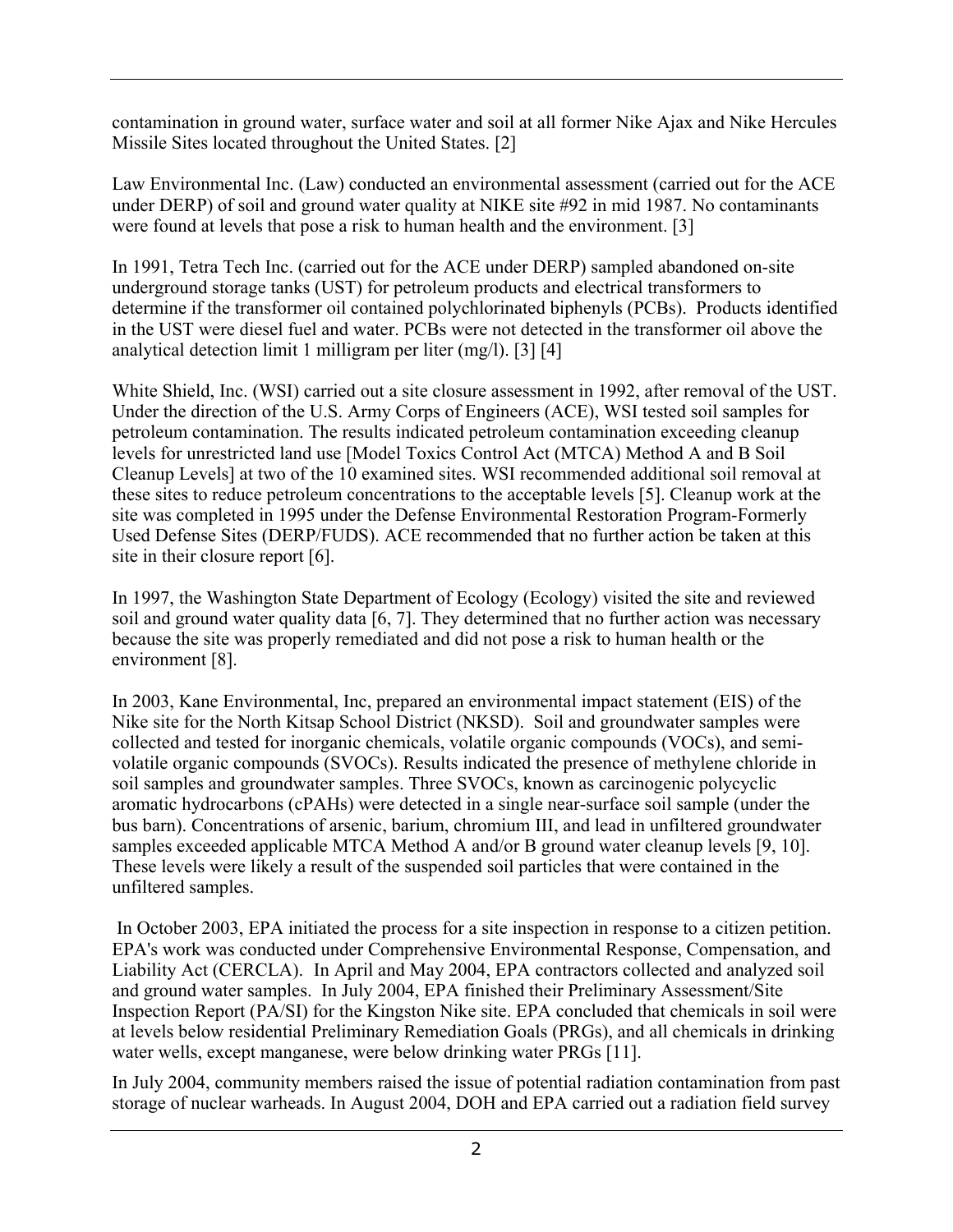for alpha/beta and gamma radiation, and municipal and private drinking water sampling for isotopic plutonium and uranium. The analysis found no detectable levels of the isotopes of interest.

### **Objective**

The following discussion evaluates environmental sampling data from the previous site investigations discussed above and provides responses to community concerns expressed to EPA, ATSDR, and DOH.

# **Discussion**

### **Contaminants of Concern**

Environmental sampling data were screened using ATSDR, EPA, and Ecology health-based criteria, or comparison values. Comparison values (CV's) are calculated concentrations of a substance in air, water, food or soil that are unlikely to cause adverse health effects in exposed individuals. Substances found in amounts greater than their CV's are selected for further evaluation in the health consultation process. The derivation of a comparison value is based on high-end exposure assumptions resulting in values that should be protective of public health in all exposure situations. That is, if the concentrations in the exposure medium are less than the comparison values, the exposures are not of health concern and no further analysis of the pathway is required. While concentrations below the comparison value are not expected to lead to any observable health effect, it should not be inferred that a concentration greater than the comparison value would necessarily lead to adverse effects. Depending on site-specific environmental exposure factors (for example, duration of exposure) and human activities that result in exposure (time spent in area of contamination), exposure to levels above the comparison value may or may not lead to a health effect.

Comparison values used in this document include ATSDR's environmental media evaluation guide (EMEG), ATSDR's reference dose media evaluation guide (RMEG), ATSDR's cancer risk evaluation guide (CREG) and EPA Region 9 Preliminary Remediation Goals (PRGs).

Comparisons may also be made with legal standards such as the cleanup levels specified in the Washington State hazardous waste cleanup law, the Model Toxics Control Act (MTCA). Legal standards may be strictly health-based or may incorporate non-health considerations such as the cost or practicality of attainment (e.g., in cases where a chemical is naturally present in a medium at levels above a health-based value).

Tables 1 and 2 show chemicals measured in on-site soil relative to their comparison values. Using the methodology described above, arsenic and antimony are contaminants of concern (COC) in soil at Nike site #92.

Several other trace organic compounds were found in soil (Appendix C). These compounds have no health comparison values. Some of these compounds are found naturally in plants and some are breakdown products of plants, animals and insects. These compounds will not be further evaluated because of the vast amount of uncertainty associated with attempting to quantify health hazards and risks for chemicals with little toxicological information (Uncertainty section below further describes this issue). Tables 3 and 4 show chemicals measured in groundwater on or near the site of which only manganese is considered to be a contaminant of concern.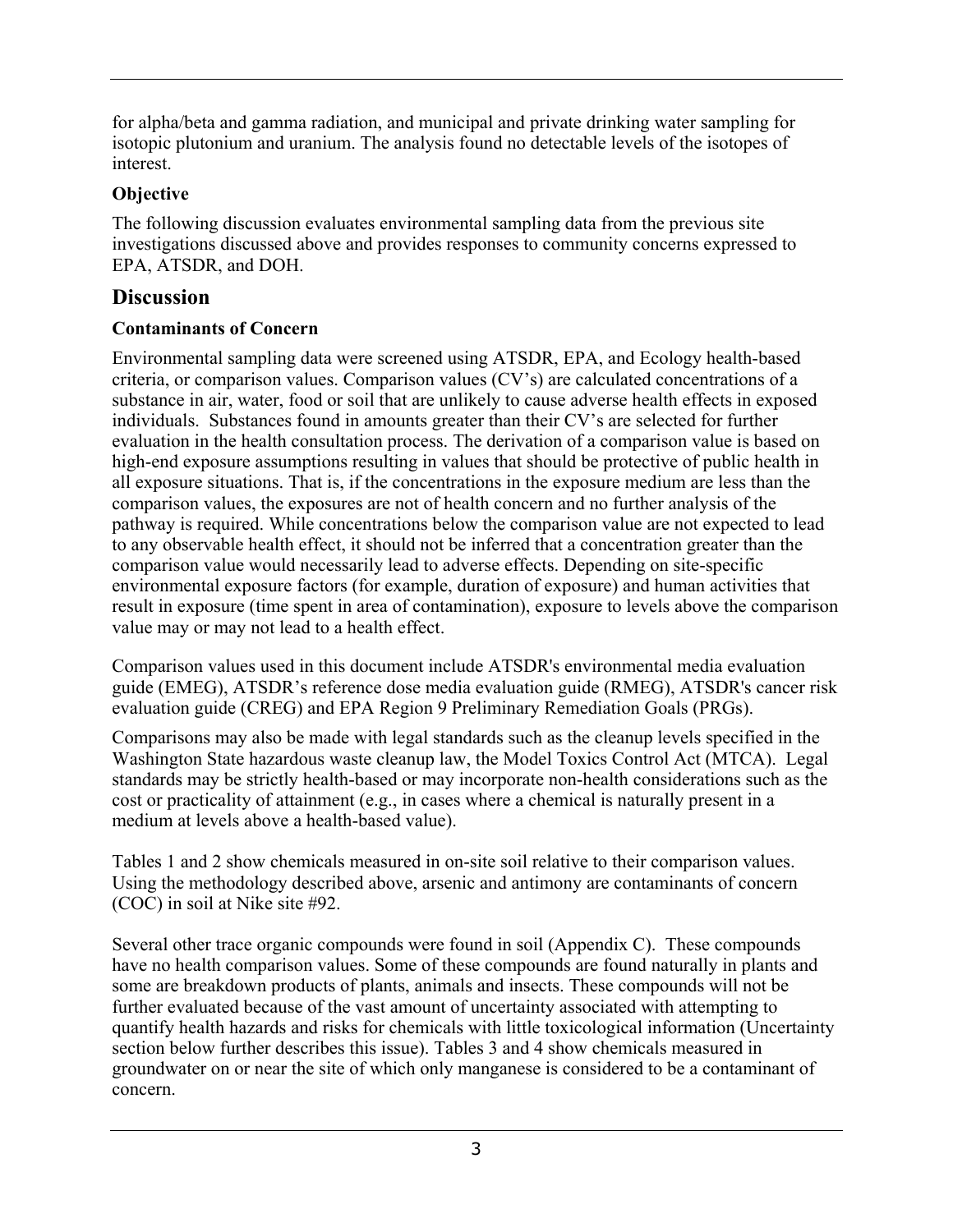Although carcinogenic polycyclic aromatic hydrocarbons (cPAHs) were reported at values above comparison values, they were not considered as a contaminant of concern because they were not actually detected. The laboratory detection limits used for the drinking water and groundwater analyses were not low enough to distinguish the level of PAH contamination reported in water. In addition, no comparable source of cPAHs were found in soil, as would be expected if cPAHs were detected in groundwater. PAHs are non-polar, hydrophobic compounds with very low solubility in water (See appendix D for extra discussion on page 44).

Several inorganic and organic compounds were found in the perched groundwater (Appendix C - Table C2 and C3). Chemicals identified in this sample were not considered as contaminants of concern because suspended soil particles and other solids were present in this sample. These suspended solids can cause high metal concentration when analyzed making the results inappropriate for use in human health assessment. Furthermore, the perched groundwater is not used as a source of drinking water.

#### **Uncertainty**

Assessment of risks from environmental exposures is filled with many uncertainties. Uncertainty with regard to the health assessment process refers to the lack of knowledge about factors such as chemical toxicity, human variability and susceptibility, human behavior patterns, and chemical concentrations in the environment.

The majority of uncertainty comes from our limited knowledge of chemical toxicity. For most chemicals, little or no evidence exists documenting harm in humans from environmental exposures. As a result, toxicological experiments are performed on animals. These animals are exposed to chemicals at much higher levels than are found in the environment. The critical doses in animal studies are often extrapolated to represent "real world" exposures for use in human health risk assessments. In order to be protective of human health, uncertainty factors are used to lower that dose in consideration of variability in sensitivity between animals and humans, and the variability within humans. These uncertainty factors can account for a difference of two to three orders of magnitude in the calculation of risk. Furthermore, there are hundreds of chemicals for which little toxicological information is available for either animals or humans. These chemicals may in fact be toxic at some level, but risks to humans cannot be quantified because of uncertainty. The amount of contaminated media (soil, water, air) that people eat, drink, inhale, or absorb through their skin is another source of uncertainty. Although recent work has improved our understanding of these exposure factors, they are still a source of uncertainty. Finally, the amount and type of chemicals in the contaminated media is another source of uncertainty. Environmental samples are very costly, so it is not practical or efficient to analyze samples for every existing chemical. Instead, sampling usually focuses on contaminants that are thought to be present according to historic land use or knowledge of specific chemical releases.

**Table 1**. Maximum concentrations of inorganic compounds detected in soil and their respective comparison values at the Kingston Nike # 92 site in Kingston, Kitsap County, Washington.

| Inorganic<br><b>Compounds</b> | <b>Maximum</b><br><b>Concentration</b><br>(ppm) | Comparison  <br>Value<br>(ppm) | <b>EPA</b><br>Cancer<br><b>Class</b> | Comparison<br>Value<br>Reference | <b>Contaminant</b><br>of Concern | <b>Puget Sound</b><br><b>Background</b><br>range (ppm) |
|-------------------------------|-------------------------------------------------|--------------------------------|--------------------------------------|----------------------------------|----------------------------------|--------------------------------------------------------|
| Aluminum                      | 18800                                           | 76000                          |                                      | Region 9                         | N <sub>0</sub>                   | 7390 - 84900                                           |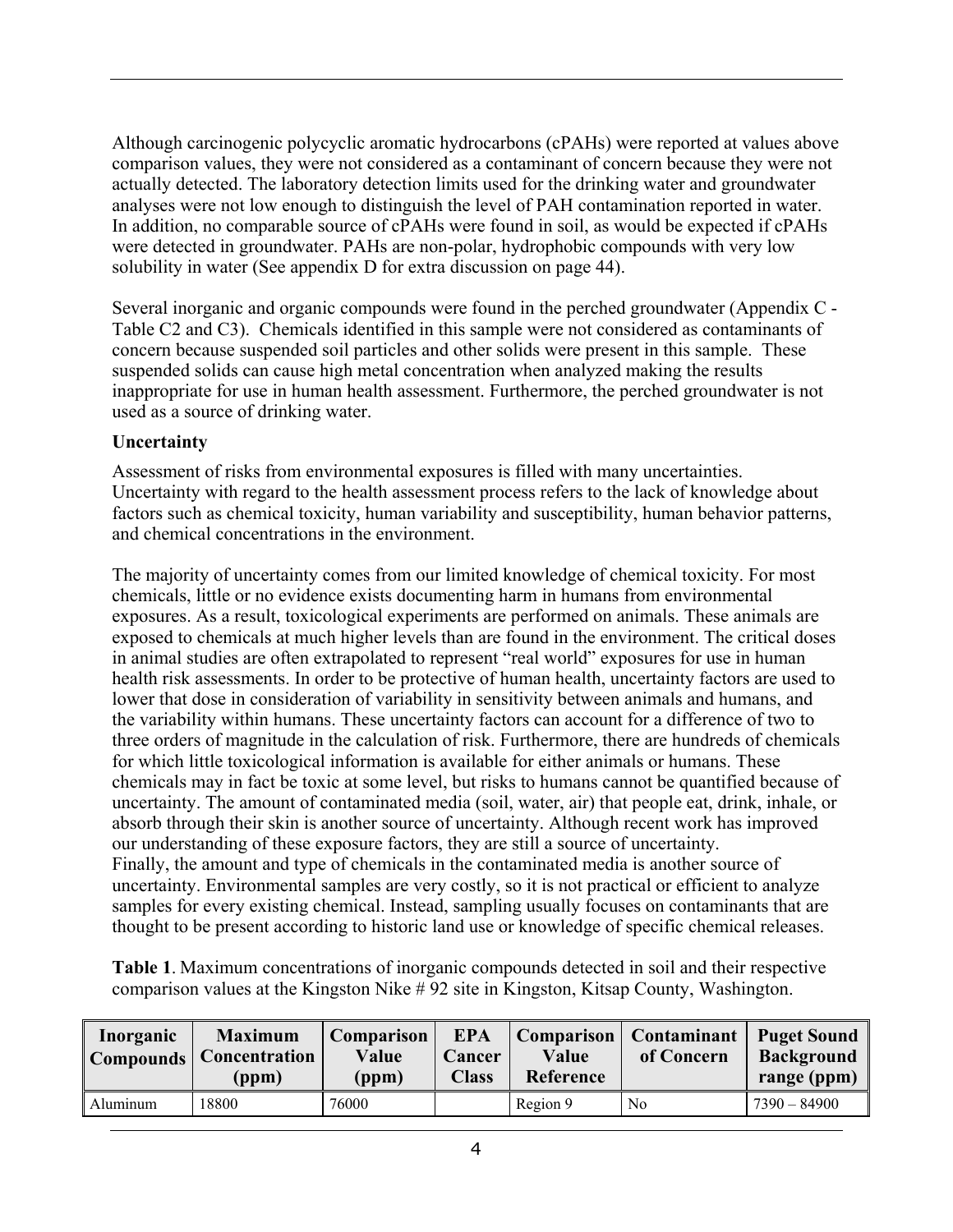| <b>Antimony</b> | 33.7  | 20     | D            | <b>RMEG</b>    | Yes                       |                 |
|-----------------|-------|--------|--------------|----------------|---------------------------|-----------------|
| Arsenic         | 18.1  | 0.5    | $\mathbf{A}$ | <b>CREG</b>    | Yes (cancer)              | $1.45 - 17.17$  |
|                 |       | 20     |              | <b>EMEG</b>    | No (non-cancer)           |                 |
| <b>Barium</b>   | 207   | 4000   | D            | <b>RMEG</b>    | No                        |                 |
| Cadmium         | 6.4   | 10     | B1           | <b>EMEG</b>    | N <sub>0</sub>            | $0.1 - 5$       |
| Calcium         | 12000 |        |              |                | N <sub>o</sub>            |                 |
| Chromium        | 62    | $200*$ | $\mathbf{A}$ | <b>RMEG</b>    | N <sub>0</sub>            | $12 - 235$      |
| Cobalt          | 12.6  | 500    |              | <b>IM EMEG</b> | N <sub>0</sub>            |                 |
| Copper          | 73.1  | 2000   | D            | <b>IM EMEG</b> | N <sub>0</sub>            | $4 - 234.5$     |
| Iron            | 31600 | 23000  |              | Region 9       | No (within<br>background) | $5920 - 112500$ |
| Lead            | 147   | 250    | B2           | <b>MTCA</b>    | No                        | $2.1 - 207.5$   |
| Magnesium       | 10000 |        |              |                | N <sub>0</sub>            |                 |
| Manganese       | 1060  | 3000   | D            | <b>RMEG</b>    | N <sub>0</sub>            | $90 - 2750$     |
| Mercury         | 0.51  | 1      | D            | <b>MTCA</b>    | N <sub>0</sub>            | $0.012 - 0.094$ |
| Nickel          | 45.9  | 1000   |              | <b>RMEG</b>    | N <sub>o</sub>            | $9 - 244.5$     |
| Potassium       | 682   |        |              |                | N <sub>0</sub>            |                 |
| Vanadium        | 80.9  | 200    |              | <b>EMEG</b>    | N <sub>0</sub>            |                 |
| Zinc            | 1130  | 20,000 | D            | <b>IM EMEG</b> | No                        | $12 - 132.5$    |

CREG - ATSDR's Cancer Risk Evaluation Guide (child)

RMEG - ATSDR's Reference Dose Media Evaluation Guide (child)

EMEG - ATSDR's Environmental Media Evaluation Guide (child)

IM EMEG - ATSDR's Intermediate Environmental Media Evaluation Guide (child)

A - EPA: Human carcinogen

B1 - EPA: Probable human carcinogen (limited human, sufficient animal studies)

B2 - EPA: Probable human carcinogen (inadequate human, sufficient animal studies)

C - EPA: Possible human carcinogen (no human, limited animal studies)

D - EPA: Not classifiable as to health carcinogenicity

Region 9 – EPA: Preliminary Remediation Goals \* - Assume Hexavalent Chromium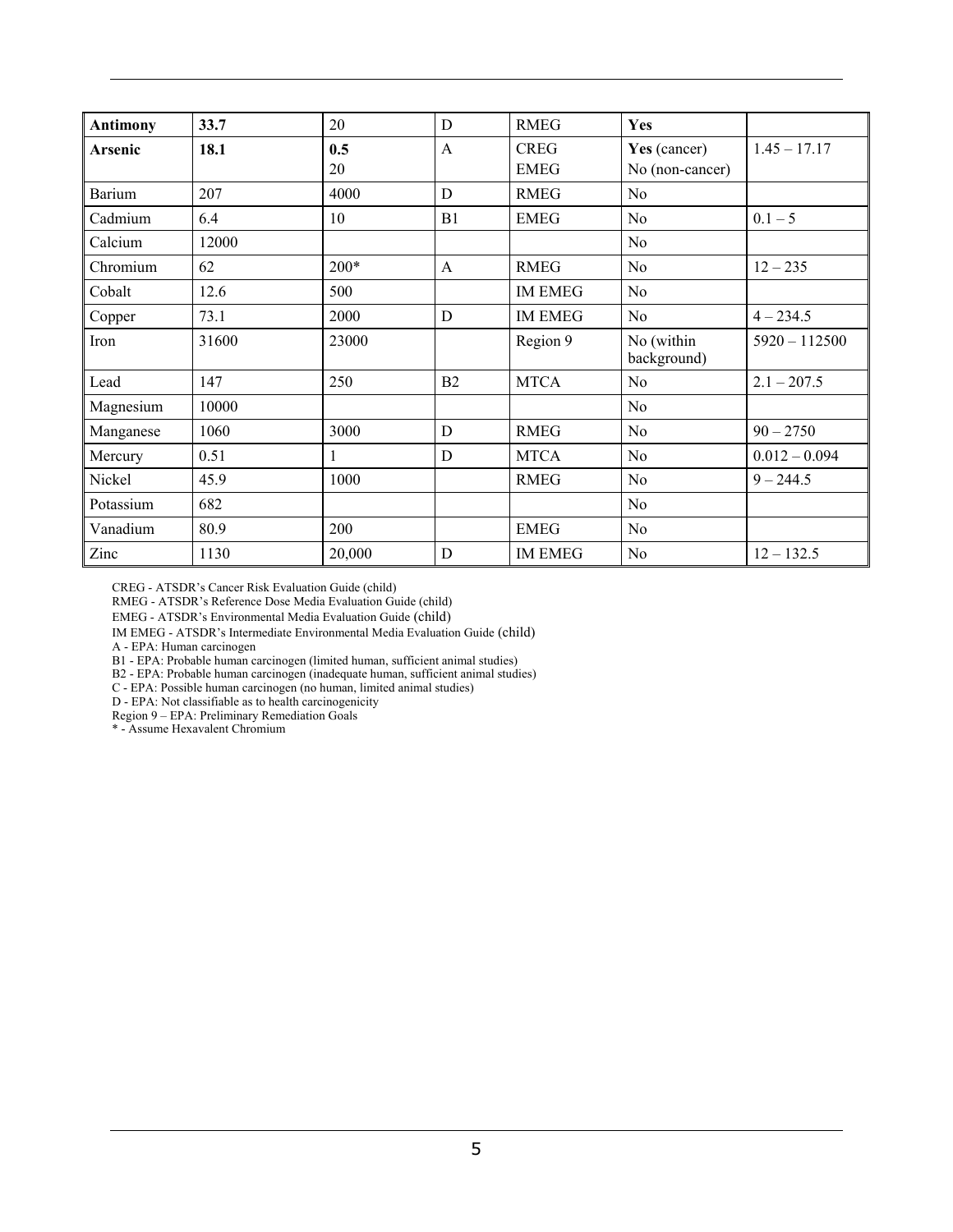**Table 2**. Maximum concentrations of organic compounds detected in soil and their respective comparison values at the Kingston Nike # 92 site in Kingston, Kitsap County, Washington.

| Organic<br><b>Compounds</b>      | <b>Maximum</b><br>Concentration<br>(ppm) | Comparison<br>Value<br>(ppm) | <b>EPA</b><br>Cancer<br><b>Class</b> | Comparison<br>Value<br>Reference | Contaminant<br>of Concern |
|----------------------------------|------------------------------------------|------------------------------|--------------------------------------|----------------------------------|---------------------------|
| 2-Butanone (MEK)                 | 0.05                                     | 3000                         |                                      | <b>RMEG</b>                      | N <sub>0</sub>            |
| 2-Propanone<br>(Acetone)         | 1.3 K                                    | 50000                        |                                      | <b>RMEG</b>                      | N <sub>o</sub>            |
| Acenaphthene                     | 0.13                                     | 3000                         |                                      | <b>RMEG</b>                      | No                        |
| Anthracene                       | 0.2                                      | 20000                        | D                                    | <b>RMEG</b>                      | N <sub>0</sub>            |
| Benzo(a)anthracene               | 0.15                                     | 0.62                         | B2                                   | Region 9                         | N <sub>o</sub>            |
| Bis (2-ethylhexyl)-<br>phthalate | 2.0                                      | 50                           | B <sub>2</sub>                       | <b>CREG</b>                      | N <sub>0</sub>            |
| Carbon disulfide                 | 0.0036                                   | 5000                         |                                      | <b>RMEG</b>                      | No                        |
| Chrysene                         | 0.19                                     | 62                           | B2                                   | Region 9                         | N <sub>o</sub>            |
| Dibenzofuran                     | 0.13                                     | 290                          | $\mathbf D$                          | Region 9                         | N <sub>0</sub>            |
| 2,4-Dinitrophenol                | 4.6 UJK                                  | 120                          |                                      | Region 9                         | N <sub>0</sub>            |
| Ethylbenzene                     | 0.016                                    | 5000                         | $\mathbf D$                          | <b>RMEG</b>                      | N <sub>0</sub>            |
| Fluoranthene                     | 0.93                                     | 2000                         | D                                    | <b>RMEG</b>                      | N <sub>0</sub>            |
| Fluorene                         | 0.27                                     | 2000                         | $\mathbf D$                          | <b>RMEG</b>                      | N <sub>0</sub>            |
| Indeno $(1,2,3-cd)$ -<br>pyrene  | 0.1                                      | 0.62                         | B <sub>2</sub>                       | Region 9                         | N <sub>0</sub>            |
| Methylene Chloride               | 0.28                                     | 90                           | B2                                   | <b>CREG</b>                      | No                        |
| 4-Methylphenol (p-<br>cresol)    | 0.35 J                                   | 310                          | $\mathcal{C}$                        | Region 9                         | No                        |
| Perchlorate                      | $0.0069$ J                               | 7.8                          |                                      | Region 9                         | N <sub>0</sub>            |
| Phenanthrene                     | 1.2                                      | 2000*                        | $\mathbf D$                          |                                  | N <sub>o</sub>            |
| Pyrene                           | 0.74                                     | 2000                         | D                                    | <b>RMEG</b>                      | N <sub>0</sub>            |
| Toluene                          | 0.914                                    | 1000                         | $\mathbf D$                          | <b>IM EMEG</b>                   | N <sub>0</sub>            |
| Trichloroethene                  | 0.043                                    | 200                          | $\overline{C}$                       | <b>RMEG</b>                      | N <sub>o</sub>            |
| Freon 11                         | $0.0021$ UJK                             | 20000                        | $\mathbf D$                          | <b>RMEG</b>                      | No                        |

CREG - ATSDR's Cancer Risk Evaluation Guide (child)

RMEG - ATSDR's Reference Dose Media Evaluation Guide (child)

EMEG - ATSDR's Environmental Media Evaluation Guide (child)

IM EMEG - ATSDR's Intermediate Environmental Media Evaluation Guide (child)

J - data qualifier: The analyte was positively identified. The associated numerical result is an estimate

UJK- data qualifier: The analyte was not detected at or above the reported estimated result. The associated numerical value is an estimate of the quantitation limit of the analyte in this sample. Unknown Bias

K - data qualifier: Unknown Bias

B2 - EPA: Probable human carcinogen (inadequate human, sufficient animal studies)

C - EPA: Possible human carcinogen (no human, limited animal studies)

D - EPA: Not classifiable as to health carcinogenicity

Region 9 – EPA: Preliminary Remediation Goals

\* Fluoranthene RMEG value was used as a surrogate for Phenanthrene

**Table 3**. Maximum concentrations of inorganic compounds detected in drinking water wells near the Kingston Nike # 92 site in Kingston, Kitsap County, Washington.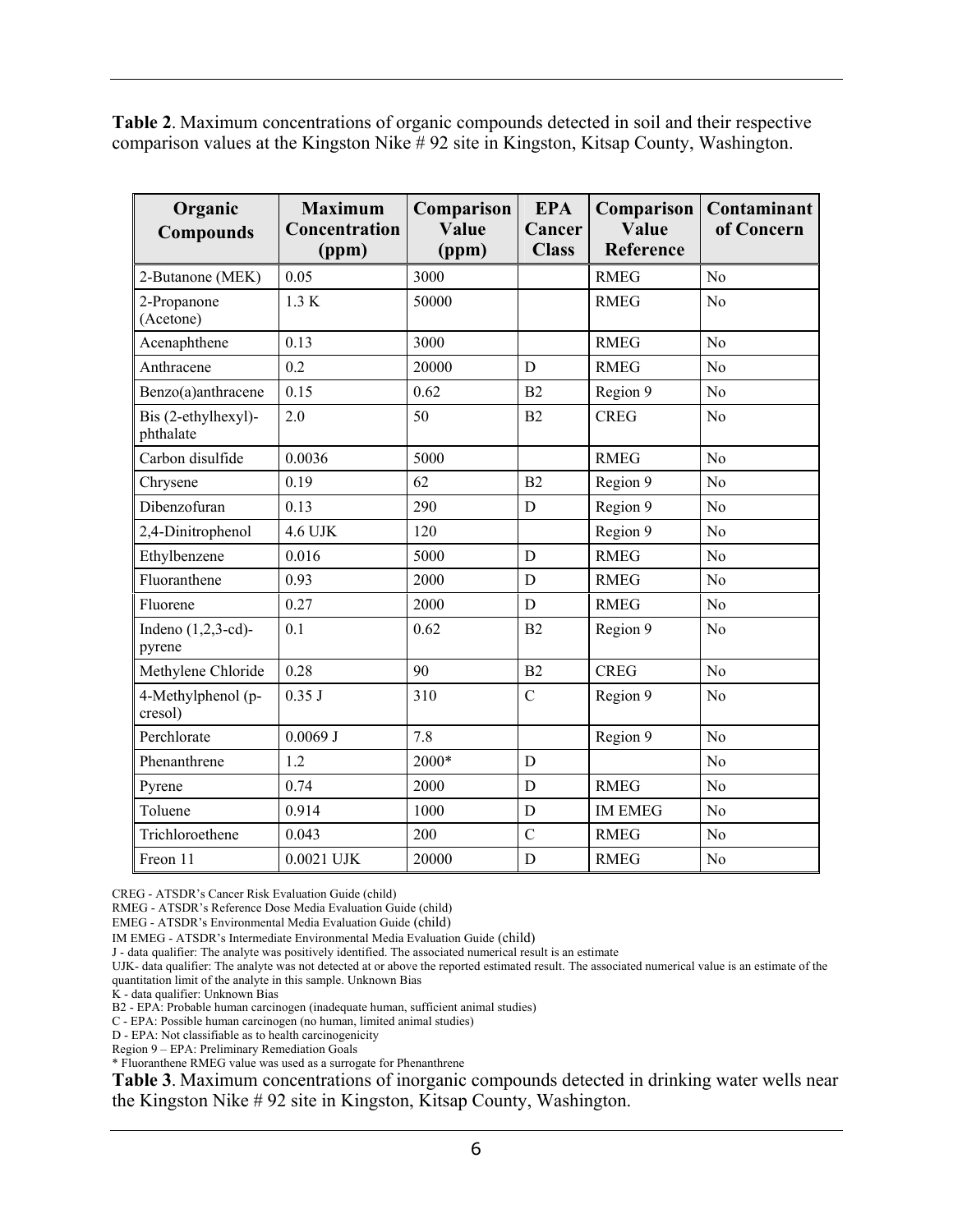| Inorganic<br><b>Compounds</b> | <b>Maximum</b><br><b>Concentration</b><br>(ppb) | Comparison<br>Value (ppb) | <b>EPA</b><br>Cancer<br><b>Class</b> | Comparison<br>Value<br>Reference | Contaminant<br>of Concern |
|-------------------------------|-------------------------------------------------|---------------------------|--------------------------------------|----------------------------------|---------------------------|
| Antimony                      | 0.39J                                           | 4                         | D                                    | <b>RMEG</b>                      | N <sub>0</sub>            |
| Barium                        | 21.4J                                           | 700                       | D                                    | <b>RMEG</b>                      | N <sub>0</sub>            |
| Calcium                       | 30600                                           |                           |                                      |                                  | N <sub>0</sub>            |
| Chromium                      | 1.8 <sub>J</sub>                                | $30*$                     | A                                    | <b>RMEG</b>                      | N <sub>0</sub>            |
| Copper                        | 20.6J                                           | 300                       | D                                    | <b>IM EMEG</b>                   | N <sub>0</sub>            |
| Iron                          | 3240                                            | 11000                     |                                      | Region 9                         | No                        |
| Lead                          | 4.8 J                                           | 5                         |                                      | <b>MTCA</b>                      | N <sub>0</sub>            |
| Magnesium                     | 20700                                           |                           |                                      |                                  | $\rm No$                  |
| <b>Manganese</b>              | 924                                             | 500                       | D                                    | <b>RMEG</b>                      | Yes                       |
| Nickel                        | 8.4 J                                           | 100                       |                                      | <b>LTHA</b>                      | N <sub>0</sub>            |
| Potassium                     | 8550 JK                                         |                           |                                      |                                  | N <sub>0</sub>            |
| Sodium                        | 46800                                           |                           |                                      |                                  | N <sub>0</sub>            |
| Vanadium                      | 4.7 J                                           | 30                        |                                      | <b>IM EMEG</b>                   | N <sub>0</sub>            |
| Zinc                          | 550                                             | 3000                      | D                                    | <b>EMEG</b>                      | N <sub>0</sub>            |

LTHA - EPA's Lifetime Health Advisory for drinking water

RMEG - ATSDR's Reference Dose Media Evaluation Guide (child)

EMEG - ATSDR's Environmental Media Evaluation Guide (child)

IM EMEG - ATSDR's Intermediate Environmental Media Evaluation Guide (child)

J - data qualifier: The analyte was positively identified. The associated numerical result is an estimate

JK - data qualifier: The analyte was positively identified. The associated numerical result is an estimate. Unknown Bias

D - EPA: Not classifiable as to health carcinogenicity

Region 9 – EPA: Preliminary Remediation Goals

MTCA – Washington State Department of Ecology: Model Toxics Control Act

\* - Assume Hexavalent Chromium

**Table 4**. Maximum concentrations of organic compounds detected in drinking water wells near the Kingston Nike # 92 site in Kingston, Kitsap County, Washington.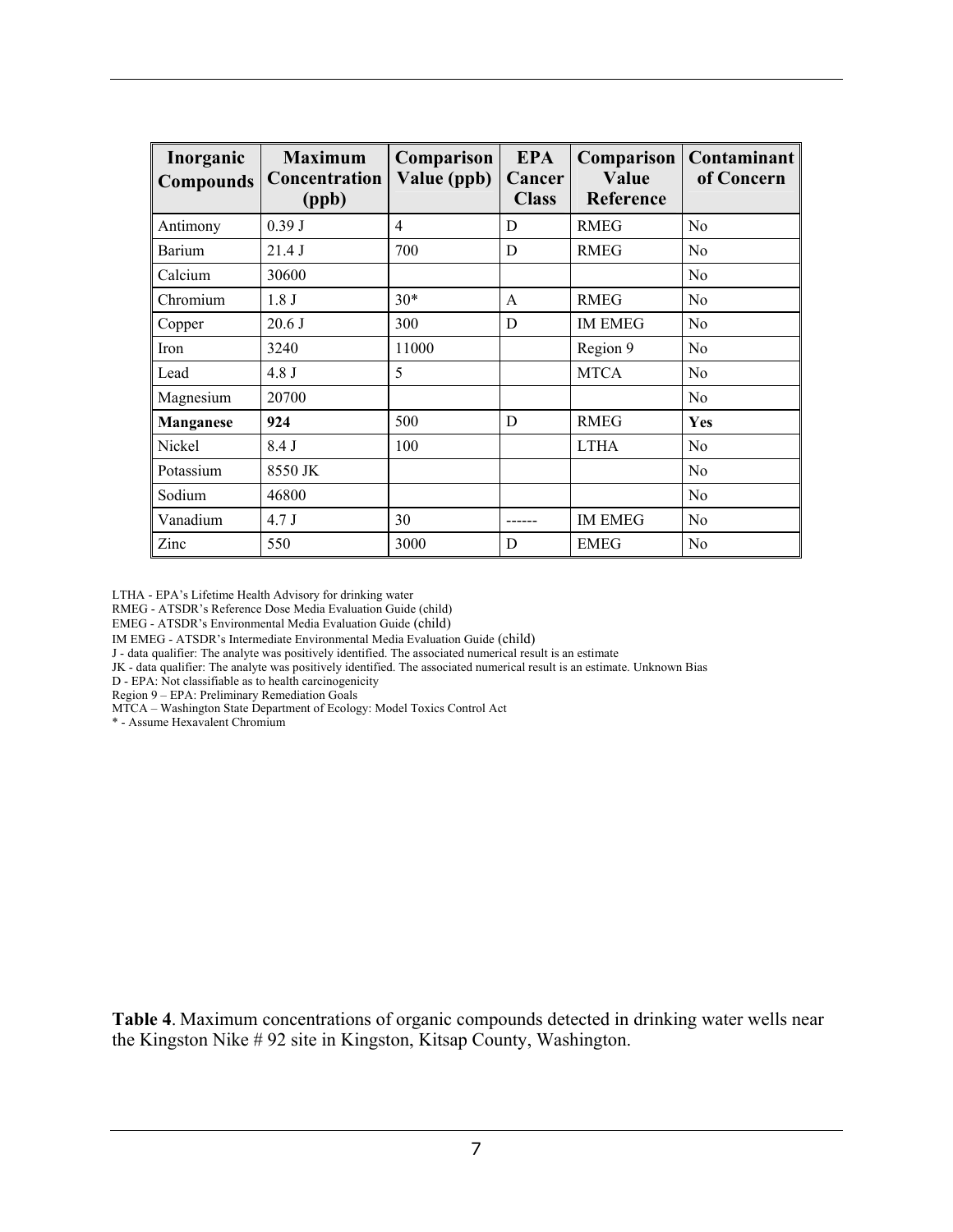| Organic<br><b>Compounds</b>          | <b>Maximum</b><br>Concentration<br>(ppb) | Comparison<br>Value (ppb) | <b>EPA</b><br>Cancer<br><b>Class</b> | Comparison<br>Value<br><b>Reference</b> | Contaminant<br>of Concern |
|--------------------------------------|------------------------------------------|---------------------------|--------------------------------------|-----------------------------------------|---------------------------|
| 2-Propanone                          | $6.0$ UJK                                | 20000                     |                                      | <b>IM EMEG</b>                          | No                        |
| Methylene Chloride                   | $0.63$ UJK                               | 5                         | B2                                   | <b>CREG</b>                             | $\rm No$                  |
| Trichloromethene<br>(Chloroform)     | 1.6                                      | 100                       |                                      | <b>EMEG</b>                             | N <sub>o</sub>            |
| Benzo(b)fluoranthene                 | 5.2 UJK                                  |                           | B <sub>2</sub>                       |                                         | No (cPAH)                 |
| Benzo(k)fluoranthene                 | 5.2 UJK                                  |                           | B <sub>2</sub>                       |                                         | No (cPAH)                 |
| Benzo(a)pyrene                       | 5.2 UJK                                  | 0.005                     | B2                                   | <b>CREG</b>                             | No (cPAH)                 |
| Indeno $(1,2,3-cd)$ - pyrene         | 5.2 UJK                                  |                           | B <sub>2</sub>                       |                                         | No (cPAH)                 |
| Dibenzo(a,h)anthracene               | 5.2 UJK                                  |                           | B2                                   |                                         | No (cPAH)                 |
| Benzo(g,h,I)perylene                 | 5.2 UJK                                  | 400*                      | D                                    |                                         | No                        |
| Hexachlorocyclopentadiene            | 5.1 UJK                                  | 60                        | E                                    | <b>RMEG</b>                             | N <sub>o</sub>            |
| $1,1'$ -Biphenyl                     | 5.1 UJK                                  | 500                       | D                                    | <b>RMEG</b>                             | N <sub>0</sub>            |
| Dimethylphthalate                    | 5.1 UJK                                  | 16000                     | D                                    | <b>MTCAB</b>                            | No                        |
| Diethylphthalate                     | 5.1 UJK                                  | 8000                      | D                                    | <b>RMEG</b>                             | No                        |
| Butylbenzylphthalate                 | 5.1 UJK                                  | 3200                      |                                      | <b>MTCAB</b>                            | N <sub>o</sub>            |
| Bis(2-ethylhexyl)phthalate           | 5.1 UJK                                  | 6.25                      |                                      | <b>MTCAB</b>                            | N <sub>o</sub>            |
| Di-n-octylphthalate                  | 5.1 UJK                                  | 4000                      |                                      | <b>IM EMEG</b>                          | N <sub>o</sub>            |
| $2,2$ '-oxybis (1-<br>chloropropane) | 5.2 UJK                                  | 400                       | D                                    | <b>RMEG</b>                             | N <sub>o</sub>            |
| 4-Nitroaniline                       | 21.0 UJK                                 |                           |                                      |                                         | N <sub>o</sub>            |
| Sulfur                               | 12.0 JN                                  |                           |                                      |                                         | N <sub>o</sub>            |

CREG - ATSDR's Cancer Risk Evaluation Guide (child)

RMEG - ATSDR's Reference Dose Media Evaluation Guide (child)

EMEG - ATSDR's Environmental Media Evaluation Guide (child)

IM EMEG - ATSDR's Intermediate Environmental Media Evaluation Guide (child)

UJ K - data qualifier: The analyte was not detected at or above the reported estimated result. The associated numerical value is an estimate of the quantitation limit of the analyte in this sample. Unknown Bias

JN - data qualifier: There is evidence that the analyte is present. The associated numerical result is an estimate

B2 - EPA: Probable human carcinogen (inadequate human, sufficient animal studies)

D - EPA: Not classifiable as to health carcinogenicity

E - EPA: Evidence of noncarcinogenicity in humans

MTCA B – Washington State Department of Ecology: Model Toxics Control Act

\* Fluoranthene RMEG value was used as a surrogate for Benzo(g,h,I)perylene

cPAH - carcinogenic Polycyclic Aromatic Hydrocarbons

(cPAH) – See appendix D - Polycyclic Aromatic Hydrocarbons

### **Evaluating non-cancer hazards**

In order to evaluate the potential for non-cancer adverse health effects that may result from exposure to contaminated media (i.e., air, water, soil, and sediment), a dose is estimated for each contaminant of concern. These doses are calculated for situations (scenarios) in which nearby residents might come into contact with the contaminated media. The estimated dose for each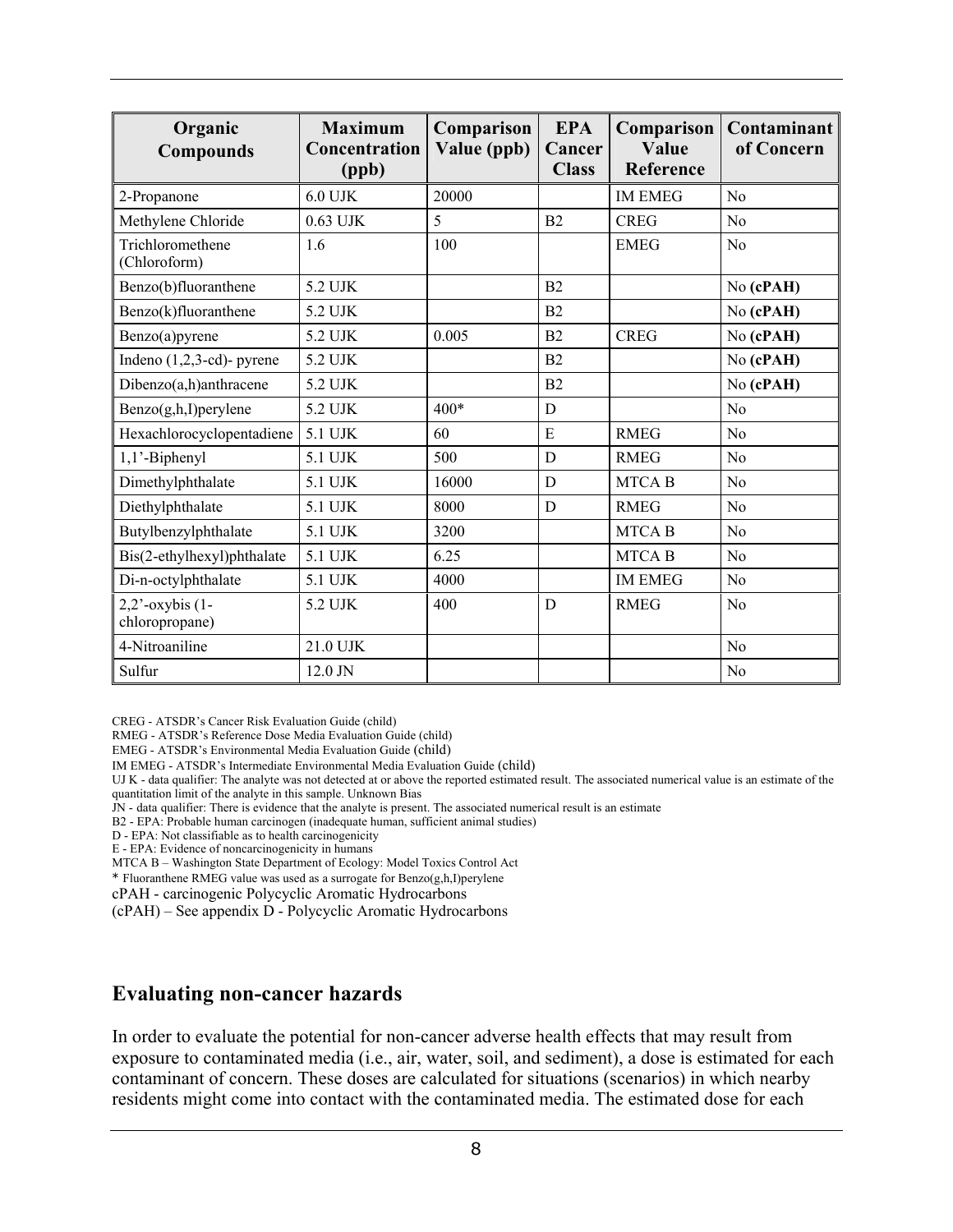contaminant under each scenario is then compared to ATSDR's minimal risk level (MRL) or EPA's oral reference dose (RfD). MRLs and RfDs are doses below which non-cancer adverse health effects are not expected to occur (so-called "safe" doses). They are derived from toxic effect levels obtained from human population and laboratory animal studies. These toxic effect levels can be either the lowest-observed adverse effect level (LOAEL) or a no-observed adverse effect level (NOAEL). In human or animal studies, the LOAEL is the lowest dose at which an adverse health effect is seen, while the NOAEL is the highest dose that did not result in any adverse health effects.

Because of uncertainty in these data, the toxic effect level is divided by "safety factors" to produce the lower and more protective MRL or RfD. If a dose exceeds the MRL or RfD, this indicates only the potential for adverse health effects. The magnitude of this potential can be inferred from the degree to which this value is exceeded. If the estimated exposure dose is only slightly above the MRL or RfD, then that dose will fall well below the toxic effect level. The higher the estimated dose is above the MRL or RfD, the closer it will be to the actual toxic effect level. This comparison is called a hazard quotient (HQ) and is given by the equation below:

 $HO = Estimated Does (mg/kg-day)$ RfD (mg/kg-day)

Estimated exposure doses, exposure assumptions, and hazard quotients are presented in Appendices A and B for COCs found in soil and groundwater including arsenic, and antimony manganese. *Estimated doses from exposure to contaminants in soil at Nike site #92 do not result in hazard quotients in excess of one for any chemical.* This indicates that non-cancer adverse health effects are not likely to result from exposure to COCs in soil at the site.

# **Evaluating Cancer Risk**

Some chemicals have the ability to cause cancer. Cancer risk is estimated by calculating a dose similar to that described above and multiplying it by a cancer potency factor, also known as the cancer slope factor. Some cancer potency factors are derived from human population data. Others are derived from laboratory animal studies involving doses much higher than are encountered in the environment. Use of animal data requires extrapolation of the cancer potency obtained from these high dose studies down to real-world exposures. This process involves much uncertainty.

Current regulatory practice suggests that there is no "safe dose" of a carcinogen and that a very small dose of a carcinogen will result in a very small cancer risk. Cancer risk estimates are, therefore, not yes/no answers but measures of chance (probability). Such measures, however uncertain, are useful in determining the magnitude of a cancer threat because any level of a carcinogenic contaminant carries an associated risk. The validity of the "no safe dose" assumption for all cancer-causing chemicals is not clear. Some evidence suggests that certain chemicals considered to be carcinogenic must exceed a threshold of tolerance before initiating cancer. For such chemicals, risk estimates are not appropriate. More recent guidelines on cancer risk from EPA reflect the potential that thresholds for some carcinogenesis exist. However, EPA still assumes no threshold unless sufficient data indicate otherwise [12].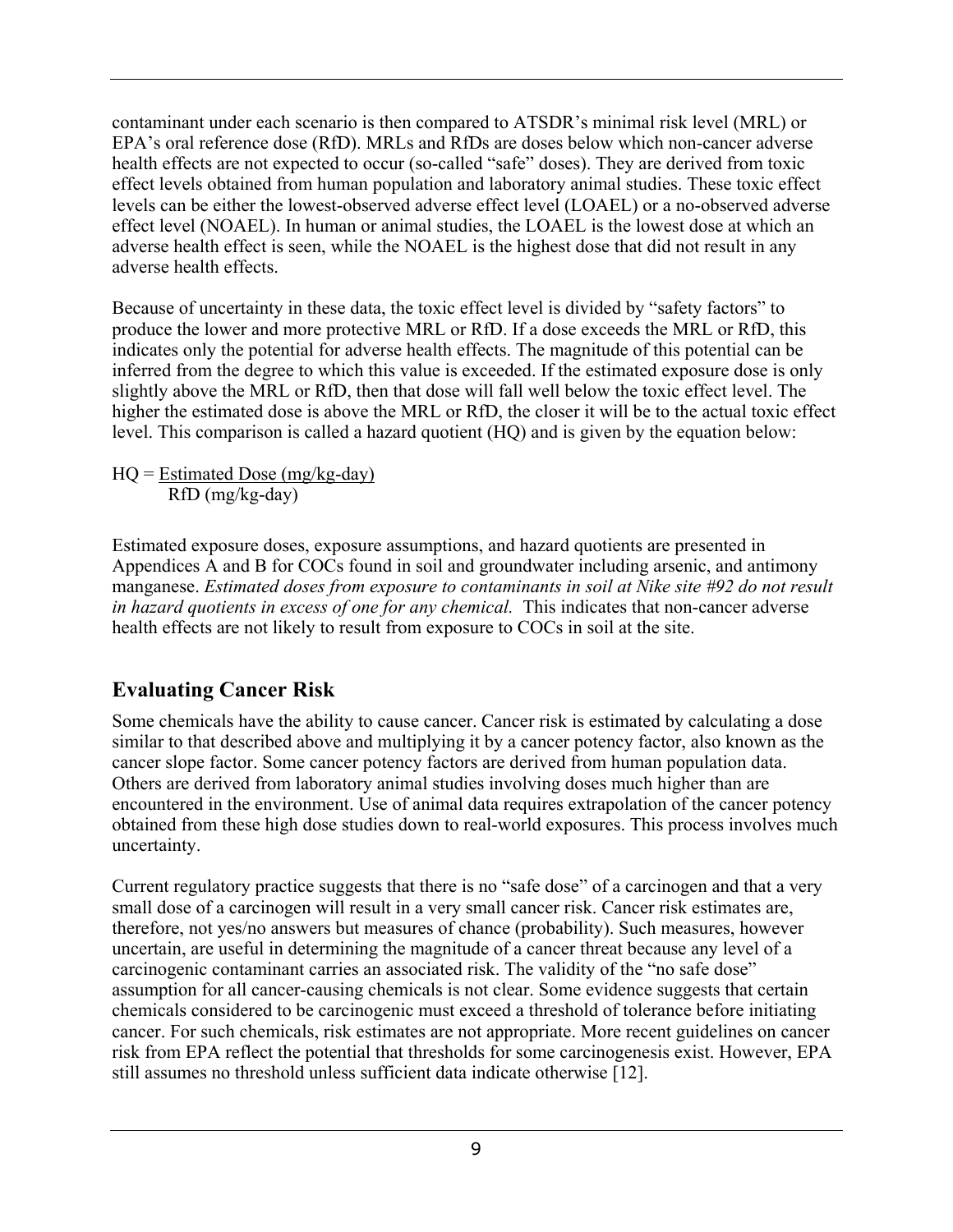This document describes cancer risk that is attributable to site-related contaminants in qualitative

terms like low, very low, slight and no significant increase in cancer risk. These terms can be better understood by considering the population size required for such an estimate to result in a single cancer case. For example, a low increase in cancer risk indicates an estimate in the range of one cancer case per ten thousand persons exposed over a lifetime. A very low estimate might result in one cancer case per several tens of thousands exposed over a lifetime and a slight estimate would require an exposed population of several hundreds of thousands to result in a single case. DOH considers cancer risk insignificant when the estimate results in less than one cancer per one million exposed over a lifetime. The reader should note that these estimates are for excess cancers that might result in

#### **Cancer Risk**

Cancer risk estimates do not reach zero no matter how low the level of exposure to a carcinogen. Terms used to describe this risk are defined below as the number of excess cancers expected in a lifetime:

| Term          |                           | # of Excess Cancers |
|---------------|---------------------------|---------------------|
| low           | is approximately equal to | 1 in 10,000         |
| very low      | is approximately equal to | 1 in 100,000        |
| slight        | is approximately equal to | 1 in 1,000,000      |
| insignificant | is less than              | 1 in 1,000,000      |
|               |                           |                     |

addition to those normally expected in an unexposed population.

Cancer is a common illness and its occurrence in a population increases with age. Depending on the type of cancer, a population with no known environmental exposure could be expected to have a substantial number of cancer cases. There are many different forms of cancer that result from a variety of causes; not all are fatal. Approximately 1/4 to 1/3 of people living in the United States will develop cancer at some point in their lives [13].

Cancer risk from exposure to on-site soils was calculated for arsenic only as no other carcinogenic COC was identified in soil. The lifetime increase of cancer risk associated with exposure to arsenic in soil at the Nike Kingston site is low to very low  $(8.36 \times 10^{-5})$  or  $(8 \text{ in}$ 100,000). Arsenic levels found in on-site soils are similar to those found naturally throughout the state (i.e., background). In fact, large areas of Washington State contain higher levels of arsenic in soil due to past contamination from the Tacoma smelter and former use of lead-arsenate pesticides in the apple orchards of Eastern Washington. The legacy of arsenic and lead in these areas was address by the Area-wide Task Force, which provided recommendations for action to the Departments of Ecology and Health [14].

## **Chemical Specific Information**

#### **Arsenic**

Arsenic is a naturally occurring element in the earth's soil. Background soil arsenic concentration in the Puget Sound Basin range from about 1 to 17 parts per million (ppm), which is the same as milligrams per kilogram (mg/kg) [15]. However, the widespread use of arseniccontaining pesticides and the emissions from certain smelters has resulted in significantly higher levels of arsenic on many properties in the state. There are two forms of arsenic, organic and inorganic. The EPA established RfD for arsenic is 0.0003 mg/kg/day based on skin color changes and excessive growth of tissue (human data) [16]. EPA classifies the inorganic form of arsenic as a human carcinogen.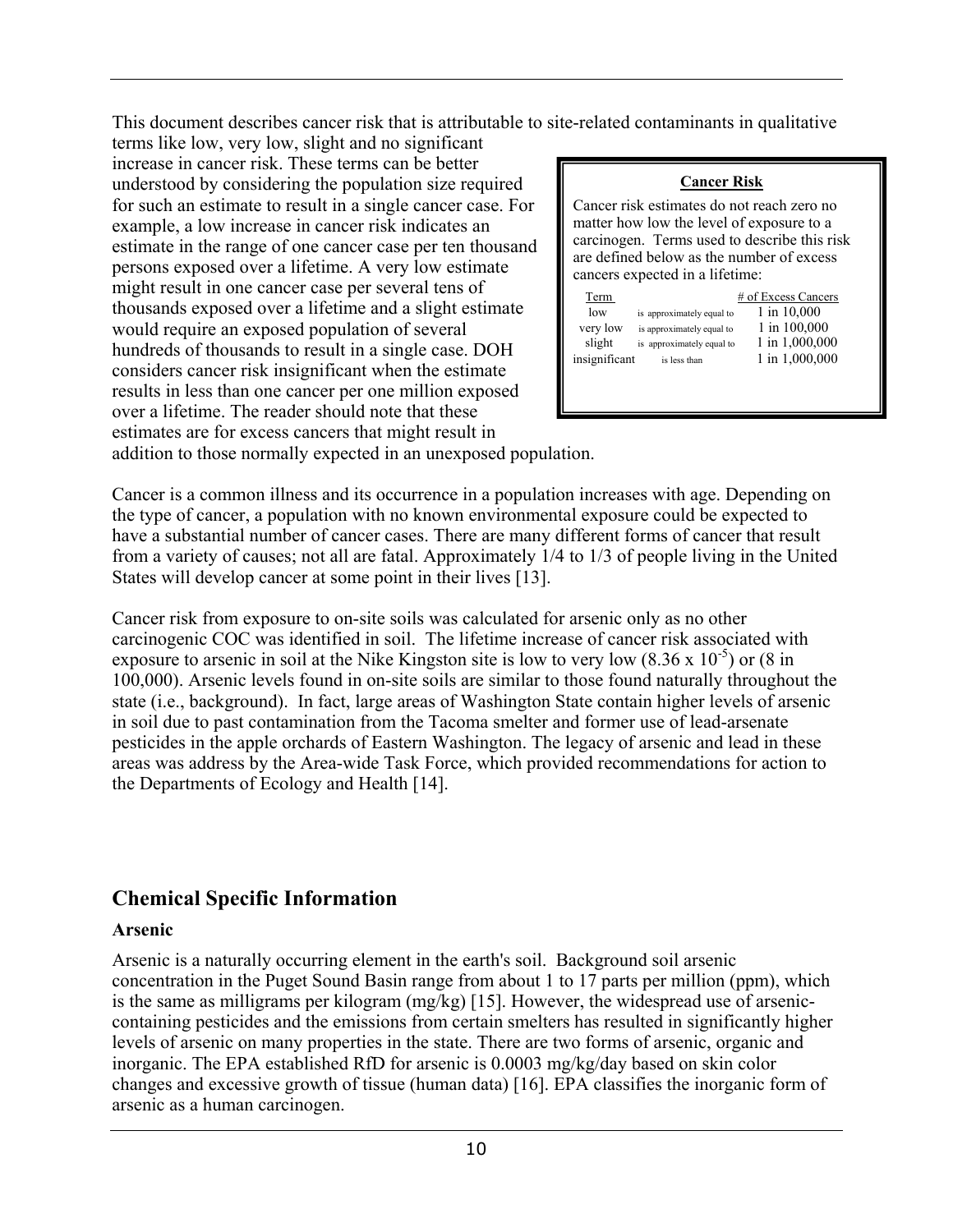### **Antimony**

Antimony is a naturally occurring element in the earth's soil. Background soil antimony concentration ranges between 3.1 and 7.6 ppm in Washington [15]. The main routes of exposure to antimony are from inhaling contaminated soil or dust particles, and ingesting contaminated water or food. Antimony contaminated soil can accidentally be ingested by hand to mouth activity that could increase exposure. EPA established a reference dose (RfD) for antimony of 0.0004 mg/kg/day based on animal studies that showed it can cause decrease in blood glucose levels and altered cholesterol levels [17]. EPA has not classified antimony as to human health carcinogenicity.

### **Manganese**

Manganese is a naturally occurring metal that is found in many types of rocks. It is an essential trace element, is necessary for good health and can be found in several food items, including grains, cereals, and tea.

Manganese also occurs naturally in groundwater and was detected in drinking water from some private wells near Kingston Nike site # 92. The Kingston area is known to have high manganese, therefore the cause of the elevated manganese in area groundwater maybe natural [18]. The maximum level of manganese found in one well exceeded EPA's aesthetic drinking water standard called the Secondary Maximum Contaminant Level (SMCL). The SMCL for manganese is based on concentrations that can stain clothes or plumbing fixtures. SMCLs are not based on health impacts.

# **Multiple Chemical Exposures**

A person can be exposed to more than one chemical through more than one pathway. Exposure to a chemical through multiple pathways occurs if a contaminant is present in more than one medium (i.e., air, soil, surface water, groundwater, and sediment). For example, the dose of a contaminant received from drinking water might be combined with the dose received from contact with the same contaminant in soil.

For many chemicals, much information is available on how the individual chemical produces effects. However, it is much more difficult to assess exposure to multiple chemicals. Due to the large number of chemicals in the environment, it is impossible to measure all of the possible interactions between these chemicals. The potential exists for these chemicals to interact in the body and increase or decrease the potential for adverse health effects. Individual cancer risk estimates can be added since they are measures of probability. However, when estimating noncancer risk, similarities must exist between the chemicals if the doses are to be added. Groups of chemicals that have similar toxic effects can be added, such as volatile organic compounds (VOCs), which cause liver toxicity. Polycyclic aromatic hydrocarbons (PAHs) are another group of compounds that can be assessed as one combined dose based on similarities in chemical structure and metabolites. Although some chemicals can interact to cause a toxic effect that is greater than the added effect, there is little evidence demonstrating this at concentrations commonly found in the environment.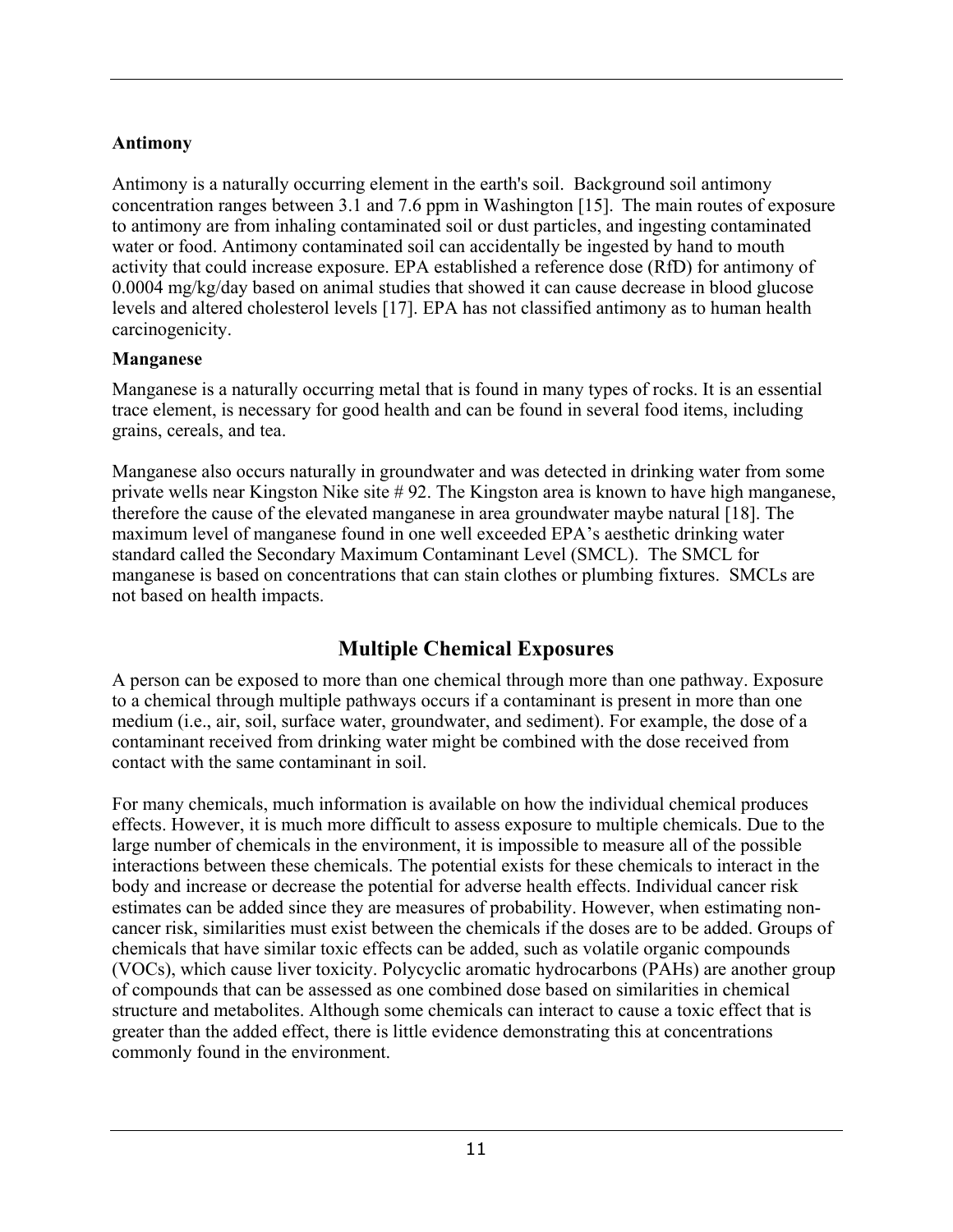Combined exposures to COCs at the Nike Kingston site are not expected to result in adverse health effects. The COCs evaluated above do not have similar endpoints of toxicity and so are not expected to have additive health effects.

# **Radionuclides**

Several community members expressed concern that warheads might have left radioactive contamination at the site. However, even though the military would neither confirm nor deny whether nuclear weapons were at any given site, it is reasonable to assume that at one time there were nuclear warheads at Nike launch Site #92. DOH researched the operational history of Nike Site #92 in particular and Nike Hercules sites in general, and concluded that there was no reason to suspect that past operations would have left radioactive contamination. DOH chose to conduct a radiological survey of the site and sampling of groundwater as a means of validating the conclusions drawn from the research.

DOH Office of Radiation Protection and EPA contractor Ecology and Environmental Inc (E&E) conducted a field investigation of the site. Survey instruments designed to detect alpha and beta particles and gamma rays were used. The location of the now buried missile magazines, weapons maintenance and assembly facilities, and connecting roadways were surveyed. The measurements obtained were entirely consistent with background readings for Western Washington, and gave no reason to suspect that there is any radioactive material on the site, beyond that which is to be expected due to naturally occurring material in the soil and world wide atmospheric fallout. There was no indication of radioactive contamination at the site.

Additionally, groundwater was sampled from several nearby wells. The water was analyzed for isotopes most likely to associate with nuclear warheads. The analysis of these samples found no detectable levels of the isotopes of interest. This further supports the contention that there was no radiological impact of past operations on the site.

Based on knowledge of nuclear weapons, research on the operations of Nike sites in general and Nike Site #92 in particular, and radiological survey and sampling at the site, the Office of Radiation Protection concludes that there is no reason to believe that past operations caused any radioactive contamination of the site.

# **Health Outcome Data Evaluation for Nike # 92**

Members of the community in Kingston have raised concerns about a suspected cancer cluster. When several people within close geographic proximity develop cancer, a cancer cluster is often reported. A cluster is the occurrence of a greater than expected number of cases of a particular disease within a group of people, a geographic area, or a period of time. A suspected cancer cluster is more likely to be a true cluster if it involves: 1) a large number of cases of one type of cancer 2) a rare type of cancer, or 3) cancer cases in age groups not usually affected by that type of cancer [19].

Cancer is a common disease that will affect about 1/3 of people in the U.S. The cause of many types of cancer is unknown; however, numerous factors including diet, lifestyle, environmental exposure, and genetics may be associated with the occurrence of cancer. Additionally, cancer risk increases with age.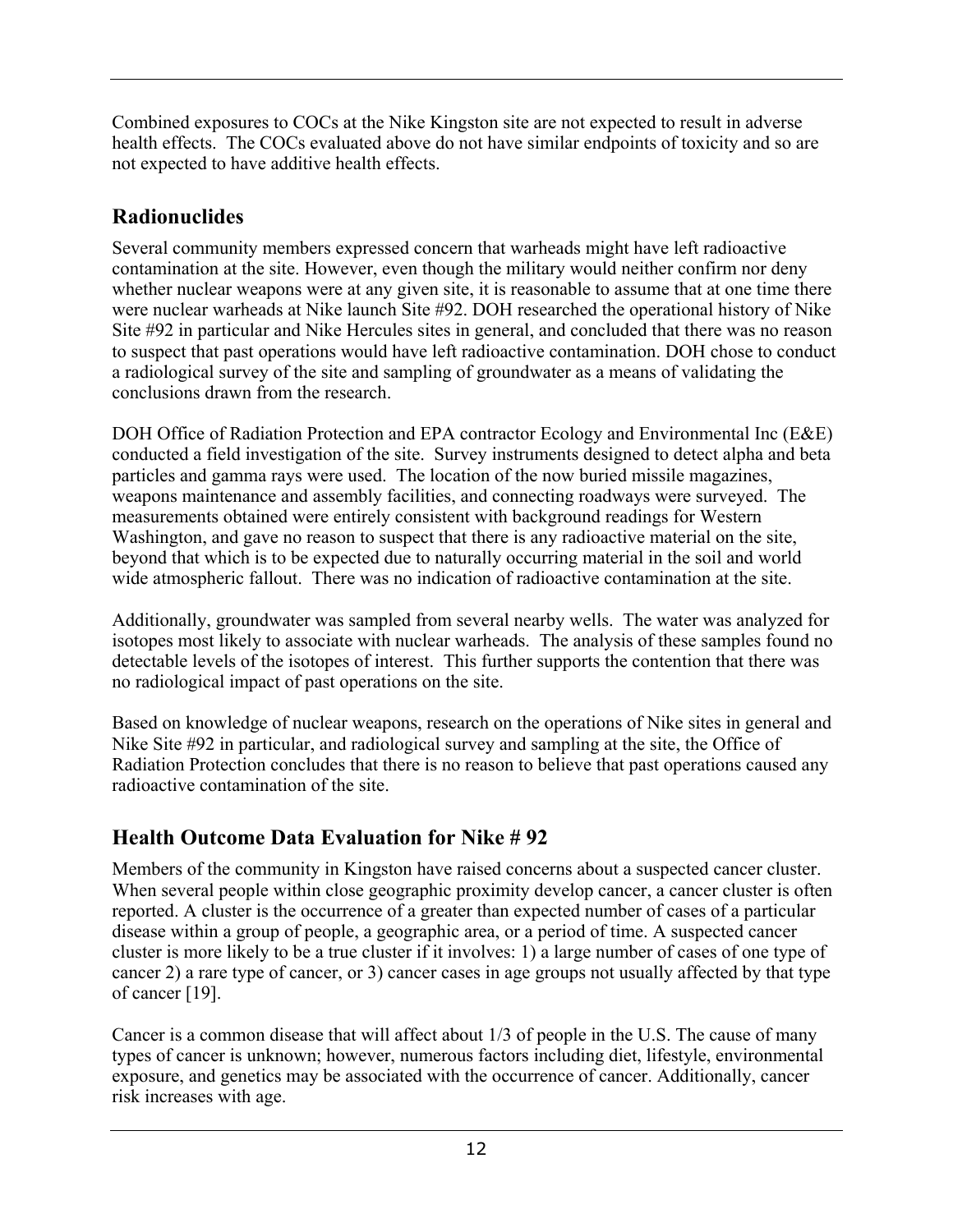While cancer is often spoken of in a general sense, as if all forms of cancer were manifestations of the same disease, scientists and health professionals acknowledge that there are many different types of cancer that result from different causal mechanisms. Because it is a common disease, most of us know people that have been affected by cancer. Even when a greater than expected number of specific cancer types is identified, this "cluster" usually occurs by chance, and is not the result of an identifiable cancer causing mechanism.

In the case of the suspected cancer cluster near Kingston Nike site # 92, it is unlikely that cancers in the area are being caused by chemical or radiological contamination from the Nike site. A person would have to be exposed to significant levels of a cancer-causing chemical or radiation frequently for long periods (years) in order to significantly increase their cancer risk. Chemical levels in soil at the site are not at levels that would result in a concern for increased cancer incidence resulting from environmental exposures. Even exposure to the maximum level of arsenic, the main carcinogenic contaminant of concern on–site, would only cause a very low increase in cancer risk, which may not manifest in cancer occurrence. In addition, this level of arsenic exposure is not distinguishable from the general population.

Most states, including Washington State, currently have central registries that collect data on cancer incidence (the number of new cancer cases reported). The data in these registries can be used to compare expected cancer incidence rates in certain categories, such as a geographic area, with incidence rates reported in a suspected cancer cluster to determine whether there is a true excess of cases. DOH looked at the cancer incidence for the Kingston area (surrounding the Nike site) and found no statistically meaningful elevations in cancer incidence for Kingston area or Kitsap County (See Appendix E for the description of the methodology).

# **Children's Health Concerns**

The unique vulnerabilities of infants and children demand special attention in communities that have contamination of their water, food, soil, or air. The potential for exposure and subsequent adverse health effects often increases for younger children compared with older children or adults. ATSDR and DOH recognize that children are susceptible to developmental toxicity that can occur even when contaminant levels are much lower than those that cause other types of toxicity.

New draft guidance from EPA recognizes that early life exposures associated with some chemicals requires special consideration with regard to cancer risk [20, 21].Mutagenic chemicals, in particular, have been identified as causing higher cancer risks when exposure occurs early in life, compared to the same amount of exposure during adulthood. Adjustment factors have been established to compensate for higher risks from early life exposures to these chemicals. A factor of 10 is used to adjust early life exposures before age two, and a factor of 3 is used to adjust exposures between the ages of 2 and 15 [21]. With regard to contaminants present at Nike Site # 92, arsenic has been identified as a potentially mutagenic contaminant of concern. The appropriate adjustment factors were applied with regard to young children and high school aged children exposed to arsenic in soil at the future high school (Appendix A).

At this site, the estimated risks for a child were a little higher than the risk for an older child or an adult but are not expected to result in any adverse health effects.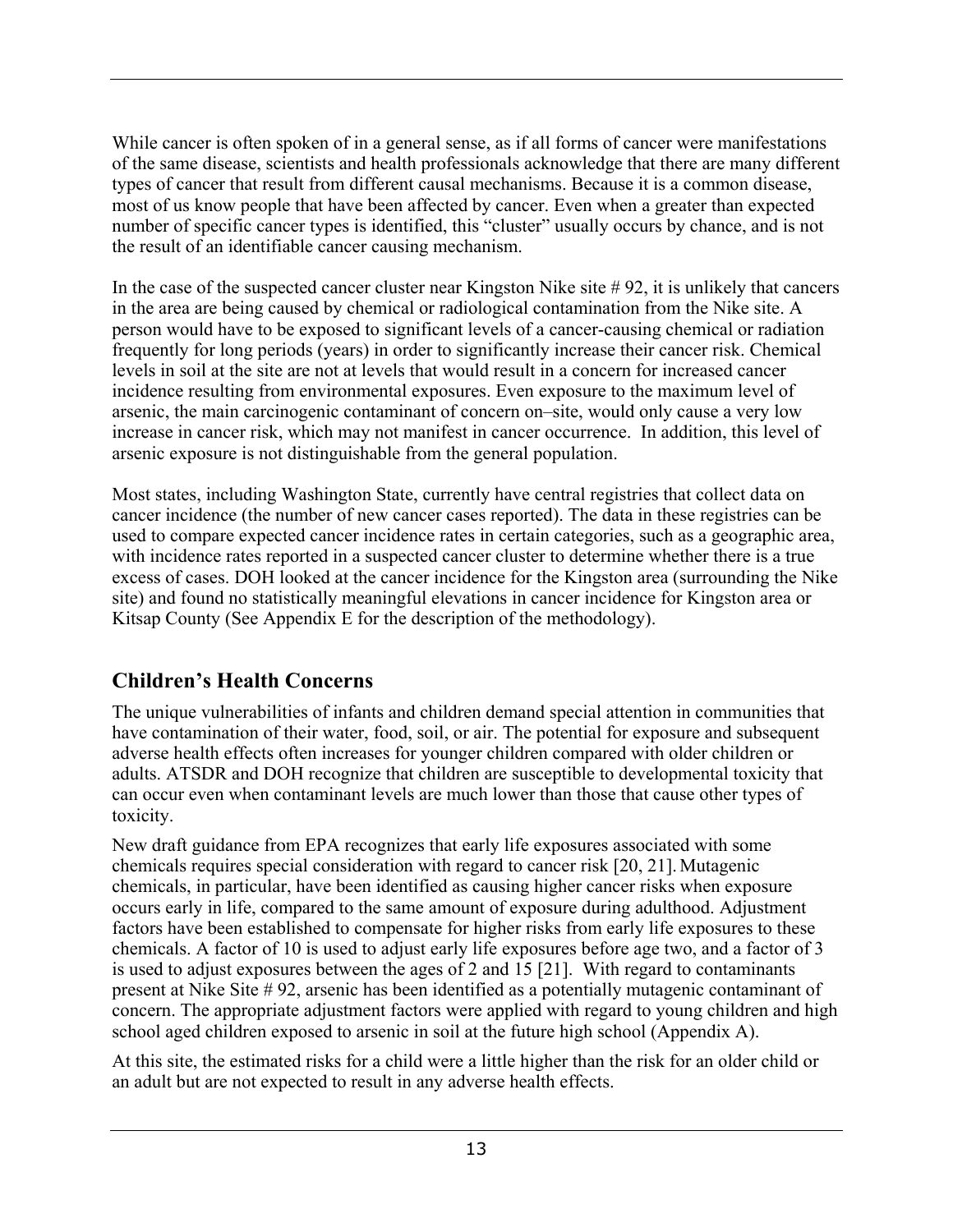# **Community Health Concerns**

Residents have raised several health concerns during meetings with, local agencies, community leaders, and NKSD meetings, and in local newspapers and e-mail communications.

Community health concerns are summarized and responded to below:

1. **Q:** Is there a high cancer incidence around the Kingston Nike site, higher than expected incidences of cancer among residents living in the Kingston area?

**A:** No, based on a review of cancer incidence in the census tracts in the Kingston area, there does not appear to be any excess incidence of cancer among these residents compared to Kitsap County and the State of Washington as a whole.

2. **Q:** Are the chemical contaminations on-site at the Kingston Nike site adequate to explain any observed excess cancers?

**A:** No; chemical contaminant levels in soil and groundwater at or near the site are generally low, and not at levels that would result in excess cancers. Risk assessment was used to estimate the increased cancer risk the site poses to the exposed population. A very low increased cancer risk was associated with the site.

3. **Q:** Would you look at current cancer cases among children at school?

**A:** Based on the information, it's not warranted. The cancer risk assessment of the site indicates that even if a person were exposed to the site, such as attending a daycare or a high school or a teaching at the high school to retirement, their cancer risk is very low. Cancer risk assessment of the site indicates a very low increased cancer risk associated with the site.

4. **Q:** How will a "qualitative" health consultation be effectively done? (Sic)

A: DOH will evaluate existing site sampling data, as well as new environmental sampling data generated by EPA. The results of DOH's evaluation are presented in this health consultation.

5. **Q:** What about carcinogens Kane reported under bus barn? (Sic)

**A:** The cPAHs found in the soil under the bus barn were well below their respective comparison value therefore; no adverse health effects would be expected. No other chemicals were found in soil above health comparison values in soil under the bus barn.

6. **Q:** Nike Site #92 was equipped with nuclear warheads, what about the radiation levels on-site?

**A:** The military would not confirm or deny to EPA if nuclear warheads ever existed at the site. DOH proceeded as if there had been nuclear warheads. A radiation survey conducted by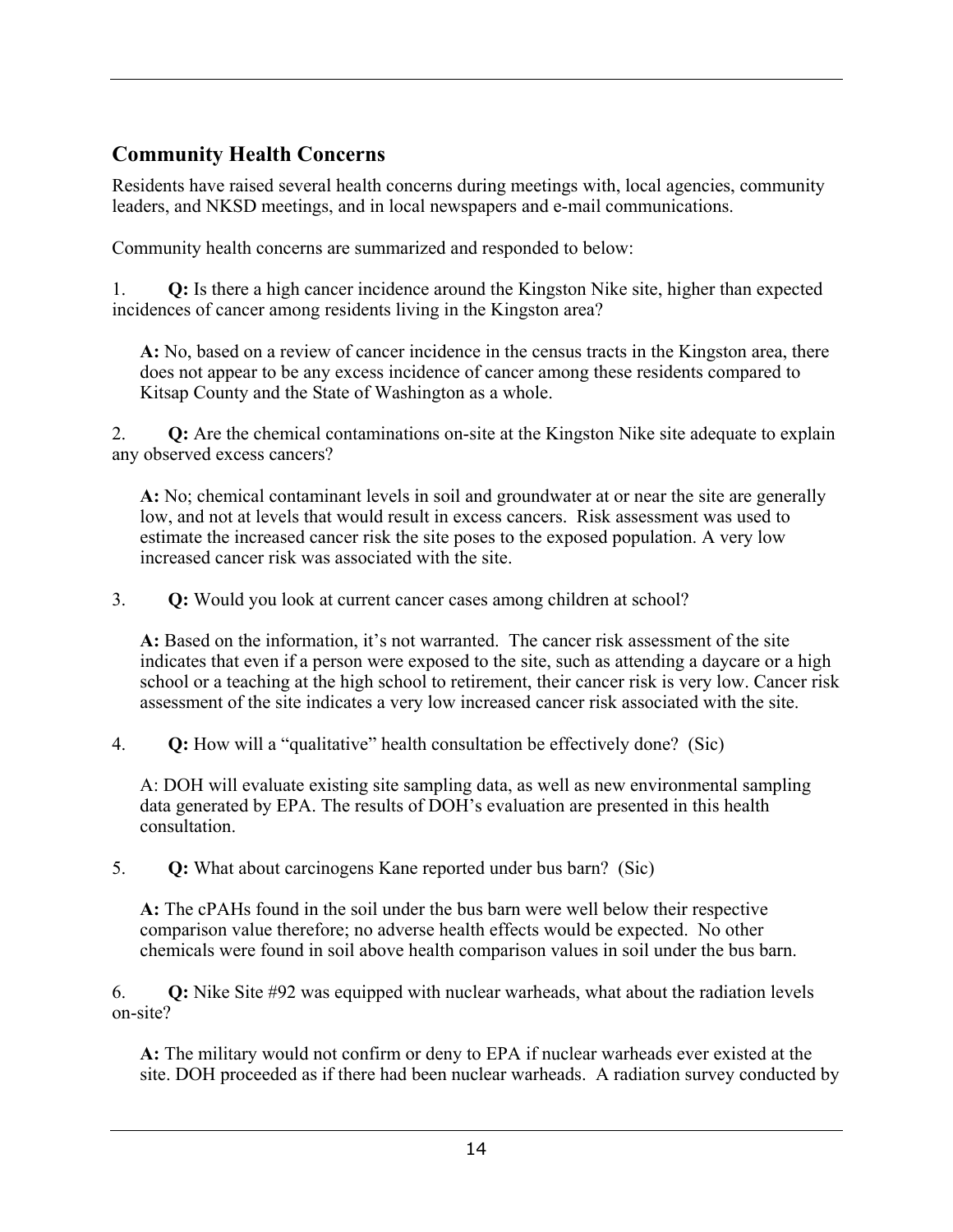DOH Office of Radiation Protection and EPA revealed no radiation levels in surface soil at the Nike site and drinking water from nearby wells at or below background.

7. **Q:** How about lead and mercury levels in on-site soil being higher than the average background in the Puget Sound Basin?

**A:** While lead and mercury levels were above average Puget Sound background levels in some samples, all levels are below Washington State clean-up levels for these two contaminants. In both cases the maximum level detected for lead and mercury were the only sampling level found that high in the soil. The maximum lead level also falls within the range of background lead levels in the Puget Sound Basin. See extra discussion on lead and mercury in Appendix D.

8. **Q:** Cadmium and Chromium contaminated groundwater was identified in the 1988 US ACE study. Why aren't they considered contaminants of concern?

**A:** Neither chemical was detected in unfiltered water sample analyzed for total cadmium nor total chromium in the regular drinking water well used as a monitoring well. This well water sample is indicative of what humans would be drinking in the area.

The other four monitoring wells were 2-inch diameter monitoring wells sample using a bailer and had turbidity problems. To minimize sample disturbance during sample collection it is recommended that a low flow rate of 0.2 to 0.3 liters/minute (not using a bailer) be used for ground water samples collected for metals analysis with no filtration. Also, acidification which is the initial preservation step for total metals samples causes the absorbed cations to go into solution from the soil particles thus elevating the total metals.

9. **Q:** Do you intend to identify the relative amount of Chromium VI versus Chromium III?

**A:** The KEI soil sampling results indicated Chromium VI versus Chromium III. Furthermore, when chromium analytical results are reported as "total chromium", it is assumed that all of the chromium is in the more toxic state (hexavalent). All chromium levels were below comparison values.

10. **Q:** Are you going to assume that it is 100% Chromium VI to maintain the highest level of safety?

**A:** The KEI soil sampling results reported chromium species (hexavalent or trivalent). Results that were reported as total chromium were assumed to be hexavalent chromium.

11. **Q:** Why would you look for the presence of certain isotopes of Uranium and Plutonium, but were concerned about "naturally" occurring incidence of those isotopes?" (Sic)

**A:** Uranium occurs naturally at low levels in most rocks and soils, and it is not unusual to find low levels of uranium in ground water. Naturally occurring uranium has a very different ratio of isotopes than does uranium that has been processed for use in warheads. By analyzing for the different isotopes of uranium, it can be determined with great certainty if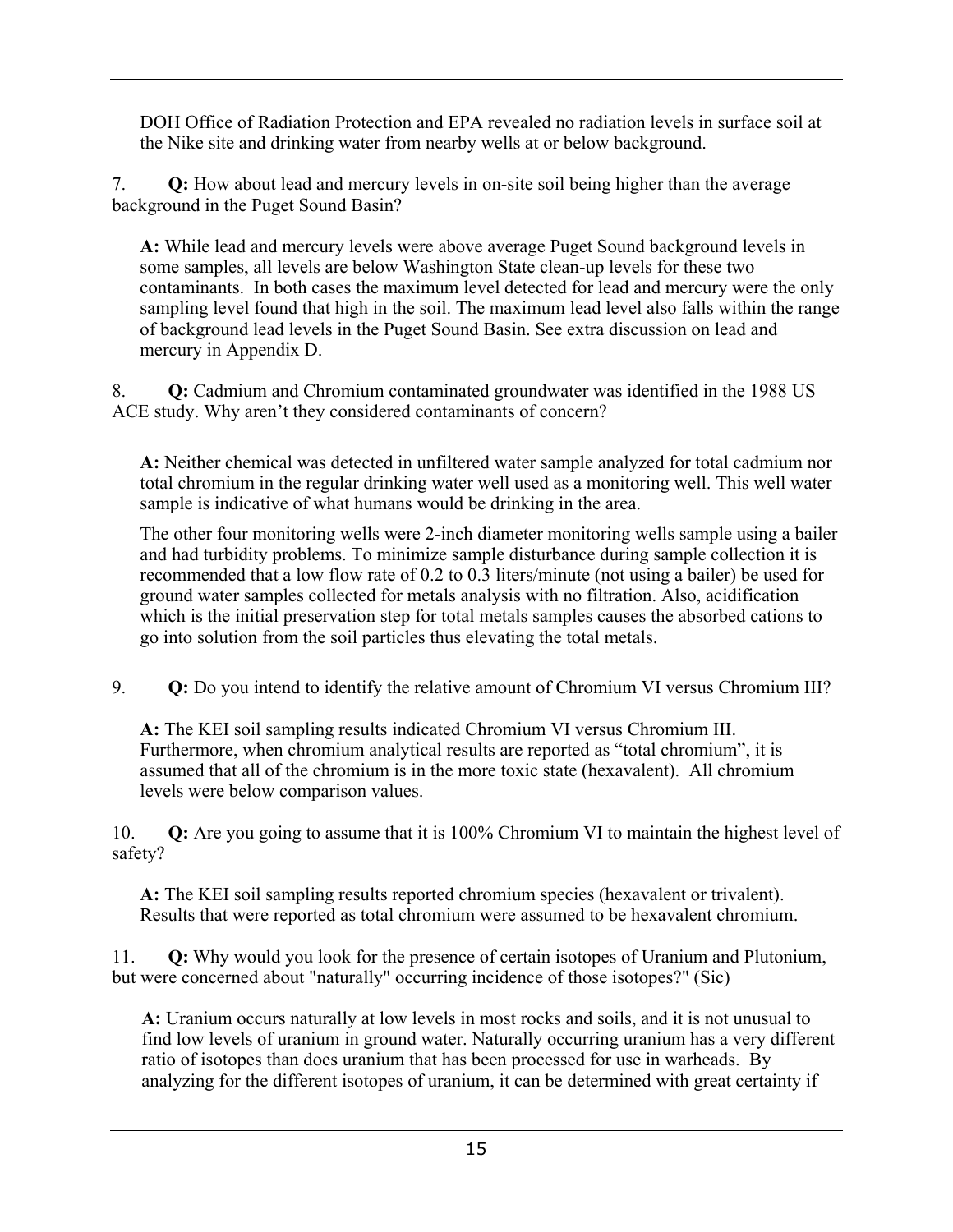any uranium detected in the samples is naturally occurring or has been processed, and presumably entered the groundwater from the Nike site.

12. **Q:** Plutonium is probably the key issue that we need to be very specific in understanding when it occurs "naturally" and under what conditions as well as other breakdown elements. (Sic)

**A:** There are, with few exceptions, no naturally occurring isotopes of plutonium on Earth. There is a small amount of plutonium in the environment from fallout caused by atmospheric nuclear weapons testing in the 1940s through 1970s. It is unlikely that such fallout would reach the groundwater in detectable concentrations. If plutonium were found in the groundwater, it may be attributable to the Nike site, but no plutonium was found in nearby drinking water samples.

13. **Q:** Can you describe what you're looking for with some precision before you do so and why certain isotopes are analyzed and not others? (Sic)

**A:** There are only a few isotopes that are used in nuclear weapons. They include isotopes of uranium and plutonium. While these isotopes produce other radioactive isotopes as they decay, the half-life of these isotopes is so long (25,000 years or more) that enough time has not passed to build up a detectable inventory of decay products.

14. **Q:** What might have happened if a warhead had been dropped…(Sic)

**A:** First, great attention is paid to not drop nuclear warheads. While there have been a very few occasions where that has happened, it is rare.

Second, the radioactive material is deep within the body of the warhead. Even if the warhead were to be dropped, it is unlikely that the parts of the weapon made from the radioactive material would be damaged or breaks apart. It is composed of solid metal and not easily dispersed in a plume, as would be the case with a powder, vapor, or liquid.

Third, if some event happened that resulted in contamination being released, it would be cleaned up. Radioactive contamination is actually not that difficult to clean up, especially in a small, contained area, such as the inside of a missile magazine. Unlike chemical contamination of soil, water, or air, radiation can be measured instantly and cleaned up thoroughly [22].

15. **Q:** Why were the silos and magazines sealed, if there was nothing in the silos?

**A:** The most likely answer is to prevent people from entering so they do not get hurt. It would be easy for people, especially children, to get hurt if they entered a deep, unlit, concrete structure. The easiest and best way to prevent this is to seal the structure so tightly that it would take heavy equipment to enter it again.

16. **Q:** If the fire department didn't do anything wrong, then by definition the Core of Engineers sealed the magazines because there was bad, bad stuff down there from its use as a Missile silo. (Sic)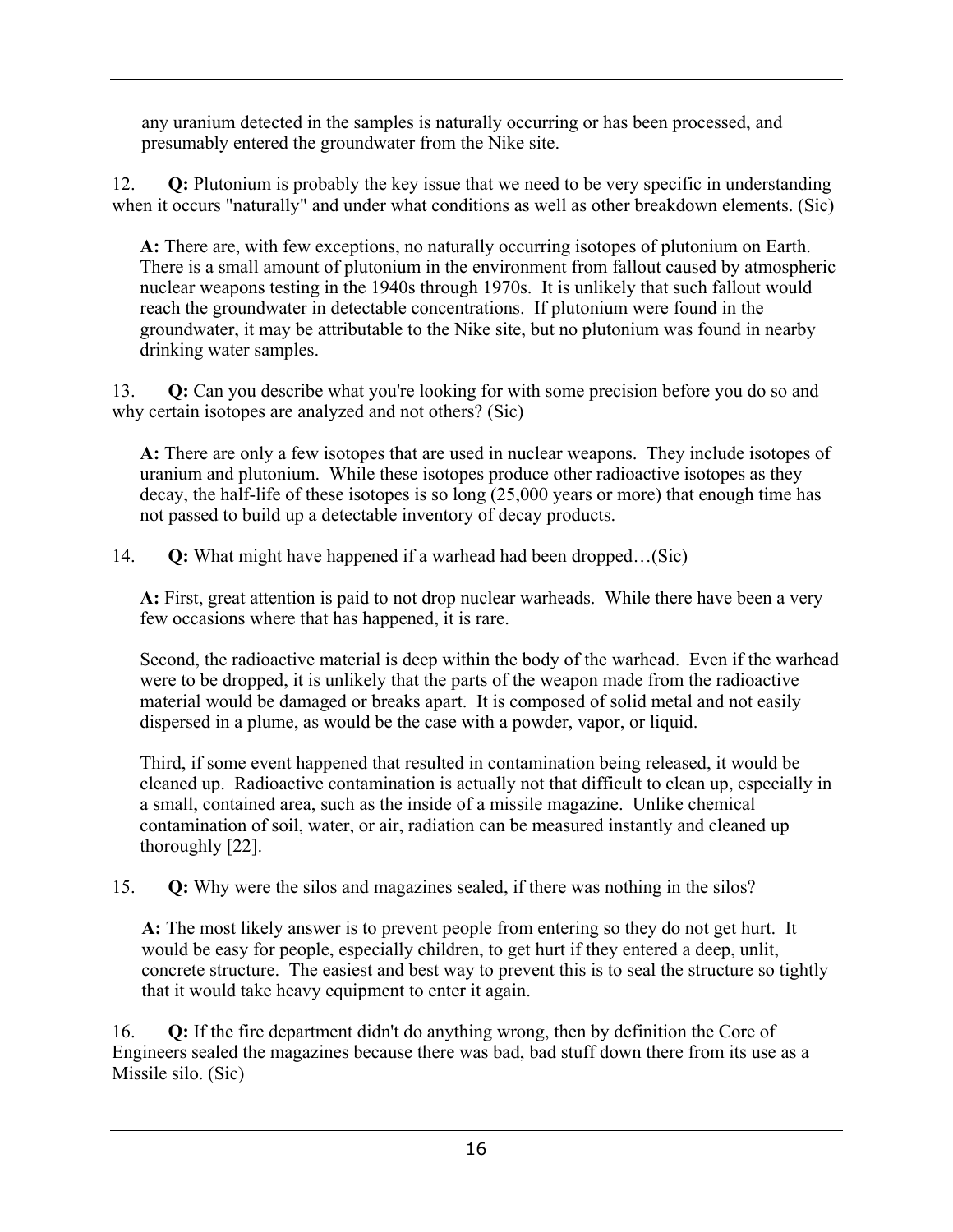**A:** The most likely reason that the Corps of Engineers sealed the magazines is that they were no longer of any use to them, and sealing them was the easiest way to restrict trespassers from accessing them and getting hurt.

17. **Q:** How do we view or can we view your work, with respect to seeing the study, the analysis and the data?

**A:** Our standard process is to publish an agency review draft of the health consultation prior to sending it for final approval to ATSDR. We generally do not solicit public comment on our health consultations. However, due to the interest some members of the community have expressed regarding this site, we will issue a draft for public comment. The cancer and noncancer analysis will be part of that document. It will be complete with all details of how we conducted the analysis.

18. **Q:** In addition, how do you deal with someone that developed a cancer while in the study area, but then went to die at a hospice, or simply moved before the death or curing of the cancer?

**A:** The Cancer Registry documents the physical address (State, county, and zip code) of the person at the time of diagnosis.

19. **Q:** It would seem that interviewing the neighbors would winnow out this sort of detail rather than relying on the database...

**A:** Performing a survey would be considered if the conditions at the site met certain criteria for us to consider an active surveillance (interviewing residents):

- We must have evidence of cancer-causing contaminants on the site at levels of concern; AND
- We must have evidence that a population was exposed to those chemicals; OR
- If a preliminary analysis of the cancer registry data showed an increase rate of cancer in the study area.

None of these criteria were met. Thus, conducting a detailed survey of residents in the area would not produce useful information.

20. **Q:** Are there plans to examine medical data / longitudinal health surveys on those with greatest exposure (Spectrum Community School students) to the existing site?

**A:** No, there are two criteria that must be met before we would conduct a survey of the students:

- A contaminant of concern on the site at levels that could result in adverse health outcomes to humans; and
- A completed exposure pathway to the students.

The contaminants levels at the site are low and estimated cancer risk from exposure to contaminants is very low. Cancer incidence for Kingston area is not significantly different from either Kitsap County's or the State of Washington's incidence of cancer therefore there is not any reason to conclude that cancer is a likely endpoint of exposure.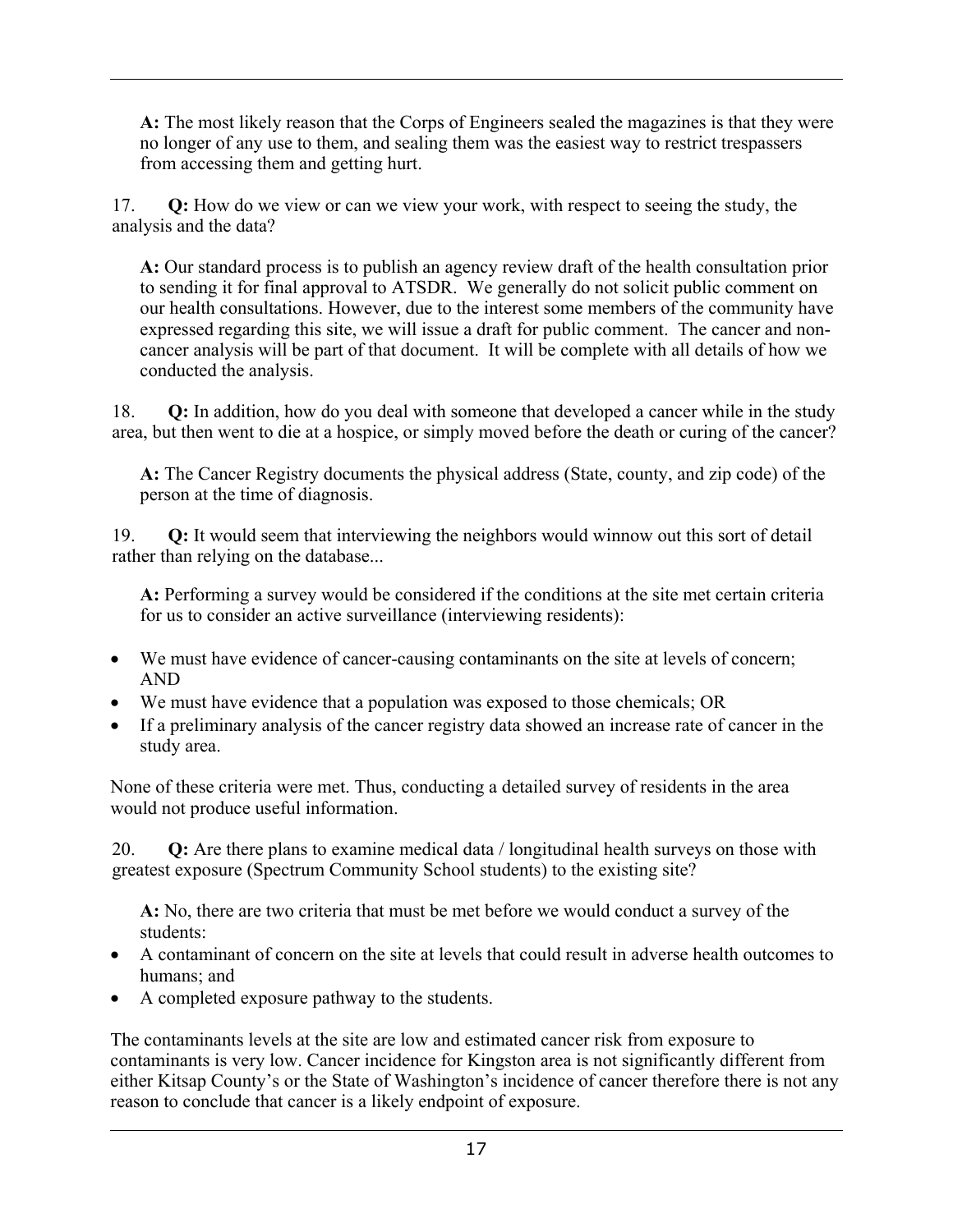21. **Q:** Cancer is not the only illness that can arise -- for example, with mercury levels being well above Puget Sound background levels, more birth defects and miscarriages are possible manifestations resulting from exposure to this chemical.

**A:** A non-cancer hazard assessment from chemicals is a standard part of a health consultation. No adverse non-cancer health effects are likely to occur as a result of exposure to chemicals, including mercury, in soil and drinking water at or near the site.

22. **Q:** Is it correct that the lead level on the site is approximately 6 times the normal lead level of uncontaminated land in the Puget Sound?

**A:** No, it is incorrect that the lead level on the site is approximately 6 times the normal lead level of uncontaminated land in the Puget Sound. The maximum lead level (147 ppm) found on-site falls within the range of background lead levels in the Puget Sound Basin. (See Table 1 for soil background range).

23. **Q:** Would this site be completely acceptable without reservations for a school in its present state in all EPA jurisdictions? (The Cal-Modified PRG for lead is 130 mg/kg, which the current site exceeds - it is 147 ppm for lead on the site).

**A:** None of the soil levels for any contaminants on-site exceed MTCA cleanup levels for unrestricted land use. MTCA cleanup levels are protective of human health and/ or the environment and are part of the law that is applicable to Washington State. Although one sample for lead exceeded a modified PRG, it is within the range of Puget Sound background. Furthermore, the average lead level of all samples is very low (7.52 ppm).

In the state of Washington the Area-wide soil contamination Task Force recommended that the following statewide strategy to respond to low to moderate-level arsenic and lead soil contamination [14]:

- a). For schools, childcare centers, and residential land uses, in general, Ecology considers total arsenic concentrations of up to 100 ppm and total lead concentrations of up to 500– 700 ppm to be within the low-to-moderate range.
- b). For properties where exposure of children is less likely or less frequent, such as commercial properties, parks, and camps, Ecology considers total arsenic concentrations of up to 200 ppm and total lead concentrations of up to 700–1,000 ppm to be within the low-to-moderate range.

24. **Q:** Would this site be completely acceptable without reservations for a school in its present state in all states of the Union? (Minnesota current standard is 100 ppm for lead. California's modified PRG is 130 ppm)

**A:** Soil levels are generally much lower than PRGs and MTCA cleanup levels. These values are design to be protective of human health and are applicable in dealing with cleanup of hazardous sites in WA (See previous answer to question 23).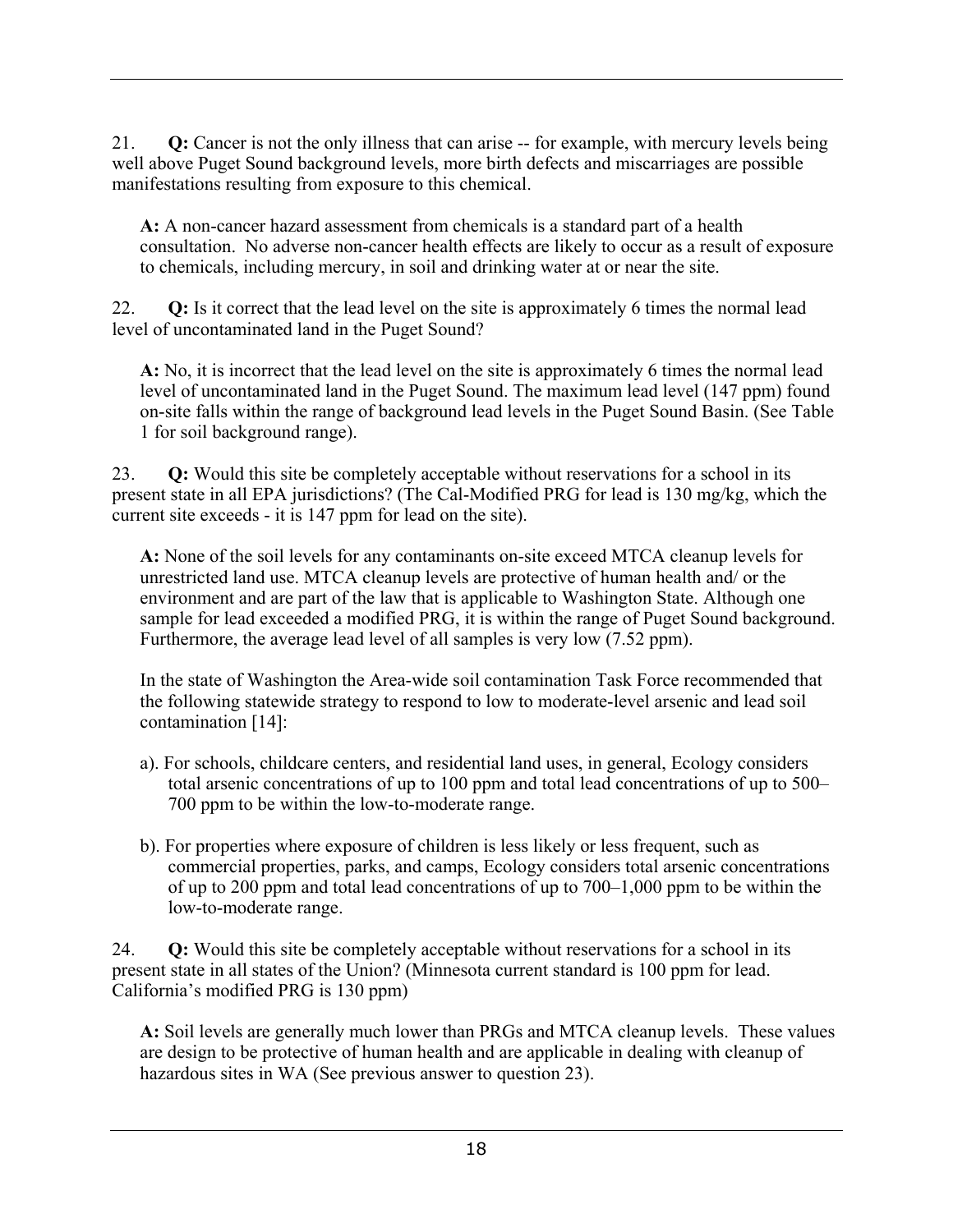25. **Q:** The EPA has issued guidance [Document OSWER 9355.4-24, December 2002] concerning adjusting levels where it is anticipated that the soil may be played upon in wet weather [a common occurrence with school playing fields]. The Guidance suggests that the safe levels be reduced to 35% of the usual value. If this is the case, then 35% of Washington's standard of 250ppm for lead would be reduced to 88ppm, well below the 147ppm for lead discovered on the site indicated in table 8-1. Please confirm that this is a correct interpretation of this guidance, if not, please indicate what the level should be used according to this guidance? [Please supply the calculation and their sources]

**A:** This is an incorrect interpretation of the guidance. The guidance states that an adherence factor (AF) (a measure of the tendency for soil to stick to skin) of 0.2 for children and 0.07 for adults when evaluating dermal exposure pathway. These factors are not intended to adjust cleanup values. They are one of several factors used to determine how much of a chemical is absorbed through skin through dermal contact with contaminated soil (see equation Appendix A). It should be noted that metals do not easily pass through skin, so dermal absorption is not the main route of exposure with regard to lead contaminated soil. The MTCA level of 250 ppm is based on preventing unacceptable blood lead levels in Washington. The PRG is an estimate of the amount of lead in the bare soil of a residence that might contribute to 5% of a children being exposed exceeding a blood lead level of 10 micrograms per deciliter (ug/dl).

26. **Q:** The EPA states concerning **lead** "a risk-based cleanup level would have no more than a 5% probability of exceeding the level of concern." With a planned student population of 1200, 5% translates into a level that may be of concern to 60 students (or their parents). Is this a correct interpretation, if not, with a population of 1200, how many students are expected to fall into this level of concern [Please show details of and source for the calculations]?

**A:** This is an incorrect interpretation based on the scenario. EPA developed its risk-based numbers using its Integrated Exposure Uptake Biokinetic Model (IEUBK) to predict blood lead levels (in children from birth to seven years of age) from soil lead concentrations. Children tend to have highest exposure to lead in soil and dust between the ages of 18 months to three years old, and exposure tends to decrease in older children. Using the default assumptions in the model, it predicts that when the soil lead concentration is about 350 ppm, about 5% of children would have blood lead levels exceeding 10 micrograms per deciliter (the level of concern for EPA, based on an evaluation by the Centers for Disease Control and Prevention). However, two of the default assumptions in the IEUBK model don't apply to children exposed to lead-contaminated soil at school:

- The model assumes that children are exposed from birth to seven years of age, and
- Are exposed for 365 days per year.

It is probably closer to the truth that the children who are exposed or will be exposed are mostly High School age (14 to 18 years old) and are exposed only about 200 days per year. Therefore, this model would not be used to predict blood lead level in High School-aged children. However, if the model is used to evaluate daily exposure for children less than seven years of age, but still assumes exposure of 365 days per year and 147 ppm soil lead level, it makes two predictions (See extra discussion on lead in Appendix D):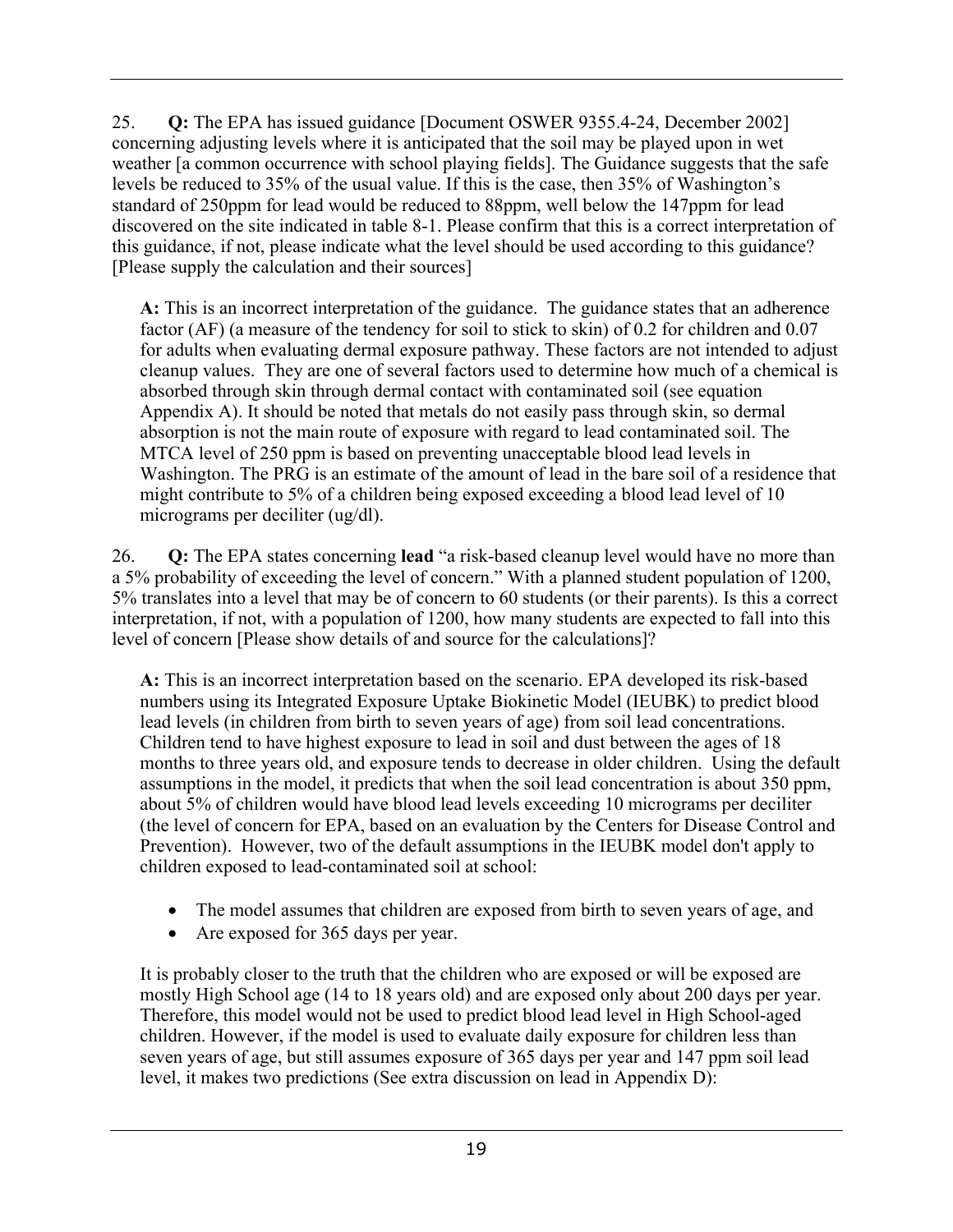- About 0.46 % of children under seven years old would have blood lead levels exceeding 10 micrograms per deciliter.
- The average blood lead levels of children under seven who play frequently in this area would be 2.9 µg/dl

27. **Q:** Is it correct that the mercury levels on the site are approximately 14 times the normal mercury levels of uncontaminated land in the Puget Sound?

**A:** No, it is incorrect that the mercury levels on the site is approximately 14 times the normal mercury levels of uncontaminated land in the Puget Sound. The average background mercury level in the Puget Sound is 0.05 ppm and the average mercury level found on site is 0.05 ppm (See Table. 1 for soil background range).

28. **Q:** Various studies have found that the "total dose absorbed is directly proportional to the concentration in inspired air, and for a given concentration, body burden increases with duration and frequency of exposure, *and with exercise* (U.S. EPA, 1985)." Since the area is planned to be used as sports fields with lots of exercise and direct student contact with wet soil (football practice) this results in significantly greater exposure than in the residential situation that the PRGs targeted – what does the literature/EPA indicate about how to adjust for playing fields?

Would you recommend that the playing fields not be used when they are wet?

**A:** While this maybe true for some chemicals, the quote is taken out of context and is based on inhalation of trichloroethene (TCE) a volatile organic compound (VOC), not inhalation of contaminated soil particles. For contaminants found on-site, ingestion and dermal pathways outweigh the inhalation pathway even if the inhalation rate is doubled or tripled. Furthermore, a wet playing field would limit the amount of soil that is suspended in the air and subsequently inhaled. There are no recommendations against using playing fields when they are wet.

29. **Q:** California requires ongoing monitoring during construction of schools on brownfields. With lead and mercury being items of concern and very cheap tests, would you recommend *daily testing of the soil* whenever there is significant movement of soil?

Would you recommend an immediate stop of soil movement whenever tests indicate soil exceeds recommended levels until an investigation occurs?

**A:** Soil lead and mercury levels are below state clean-up levels and are not at levels of health concern (See extra discussion on lead and mercury in Appendix D). There are no recommendations for daily monitoring on site during construction. However, as with all construction sites, dust suppression and erosion prevention measures should be put in place.

30. **Q:** Some students have compromised immune systems. Are there any authorities that would deem the concentration found unadvisable for such students?

**A:** Based on exposure scenarios presented in Appendix A, children's exposure to chemicals in soil at the site does not result in a dose that exceeds EPA's oral reference dose (RfD) or ATSDR's minimal risk level (MRL). These doses are protective of the human population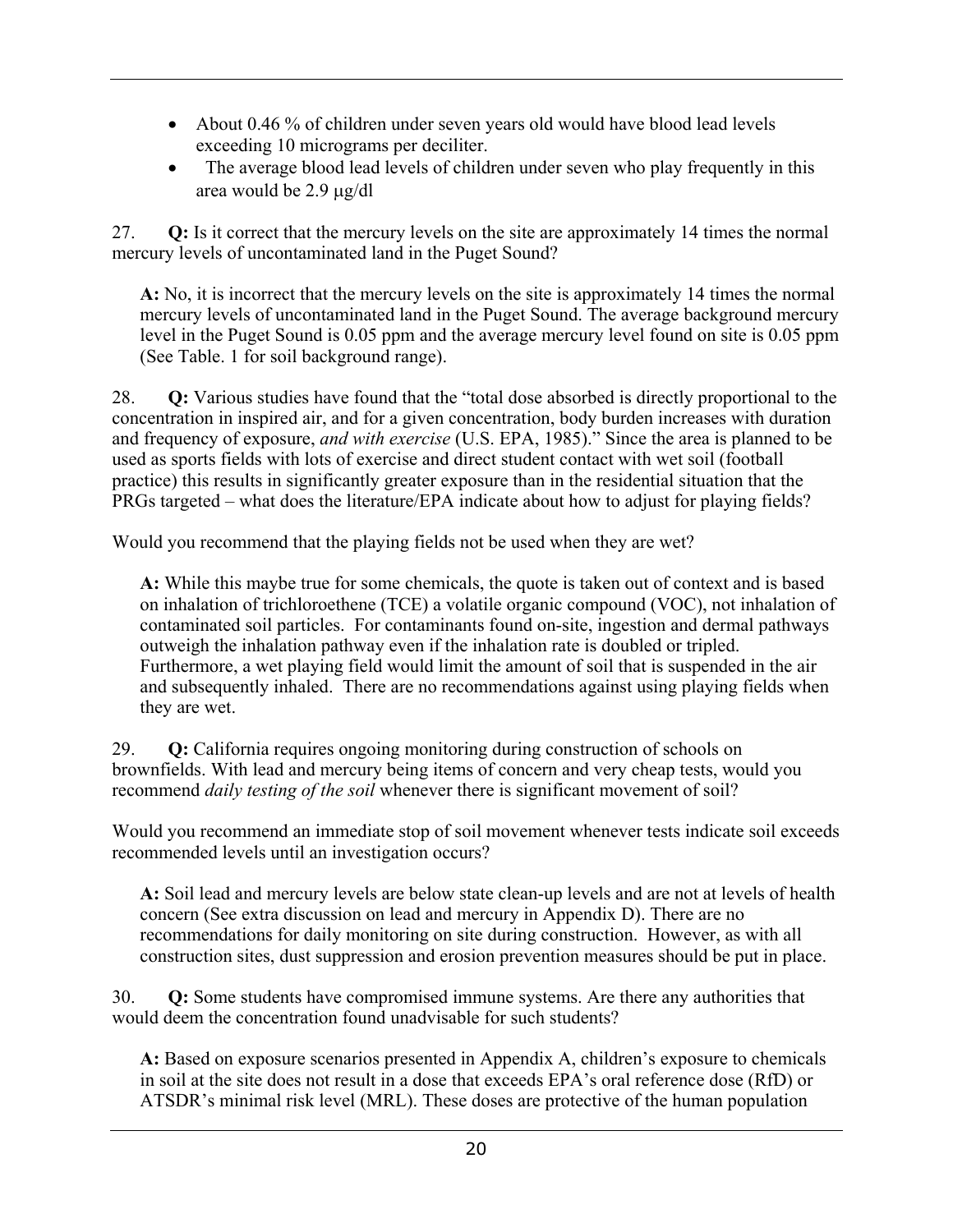(including sensitive subgroups) and are below doses that are likely to result in adverse health effects, even for people with compromised immune systems.

31. **Q:** The FDA writes, "At levels once thought to be acceptable, there now is evidence that lead may cause learning and behavioral disorders in children and also affect growth". There is an existing school on the site, Spectrum, which have written standardized tests (WASL) for the several years with consistently the worst learning results for North Kitsap School District. Coincidentally, a letter from a student at this school appeared in the Bremerton Sun about the site, it is interesting to note that this student's home page starts with "I'm constantly Tired....", a condition known to be associated with many chemical contaminants. Would you recommend that all students at Spectrum (past and current) be check for lead, mercury and other chemicals?

**A:** Neither mercury or lead have been found on-site at levels that would indicate the need to test children's blood for markers of exposure. Other chemicals on-site have not been found at levels that indicate a health threat to past, current, or future students at Spectrum.

Spectrum Community School standardized test (WASL) scores are comparable to all other Alternative High Schools in the state of Washington

32. **Q:** Is it correct that there is a proposal within the EPA to have the level for children set to 1/3 of the adult levels for children between 2 and 15?

a). A recent memorandum (EPA 1995a) issued by the EPA Administrator 'articulates the importance of good risk characterization, emphasizing "transparency, clarity, consistency and reasonableness." All analyses, conclusions, resulting decisions and criteria employed to arrive at such decisions must be made obvious and be clearly presented.' The failure to clearly address the issue of *children* using the proposed *playing fields* on this site appears to fly in the face of this memorandum and has raised doubts about this report. Please comment.

b). Teenage pregnancy is a reality and there is a growing tendency for school to supply daycare facilities on campus. The same proposal cited above suggests the level be reduced to 1/10 of adults for children below 2. Is there any risk or *uncertainty* about the safety of this site if an infant care facility is added to this site?

**A:** The question above relates to the March 2003 *Draft Final Guidelines for Carcinogen Risk Assessment* and the March 2003 *draft Supplemental Guidance for Assessing Cancer Susceptibility from Early-Life Exposure to Carcinogens* are unavailable. This guidance suggests implementing adjustment in slope factor (cancer potency factor) to account for susceptibility of children to toxic insults at early ages, to chemicals that are mutagenic. The only carcinogenic COC at the site is soil arsenic and the adjustment in slope factor would not apply in the non-cancer risk evaluation. Adjustments in slope factor were applied in the cancer risk assessment for children and school-aged children.

(Please see Child Health Consideration Section – page 20).

33. **Q:** The EPA acknowledges using different standards for different states. The report cites a PRG for lead of 400 ppm while the Washington Department of Ecology sets a limit of 250ppm (Oregon limit is 200ppm and California's is 130ppm). Why was the higher value used and not the value set by Washington State?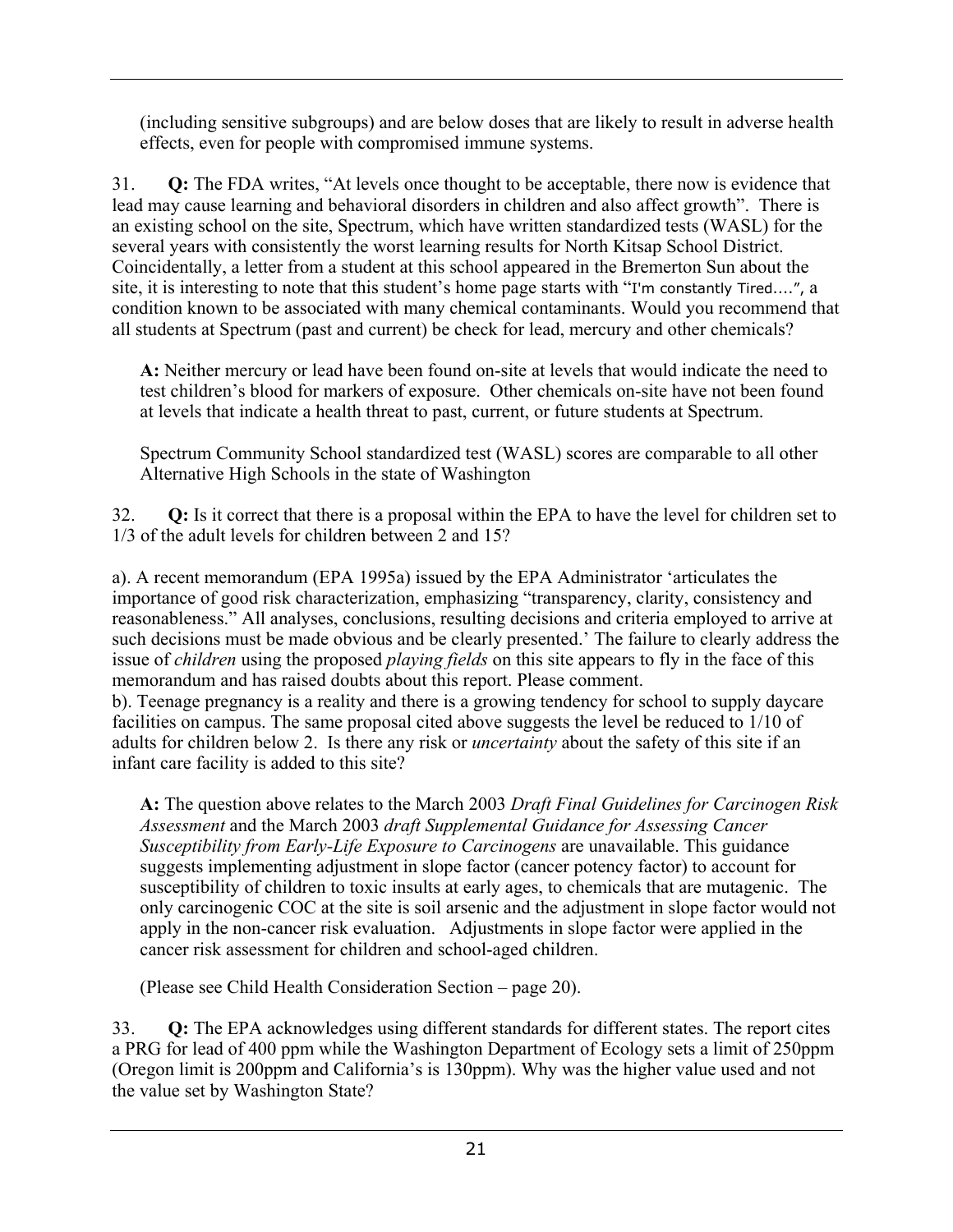The current standard in some EU countries (i.e. Sweden) is 30 ppm.

**A:** See previous answer to question 23.

34. **Q:** The Center for Health, Environment and Justice has testified before the Senate and has been cited as a resource by the EPA. The Center has advocated and proposed separate standards for schools.

a). Would you recommend that the site be cleaned up to their proposed standards (which are the standards for New York State – the site of Love Canal)?

b). Are there school specific standards from an alternative organization that you would recommend?

c). The Brownfields 2002 Conference had a paper accepted and presented on school construction and brownfields, would you recommend that the guidance of this paper be followed?

**A:** The state of Washington has developed cleanup levels for contaminants in soil for unrestricted land use, based on human health considerations and natural background concentrations. None of the contaminants at this site exceed these levels.

35. **Q:** There is a difference between *required actions (binding,* enforceable regulatory standard*)* and *recommendations* (non-binding that would be desirable to *some authorities*). Would you / EPA recommends the following actions (in an ideal world):

a). The site should have all chemicals reduced to below 1/3 of the residential PRGs (see 6 above) b). The site should have all chemicals reduced to below 35% of the residential PRGs (see 3 above)

c). The site should have all chemicals reduced to 12% of the residential PRGs or the levels found on uncontaminated soil in the Puget Sound (compounding 3 and 6 above)

d). The site fully met the levels advocated by CHEJ (8 above).

e). That reducing the level of all chemicals to the level of a pristine site ("greenfield") would result in the least risk to children.

**A:** MTCA standards are not only binding (enforceable), but they are protective of human health. Although a few contaminants on-site exceeded health based comparison values, scenarios indicative of a child's exposure did not result in exposure to chemicals that would result in an adverse health outcome.

36. **Q:** What actions would you recommend to absolutely minimize the risk to children on the site; insure that the site will meet or exceed potential changes of standards that may occur in the future thus saving the cost of needing to clean up and rebuild the playing fields and school. Some foreseeable examples include Washington adopting the California, Minnesota or Swedish standards or the EPA bringing in standards specific for children or for playgrounds.

**A:** No actions are needed. Please refer to the answers provided to questions (23, 33 and 34) above.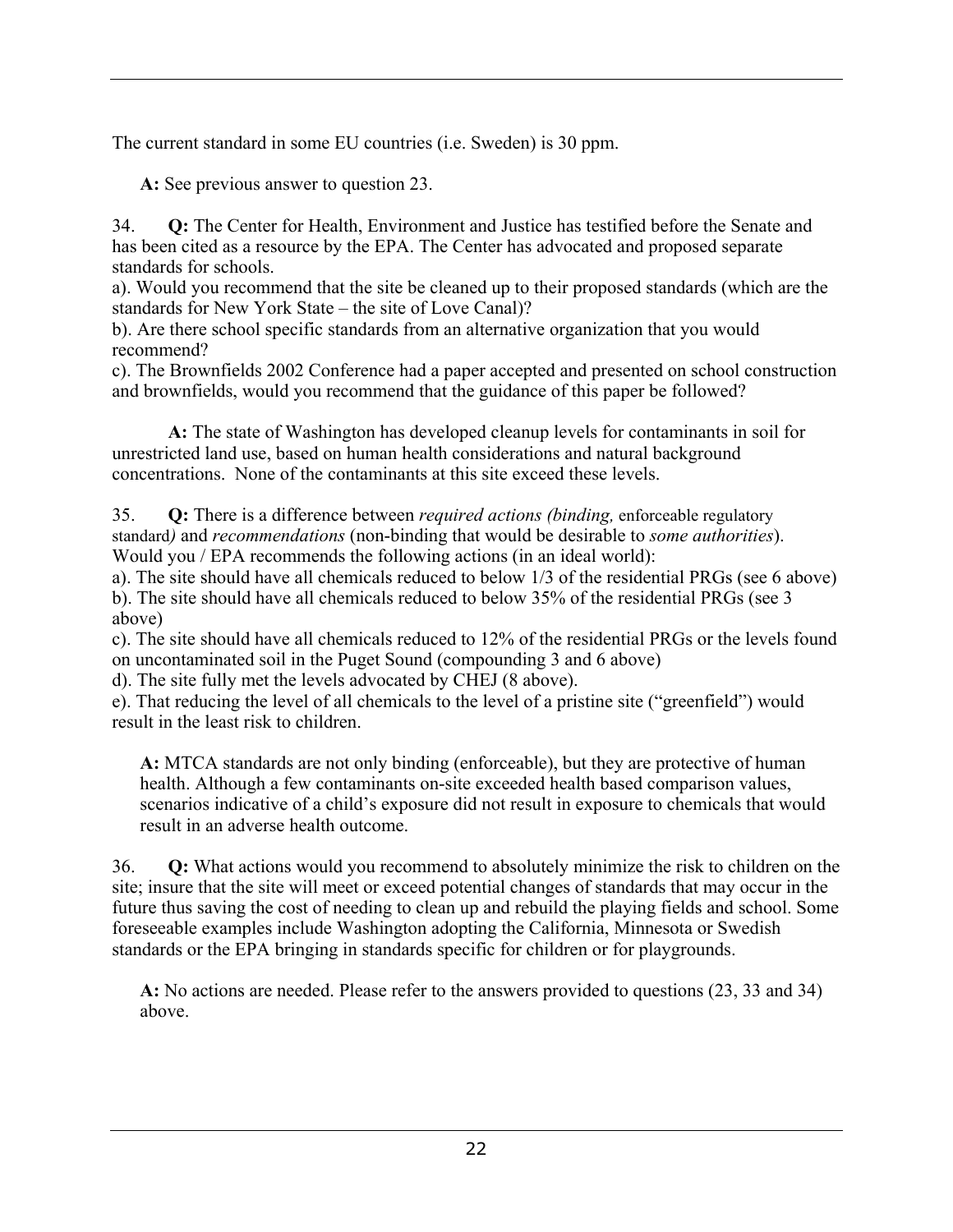# **Conclusions**

Based on a thorough evaluation of available environmental information, DOH has reached the following conclusions:

- *1. No current or future apparent public health hazard* exists for children exposed to chemicals in soil at Nike Site  $\frac{1}{4}$  92 in Kingston, WA.
	- Few chemicals in soil at the Kingston Nike site were detected above health-based comparison values. Children's exposure to chemicals in on-site soil through dermal contact, inhalation, and incidental ingestion is unlikely to result in adverse non-cancer or cancer health effects.
- *2. No apparent public health hazard* exists from exposure to chemicals in drinking water near Nike Site # 92 in Kingston, WA.

a) Six drinking water wells (5 private, 1 pubic) were tested for numerous chemicals and radiation. Only manganese was present above health-based comparison values.

b) Exposure to manganese in drinking water results in a dose less than 3 times EPA's reference dose (safe dose), and therefore is unlikely to result in adverse health effects.

c) Contaminants were present in a water sample collected from a perched aquifer on site, but the results of this sample were not appropriate for assessing health impacts to humans because the sample was not filtered.

3. Based on an evaluation of all cancer types in the area, DOH found no statistically meaningful elevations in cancer incidence for Kingston area or Kitsap County.

### **Recommendations**

Because no current or future public health hazards at the Nike Site #92 have been established, DOH has no recommendations at this time.

## **Public Health Action Plan**

### **Actions Completed**

- 1. DOH attended two EPA sponsored public meetings in Kingston, Washington. Staff provided educational material to, and solicited health concerns from, community members present at the meeting.
	- a) Private wells drinking water and manganese commonly asked questions
	- b) Health consultation fact sheet
	- c) Community health concerns form
- 2. In August 2004, DOH and EPA contractor conducted a radiation survey at Nike Site #92.
- 3. DOH e-mailed a draft health consultation to concerned parties and provided hard copies to repositories located: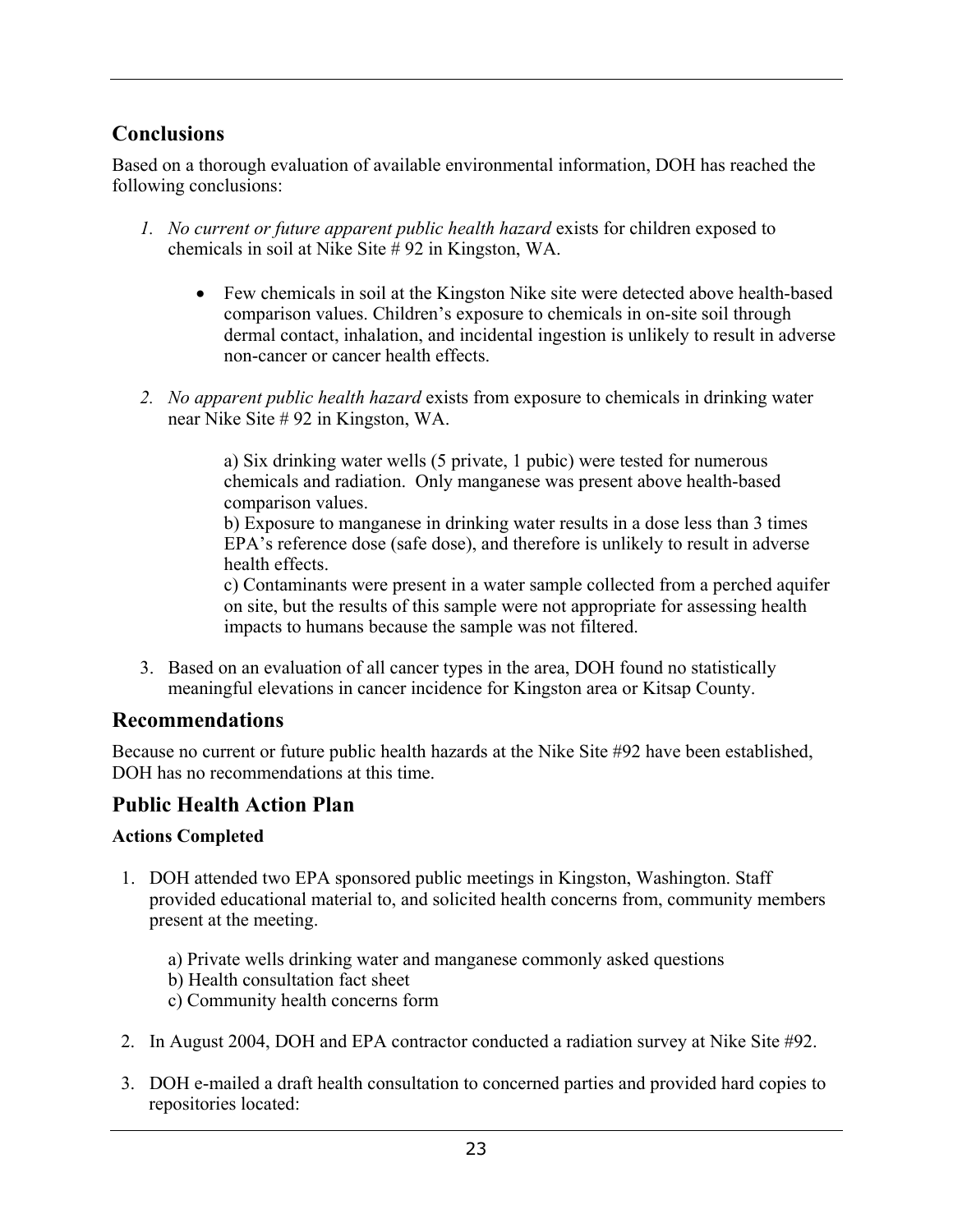- 1. Kingston Library 11212 State Hwy 104, Kingston, WA 98346 (360)-297-3330
- 2. Little Boston Library 31980 Little Boston Road NE, Kingston, WA 98346 (360) 297-2670
- 4. DOH created and mailed a fact sheet to the concerned parties and residents of potential students to the new Kingston High School.

### **Actions Planned**

DOH will follow-up with a full detailed report on the analysis of the Cancer Registry data.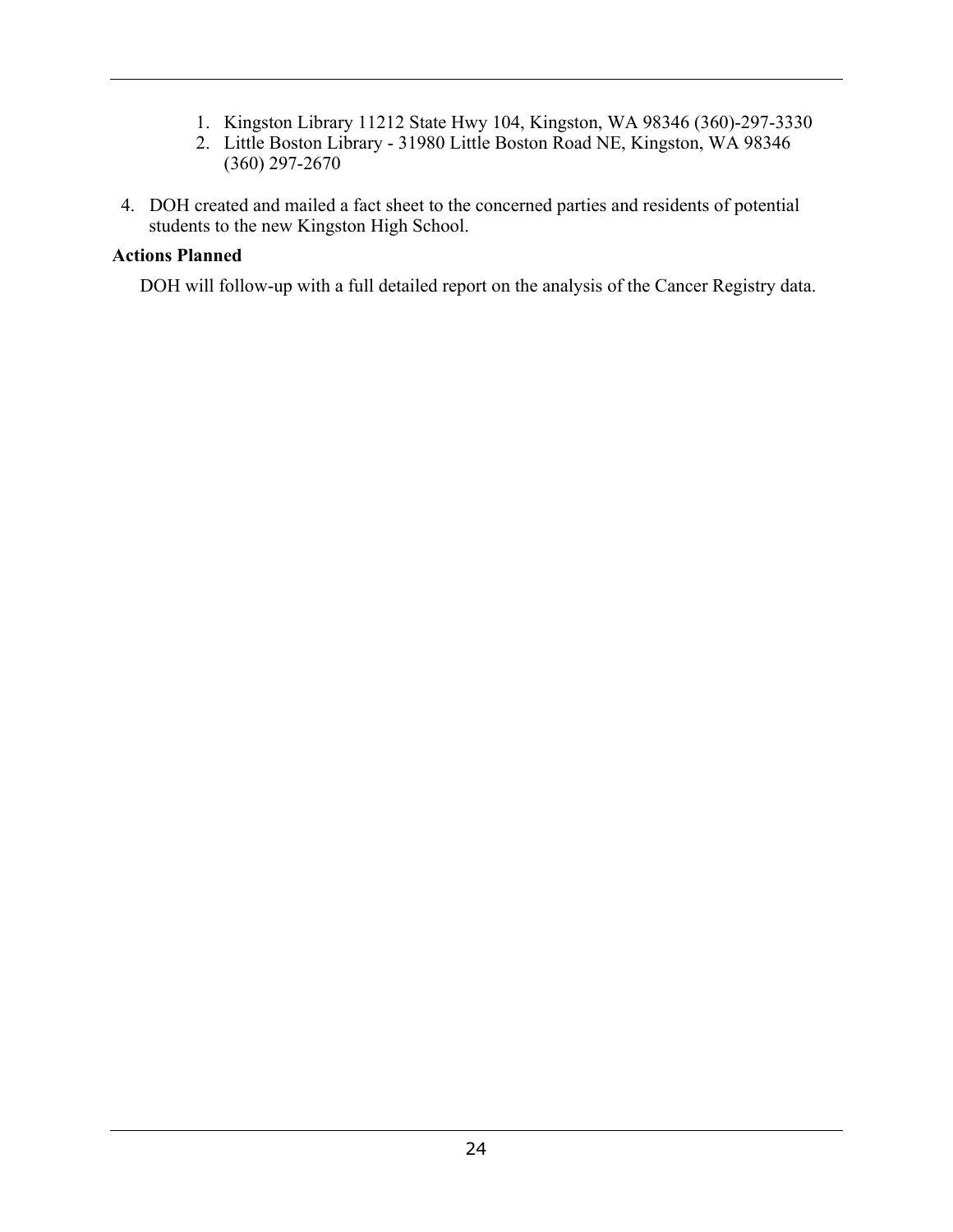### **Authors**

Lenford O'Garro Washington State Department of Health Office of Environmental Health Assessments Site Assessment Section

Asnake Hailu Washington State Department of Health Office of Environmental Health Assessments Environmental Epidemiology, Health Education and Spatial Analysis Section

### **Designated Reviewer**

Wayne Clifford, Manager Site Assessment Section Office of Environmental Health Assessments Washington State Department of Health

## **ATSDR Technical Project Officer**

Alan Parham Division of Health Assessment and Consultation Agency for Toxic Substances and Disease Registry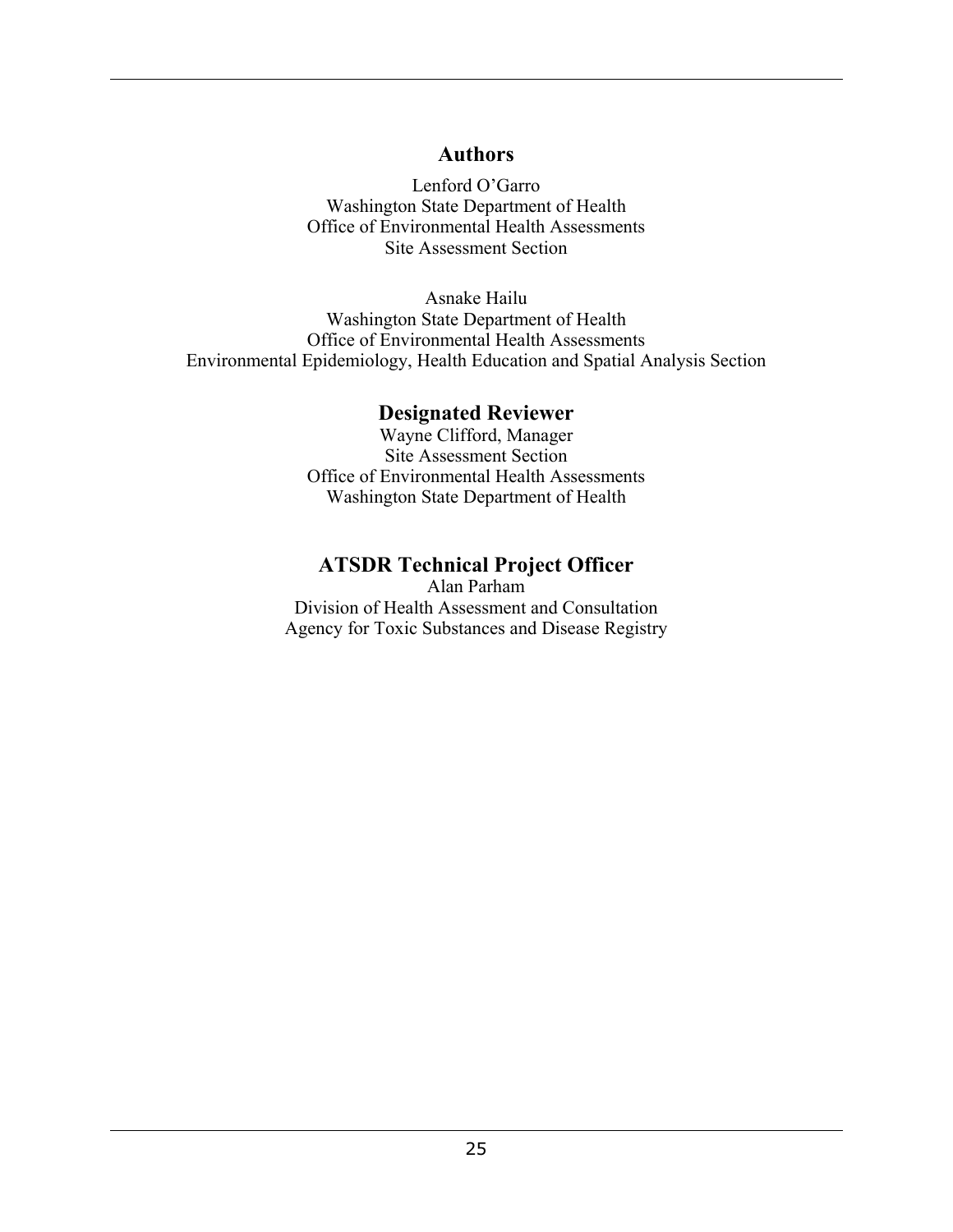### **References**

- 1. Telephone conversation between Marcia Henning, DOH, and Chris Wendolyn, Spectrum Community School (NKSD), August 25, 2004.
- 2. Historical overview of the Nike missile system, prepared by Environmental Science and Engineering, Inc., for U S Army Toxic and Hazardous Materials Agency, December 1984.
- 3. Final Report, Confirmation Study of Former Nike Missile Sites for Potential Toxic and Hazardous Waste Contamination, Former Nike Site S-92, Kingston, Washington. Prepared for USACE, Seattle District, March 1988.
- 4. Final field/data Report, Underground storage tank and electrical transformer sampling at Site No. 3, Kingston Nike 92  $\check{C}$  and L, Kingston, Washington. Prepared for USACE, Seattle District, June 18, 1991.
- 5. White Shield, Inc., Closure site assessment reports, Kingston Nike 92, March 1993.
- 6. Independent remedial action report, DERP-FUDS site No. F10WA008700, Kingston Nike Battery 92, Kingston, Washington. Prepared by USACE, Seattle District, September 1996.
- 7. Inventory Project Report (INPR) for Site No. F10WA008700, Kingston Nike Battery 92, Kitsap County, Washington, April 1990.
- 8. Toxics Cleanup Program. Letter to Randolph Odden (NKSD) from Guy Barrett (Ecology) concerning Kingston Nike Battery 92 No further action decision. Ecology, February 18,1997.
- 9. Former Nike Missile Battery Launch site 92 environmental site investigation, Kingston, Washington. Prepared by Kane Environmental Inc., Seattle, January 14, 2004.
- 10. Final Environmental Impact Statement for the Kingston Learning Campus and Kingston High School Master Plan. Prepared by North Kitsap School District, May 2004.
- 11. United States Environmental Protection Agency. Nike Site # 92 Preliminary Assessment/Site Inspection Report. Kingston, Washington, July 2004.
- 12. US Environmental Protection Agency. Guidelines for Carcinogen Risk Assessment (Review Draft). NCEA-F-0644 July 1999. Available at internet: http://www.epa.gov/NCEA/raf/cancer.htm.
- 13. ATSDR Agency for Toxic Substances and Disease Registry. ATSDR Fact Sheet: Cancer. Updated August 30, 2002. Atlanta: US Department of Health and Human Services. Available at internet: http://www.atsdr.cdc.gov/COM/cancer-fs.html.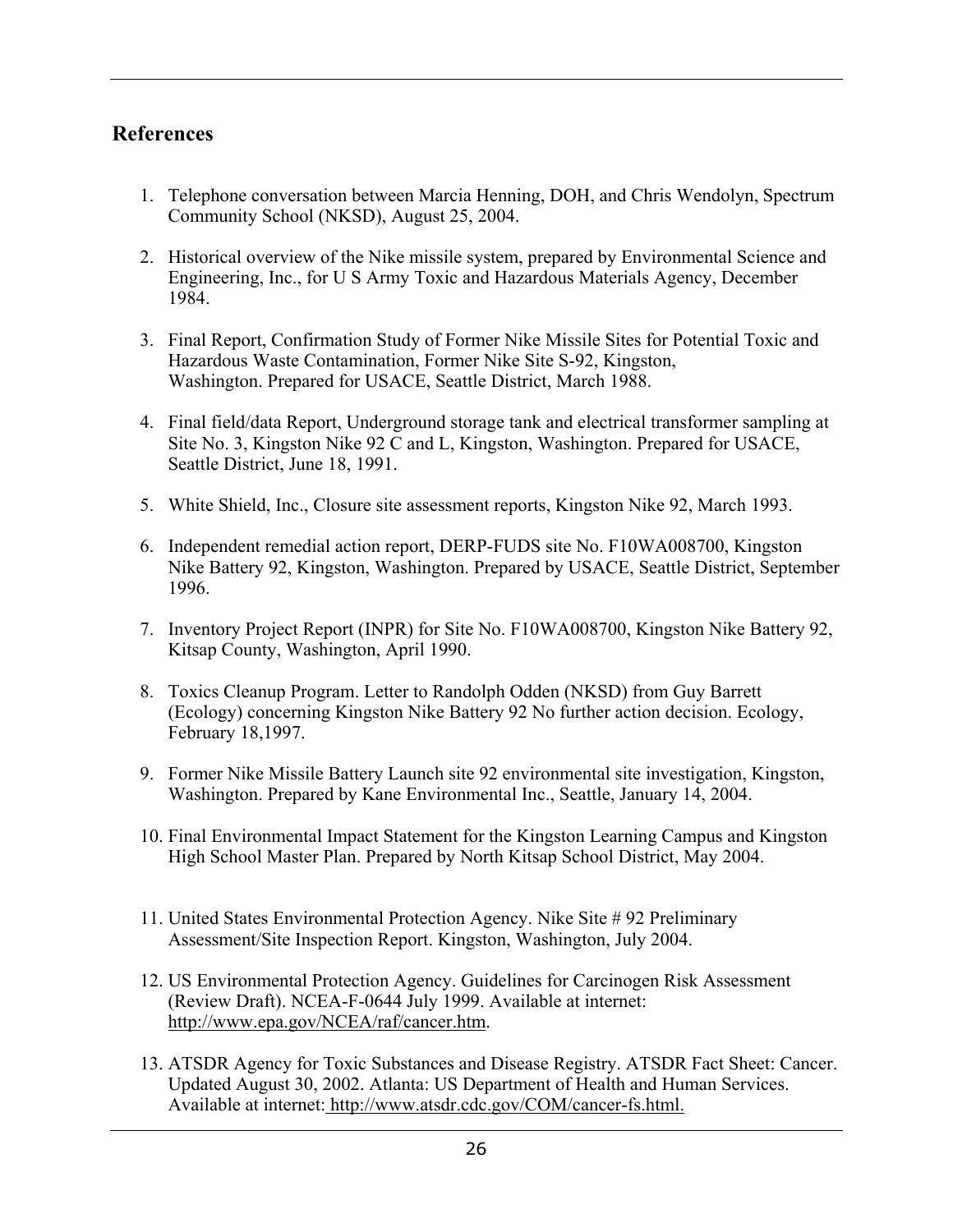- 14. Area-wide soil contamination Task Force Report: June 30, 2003. Available at internet: http://www.ecy.wa.gov/programs/tcp/area\_wide/Final-Report/index.htm
- 15. Toxics Cleanup Program, Department of Ecology: Natural background soil metals concentrations in Washington State Publication No. 94-115.Olympia: Washington State Department of Ecology: October 1994.
- 16. U.S. Environmental Protection Agency. Integrated Risk Information System (IRIS), Arsenic, inorganic; CASRN 7440-38-2 (04/10/1998).
- 17. U.S. Environmental Protection Agency. Integrated Risk Information System (IRIS), Antimony CASRN -- 7440-36-0, last revised -- 02/01/1991.
- 18. Hunter, Bob, June 17, 2004a, North Kitsap Public Utility District, Superintendent, telephone conversation regarding Kingston, Washington municipal wells with Linda Foster, Ecology and Environment, Inc.
- 19. National Cancer Institute, Cancer Facts Cancer Cluster. Last Reviewed February 26, 2004. Available at internet: http://cis.nci.nih.gov/fact/3\_58.htm
- 20. US Environmental Protection Agency. Draft Final Guidelines for Carcinogen Risk Assessment. EPA/630/P-03/001A, NCEA-F-0644, February 2003.
- 21. United States Environmental Protection Agency. Draft Supplemental Guidance for Assessing Cancer Susceptibility from Early Life Exposure to Carcinogens. EPA/630/R-03/003. February 2003.
- 22. E-mail from DOH's Mike Brennan and Wayne Clifford, to questions from Terry Banish (community member), August 18, 2004.
- 23. National Center for Environmental Assessment. Exposure Factors Handbook Volume 1 General Factors EPA/600/P-95/002Fa: U.S. Environmental Protection Agency; August 1997.
- 24. Agency for Toxic Substances and Disease Registry (ATSDR). Analysis Paper: Impact of Lead-Contaminated Soil on Public Health. U.S. Department of Health and Human Services, Public Health Service, Atlanta, Georgia, May 1992.
- 25. CDC. Preventing lead poisoning in young children: a statement by the Centers for Disease Control, October 1991. Atlanta, Georgia: US Department of Health and Human Services, Public Health Service, CDC, 1991.
- 26. US Department of Health and Human Services, Agency for Toxic Substances and Disease Registry: Toxicological profile for Lead (update) PB/99/166704. Atlanta: US Department of Health and Human Services; July 1999.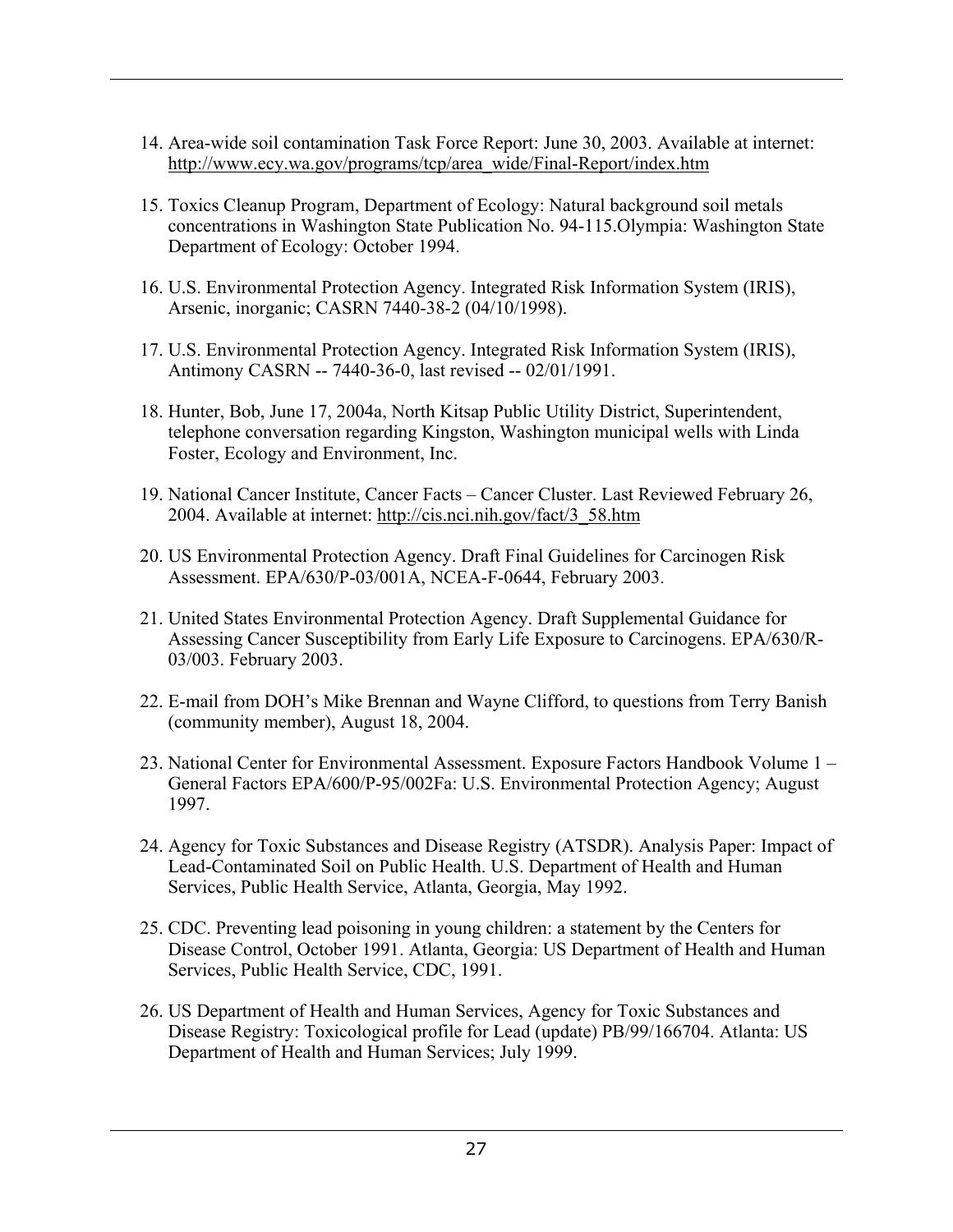- 27. Agency for Toxic Substances and Disease Registry (ATSDR). Lead Toxicity (Case studies in environmental medicine Course) SS3059. Atlanta: U.S. Department of Health and Human Services, Public Health Service; October 2000.
- 28. U.S. Environmental Protection Agency. Integrated Exposure Uptake Biokinetic Model for Lead in Children 2002.
- 29. Washington State Department of Ecology, Toxics Cleanup Program: Cleanup levels and risk calculations under the Model Toxics Control Act, cleanup regulation, Publication No. 94-145. Olympia: Washington State Department of Ecology: Updated November 2001.
- 30. US Department of Health and Human Services, Agency for Toxic Substances and Disease Registry: Toxicological profile for Mercury (update) PB/99/142416. Atlanta: US Department of Health and Human Services; March 1999.
- 31. US Department of Health and Human Services, Agency for Toxic Substances and Disease Registry. Toxicological Profile for Polycyclic Aromatic Hydrocarbons (PAHs), (update) PB/95/264370. Atlanta: US Department of Health and Human Services; August 1995.
- 32. Phillips, D H. Polycyclic Aromatic Hydrocarbons in the diet. Mutation Research 1999; (443) 139-147.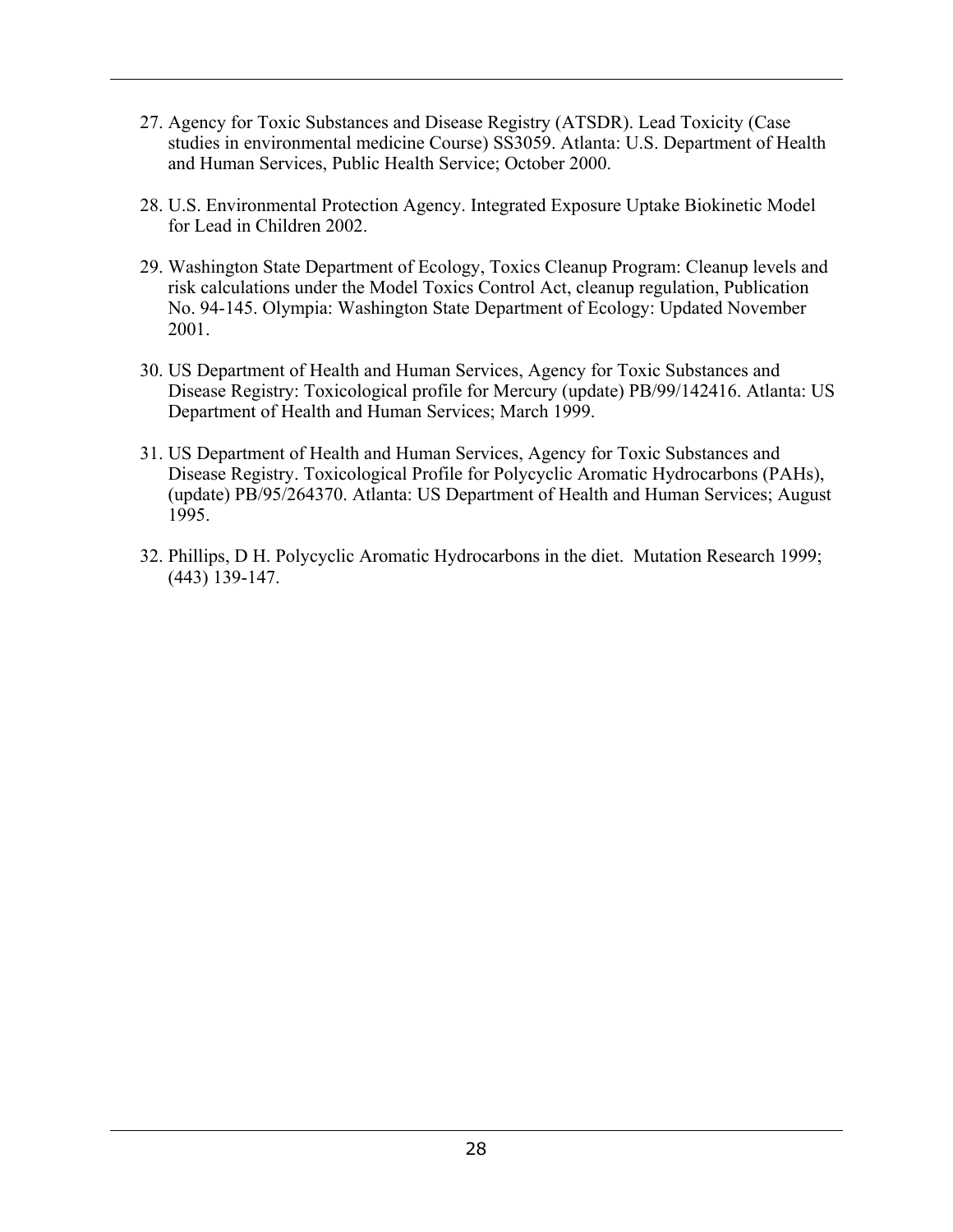**Figure 1.** Demographic Statistics Within One Mile of the Site\* **-** Kingston, Kitsap County

| <b>Total Population</b>            | 1153 |
|------------------------------------|------|
| White                              | 1069 |
| Black                              | 1    |
| American Indian, Eskimo, Aleut     | 17   |
| Asian or Pacific Islander          | 23   |
| <b>Other Race</b>                  | 13   |
| <b>Hispanic Origin</b>             | 31   |
| <b>Children Aged 6 and Younger</b> | 125  |
| <b>Adults Aged 65 and Older</b>    | 125  |
| Females Aged 15 - 44               | 242  |
| <b>Total Aged over 18</b>          | 836  |
| <b>Total Aged under 18</b>         | 317  |
| <b>Total Housing Units</b>         | 488  |





**\* Calculated using the area proportion technique. Source: 2000 U.S. CENSUS**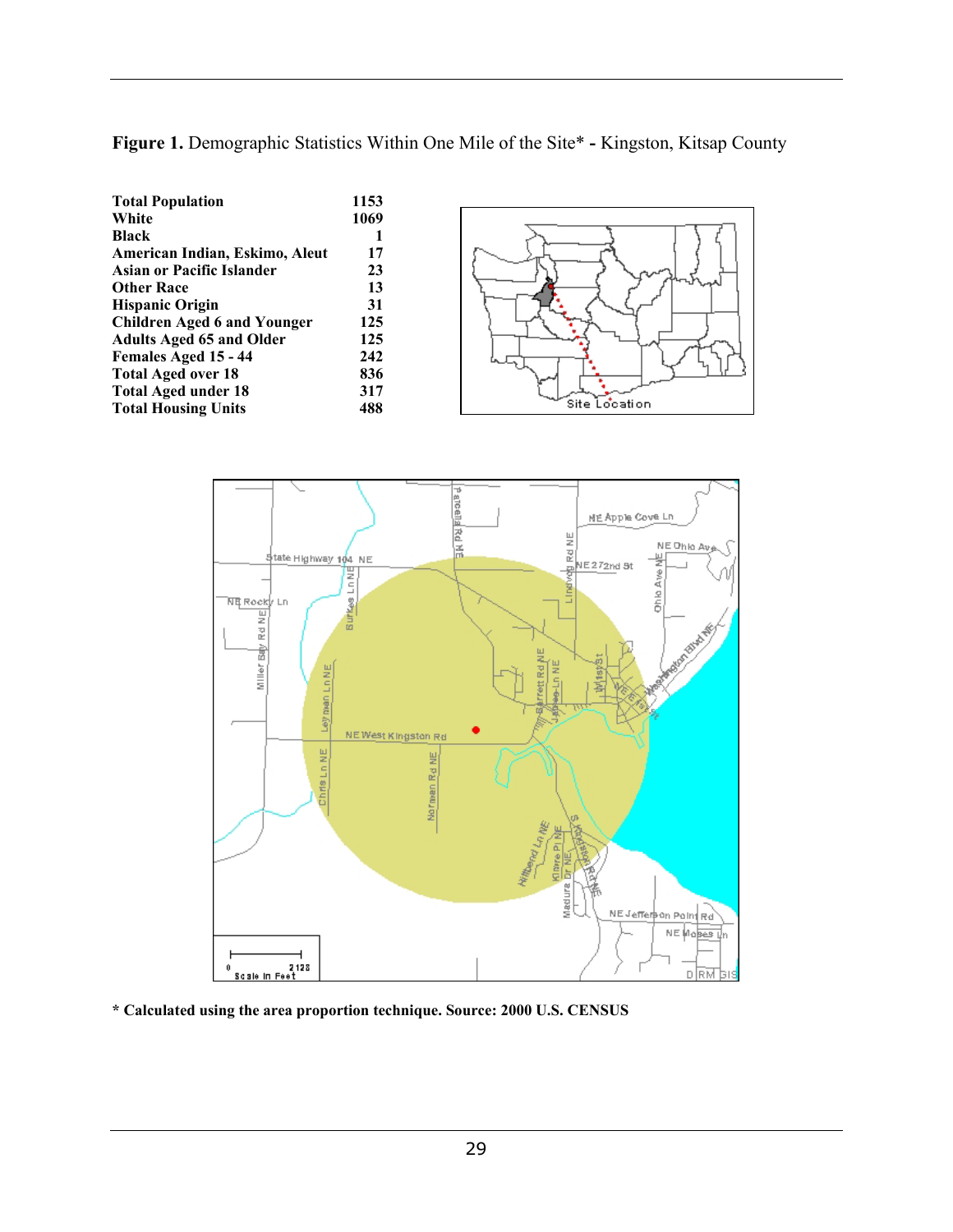## **Appendix A**

This section provides calculated exposure doses and assumptions used for exposure to chemicals in soil at the Kingston Nike site. Three different exposure scenarios were developed to model exposures that might occur at the site as a result of converting the site to a high school. These scenarios were devised to represent exposures to 1) a child (0-5 yrs) in the unlikely event that a daycare should be opened on-site, 2) a high-school aged child, and 3) an adult teacher. The following exposure parameters and dose equations were used to estimate exposure doses from direct contact with chemicals in soil.

**Exposure to chemicals in soil via ingestion, inhalation, and dermal absorption.** 

#### **Total dose (non-cancer) = Ingested dose + inhaled dose + dermally absorbed dose**

#### **Ingestion Route**

 $Dose_{(non-cancer (mg/kg-day))} = C \times CF \times IR \times EF \times ED$  $BW \times AT_{non-cancer}$ 

Cancer Risk =  $C x CF x IR x EF x CPF x ED$  $BW \times AT_{cancer}$ 

#### **Dermal Route**

Dermal Transfer (DT)=  $C x AF x ABS x AD x CF$ ORAF

 $Dose_{(non\text{-}cancer (mg/kg-day)} = DT x SA x EF x ED$  $BW \times AT_{non-cancer}$ 

Cancer Risk =  $DT x SA x EF x CPF x ED$  $BW \times AT_{\text{cancer}}$ 

#### **Inhalation of Particulate from Soil Route**

 $Dose_{non-cancer (mg/kg-day)} = C x SMF x IHR x EF x ED x 1/PEF$  $BW \times AT$ <sub>non-cancer</sub>

Cancer Risk =  $C x SMF x IHR x EF x ED x CPF x 1/PEF$  $BW \times AT_{cancer}$ Table A1. Exposure Assumptions for exposure to chemicals in soil at Kingston Nike site #92, Kingston, Kitsap County, WA.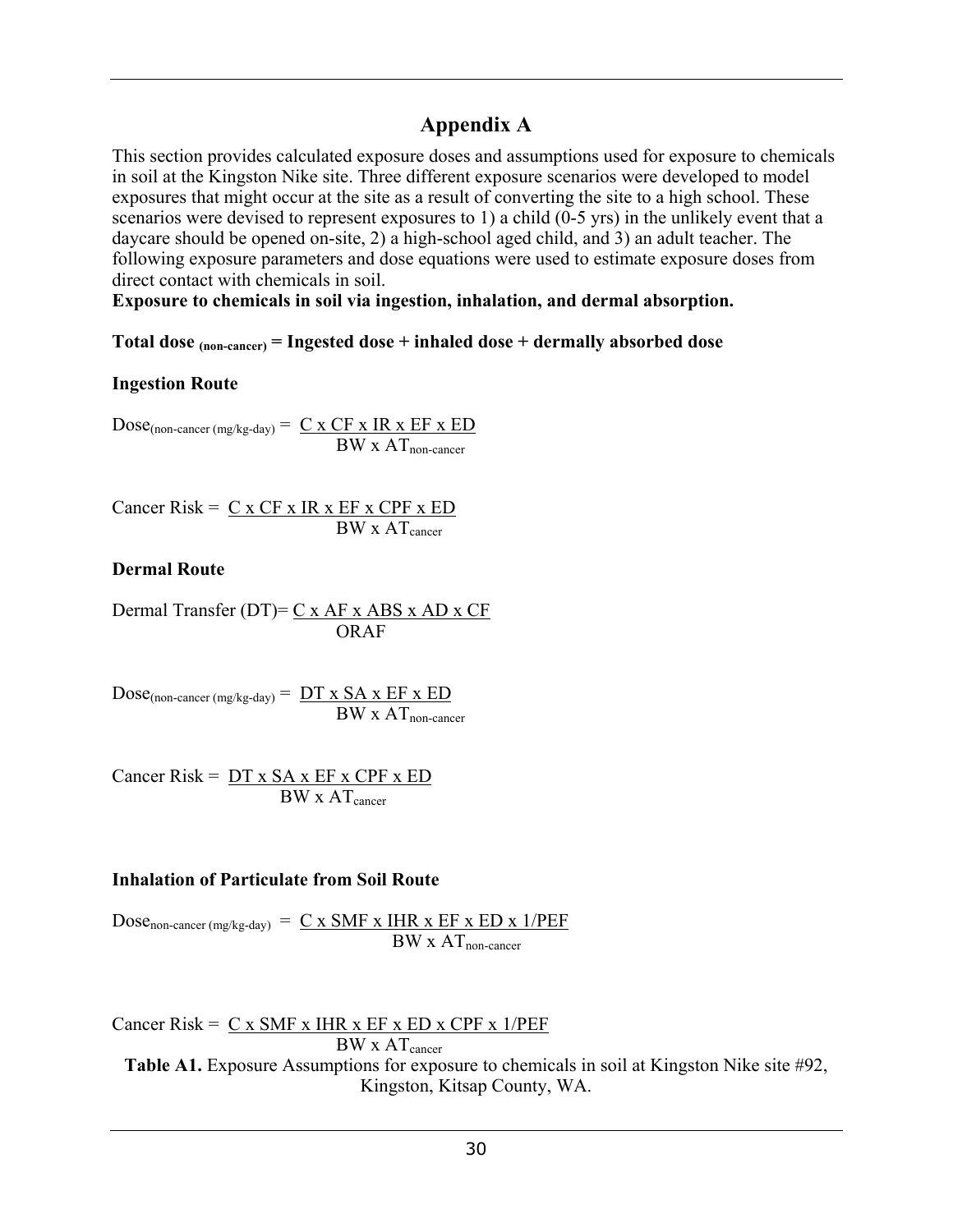| Parameter                                 | Value        | Unit                       | <b>Comments</b>                                                                           |
|-------------------------------------------|--------------|----------------------------|-------------------------------------------------------------------------------------------|
| Concentration (C)                         | Variable     | mg/kg                      | Maximum detected value                                                                    |
| Conversion Factor (CF)                    | 0.000001     | kg/mg                      | Converts contaminant concentration from<br>milligrams (mg) to kilograms (kg)              |
| Ingestion Rate $(IR)$ – adult             | 50           |                            |                                                                                           |
| Ingestion Rate $(IR)$ – older child       | 50           | mg/day                     | Exposure Factors Handbook [23]                                                            |
| Ingestion Rate (IR) - child               | 200          |                            |                                                                                           |
| Exposure Frequency (EF)                   | 200          | days/year                  | Average days in school year                                                               |
| <b>Exposure Duration (Ed)</b>             | (5, 5, 30)   | years                      | Number of years at school (child, high school age<br>child, adult - teacher).             |
| Body Weight (BW) - adult                  | 72           |                            | Adult mean body weight                                                                    |
| Body Weight (BW) - older child            | 41           | kg                         | Older child mean body weight                                                              |
| Body Weight (BW) - child                  | 15           |                            | 0-5 year-old child average body weight                                                    |
| Surface area (SA) - adult                 | 5700         |                            |                                                                                           |
| Surface area (SA) – older child           | 2900         | $\text{cm}^2$              | <b>Exposure Factors Handbook</b>                                                          |
| Surface area (SA) - child                 | 2900         |                            |                                                                                           |
| Averaging Time <sub>non-cancer</sub> (AT) | 1825         | days                       | 5 years                                                                                   |
| Averaging Time <sub>cancer</sub> (AT)     | 27375        | days                       | 75 years                                                                                  |
| Cancer Potency Factor (CPF)               | Variable     | $mg/kg$ -day <sup>-1</sup> | Source: EPA: CPF are presented in Table A 3                                               |
| 24 hr. absorption factor (ABS)            | Variable     | unitless                   | Source: EPA Chemical Specific<br>Arsenic $-0.03$<br>Inorganic $-0.001$<br>Organic $-0.01$ |
| Oral route adjustment factor (ORAF)       | $\mathbf{1}$ | unitless                   | Non-cancer $(nc)/c$ cancer $(c)$ - default                                                |
| Adherence duration (AD)                   | $\mathbf{1}$ | days                       | Source: EPA                                                                               |
| Adherence factor (AF)                     | 0.2<br>0.07  | mg/cm <sup>2</sup>         | Child, older child<br>Adult                                                               |
| Inhalation rate (IHR) - adult             | 15.2         |                            |                                                                                           |
| Inhalation rate (IHR) - older child       | 14           | $m^3$ /day                 | <b>Exposure Factors Handbook</b>                                                          |
| Inhalation rate (IHR) - child             | 8.3          |                            |                                                                                           |
| Soil matrix factor (SMF)                  |              | unitless                   | Non-cancer (nc) / cancer (c) - default                                                    |
| Particulate emission factor (PEF)         | $1.45E + 7$  | $m^3/kg$                   | <b>Model Parameters</b>                                                                   |

#### *Soil Ingestion Route of Exposure – Non-cancer*

**Table A2.** Non-cancer hazard calculations resulting from exposure to contaminants of concern in soil at Kingston Nike site – Kingston, Kitsap County, Washington.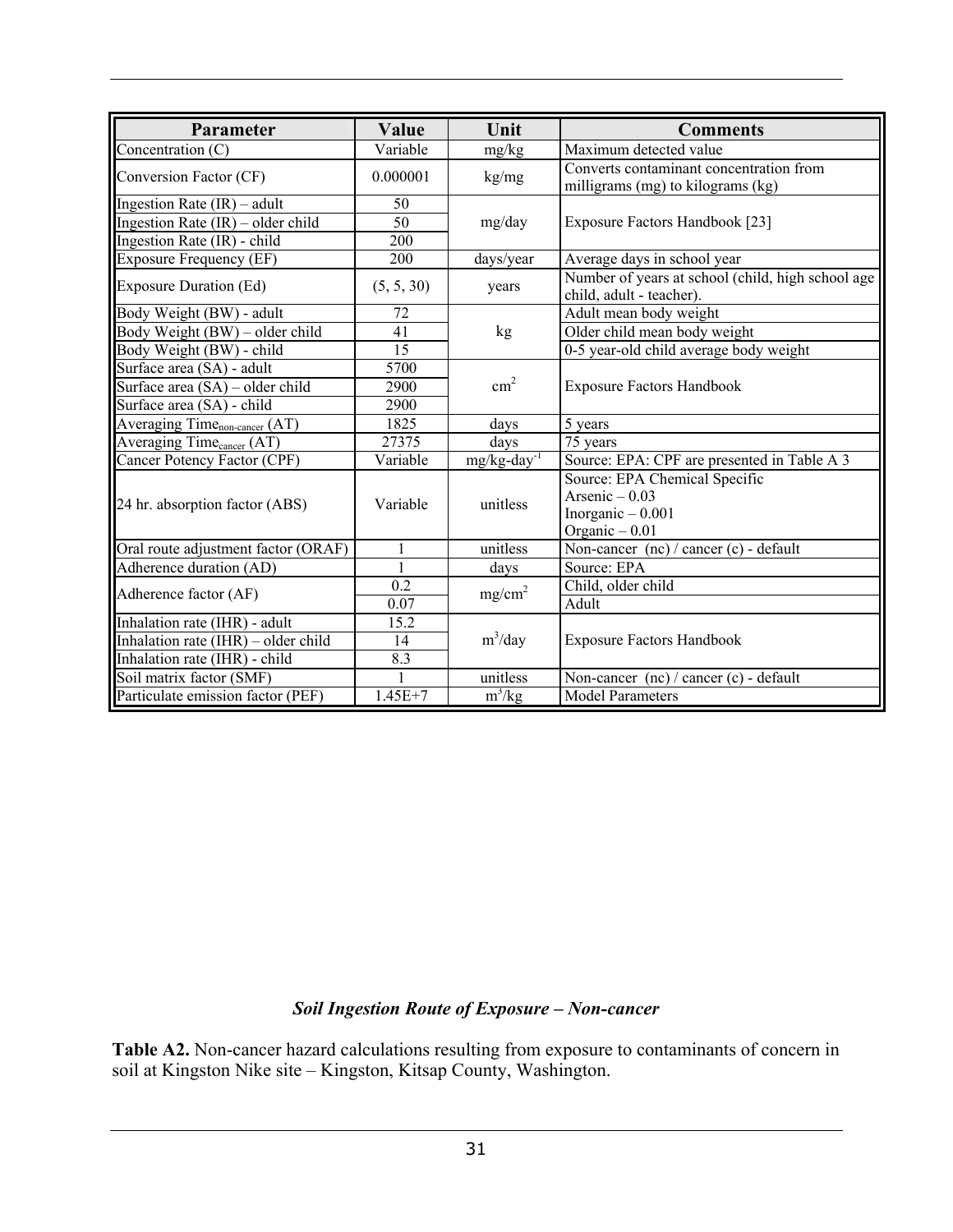| Contamina Concen |                             | <b>Scenarios</b>         |                                    | <b>Estimated Dose</b><br>(mg/kg/day) |                               | <b>Total Dose</b> | <b>RfD</b>  | <b>Hazard</b><br>quotient |
|------------------|-----------------------------|--------------------------|------------------------------------|--------------------------------------|-------------------------------|-------------------|-------------|---------------------------|
| nt               | tration<br>(ppm)<br>(mg/kg) |                          | Incidental<br>Ingestion of<br>Soil | Dermal<br>Contact<br>with Soil       | Inhalation of<br>Particulates |                   | (mg/kg/day) |                           |
|                  |                             | Child                    | $1.32E - 4$                        | 1.15E-5                              | 3.79E-7                       | $1.44E - 4$       |             | 0.48                      |
| Arsenic          | 18.1                        | High School<br>age child | $1.21E - 5$                        | $4.21E-6$                            | 2.34E-7                       | 1.65E-5           | $3E-4$      | 0.06                      |
|                  |                             | Adult -<br>Teacher       | 6.89E-6                            | $1.65E-6$                            | 1.44E-7                       | 8.68E-6           |             | 0.03                      |
|                  |                             | Child                    | 2.46E-4                            | $7.14E - 7$                          | 7.05E-7                       | 2.47E-4           |             | 0.62                      |
| Antimony         | 33.7                        | High School<br>age child | $2.25E - 5$                        | $2.61E - 7$                          | 4.35E-7                       | 2.32E-5           | $4E-4$      | 0.06                      |
|                  |                             | Adult -<br>Teacher       | 1.28E-5                            | $1.02E - 7$                          | 2.69E-7                       | $1.32E - 5$       |             | 0.03                      |

#### **Soil Ingestion Route of Exposure - Cancer**

**Table A3**. Cancer risk resulting from exposure to contaminants of concern in soil samples from Kingston Nike site – Kingston, Kitsap County, Washington.

| Contaminant Concentra | <b>Max</b> | <b>EPA</b>      | Cancer<br><b>Potency</b>     | <b>Scenarios</b>         | <b>Increased Cancer Risk</b>       | <b>Total</b><br>Cancer         |                               |             |
|-----------------------|------------|-----------------|------------------------------|--------------------------|------------------------------------|--------------------------------|-------------------------------|-------------|
|                       | tion (ppm) | cancer<br>Group | Factor<br>$(mg/kg-day^{-1})$ |                          | Incidental<br>Ingestion of<br>Soil | Dermal<br>Contact<br>with Soil | Inhalation of<br>Particulates | <b>Risk</b> |
|                       |            |                 | 15                           | $Child 0-2$              | 5.29E-5                            | $4.60E - 6$                    | $1.51E-7$                     | 8.36 E-5*   |
| Arsenic               | 18.1       | $\mathsf{A}$    | 4.5                          | Child $3-5$              | 2.38E-5                            | 2.07E-6                        | 6.81E-8                       |             |
|                       |            |                 | 1.5                          | High School<br>age child | $1.21E-6$                          | $4.21E - 7$                    | $2.34E-8$                     | $1.65E-6$   |
|                       |            |                 |                              | Adult -<br>Teacher       | $4.13E - 6$                        | 9.89E-6                        | 8.67E-8                       | 1.41E-5     |
| Antimony              | 33.7       |                 |                              | Child                    |                                    |                                |                               |             |
|                       |            | D               | NA.                          | High School<br>age child | NA                                 | NA                             | NA                            | NA          |
|                       |            |                 |                              | Adult -<br>Teacher       |                                    |                                |                               |             |

 $*$  - Total theoretical cancer risk for a child  $0 - 5$  years old

## **Appendix B**

This section provides calculated exposure doses and assumptions used for exposure to chemicals in drinking water near the Kingston Nike site. The following exposure parameters and dose equations were used to estimate exposure doses from ingesting chemicals in drinking water.

 $Dose_{(non\text{-}cancer \,(mg/kg\text{-}day))} = \underline{Cw \times IR \times EF \times ED}$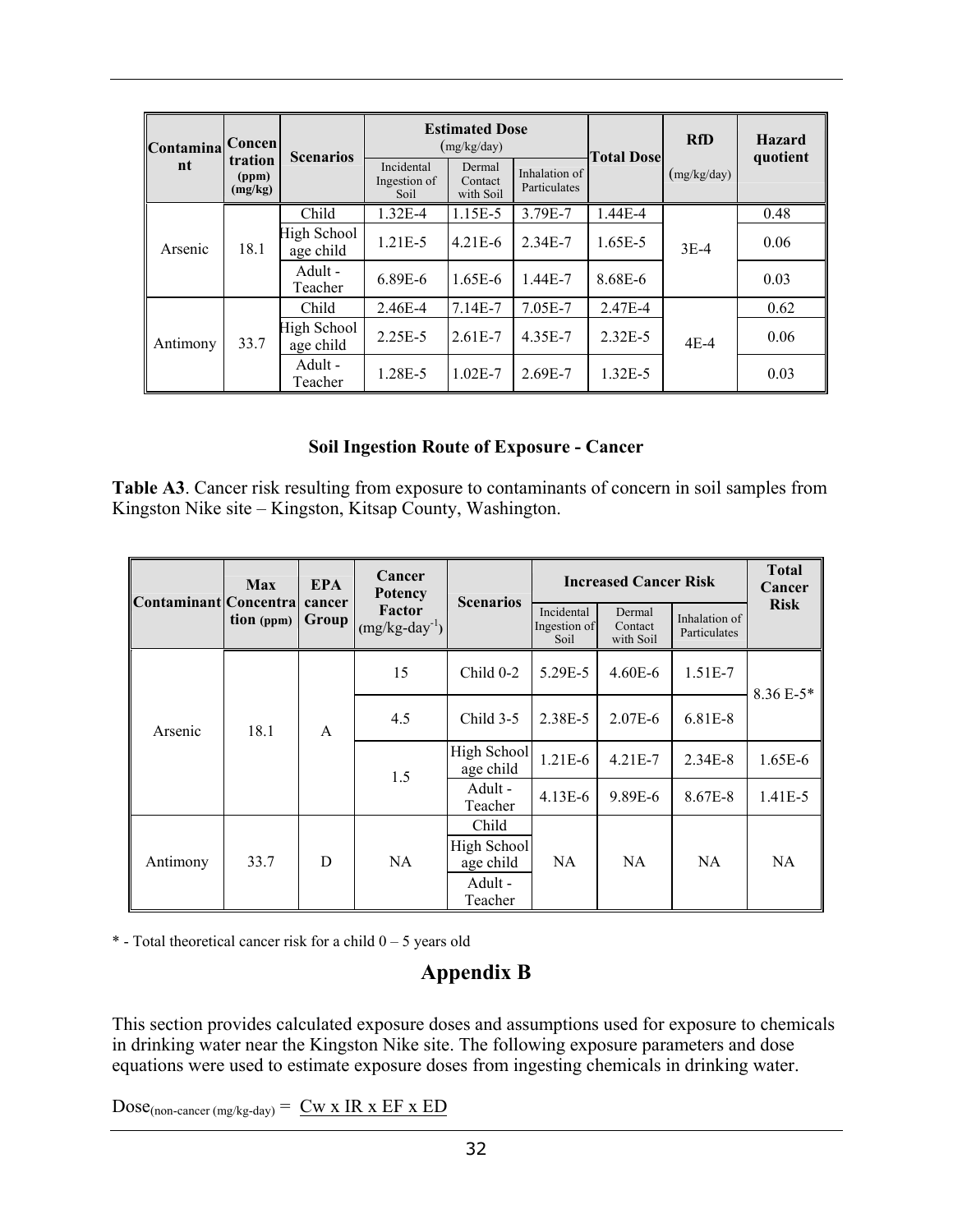#### BW x AT<sub>non-cancer</sub>

Cancer Risk  $=$   $Cw x CSF x IR x EF x ED$  $BW \times AT_{cancer}$ 

**Table B1.** Exposure Assumptions for exposure to chemicals in drinking water near Kingston Nike site #92, Kingston, Kitsap County, WA.

| Parameter                                 | Value         | Unit      | <b>Comments</b>                                                      |
|-------------------------------------------|---------------|-----------|----------------------------------------------------------------------|
| Concentration $(Cw)$ – maximum            | Variable      | mg/L      | Maximum detected value                                               |
| Ingestion Rate $(IR)$ – adult             | 1.4           |           |                                                                      |
| Ingestion Rate $(IR)$ – older child       | 1.0           | 1/day     | <b>Exposure Factors Handbook</b>                                     |
| Ingestion Rate (IR) - child               | 0.9           |           |                                                                      |
| <b>Exposure Frequency (EF)</b>            | 350           | days/year | Number of days at a residence (one year minus two<br>weeks vacation) |
| <b>Exposure Duration (ED)</b>             | 30(5, 10, 15) | years     | Number of years at one residence (child, older child,<br>adult yrs). |
| Body Weight (BW) - adult                  | 72            |           | Adult mean body weight                                               |
| Body Weight (BW) – older child            | 41            | kg        | Older child mean body weight                                         |
| Body Weight (BW) - child                  | 15            |           | 0-5 year-old child average body weight                               |
| Averaging Time <sub>non-cancer</sub> (AT) | 1825          | days      | 5 years                                                              |
| Averaging Time <sub>cancer</sub> (AT)     | 27375         | days      | 75 years                                                             |
| Oral Cancer Slope Factor (CSF)            | Variable      | mg/kg-day | Source: EPA                                                          |

### *Drinking water Ingestion Route of Exposure – Non-cancer*

**Table B2.** Non-cancer hazard calculations resulting from exposure to contaminants of concern in drinking water near Kingston Nike site #92– Kingston, Kitsap County, Washington.

|           | Contaminant Concentration<br>(ppb) |             | <b>Estimated Ingested Dose</b><br>(mg/kg/day) | <b>RfD</b><br>(mg/kg/day) | <b>Hazard</b> quotient |
|-----------|------------------------------------|-------------|-----------------------------------------------|---------------------------|------------------------|
|           |                                    | Child       | $5.3E-2$                                      |                           | 0.38                   |
| Manganese | 924                                | Older child | 2.16E-2                                       | $1.4E-1$                  | 0.15                   |
|           |                                    | Adult       | 1.7E-2                                        |                           | 0.12                   |

## **Appendix C**

Other chemicals reported without comparison values. (Many are known to be constituents of plant and animal matter).

**Table C1.** Maximum concentrations of other organic compounds detected in soil at the Kingston Nike # 92 site without comparison values in Kitsap County, Kingston, Washington.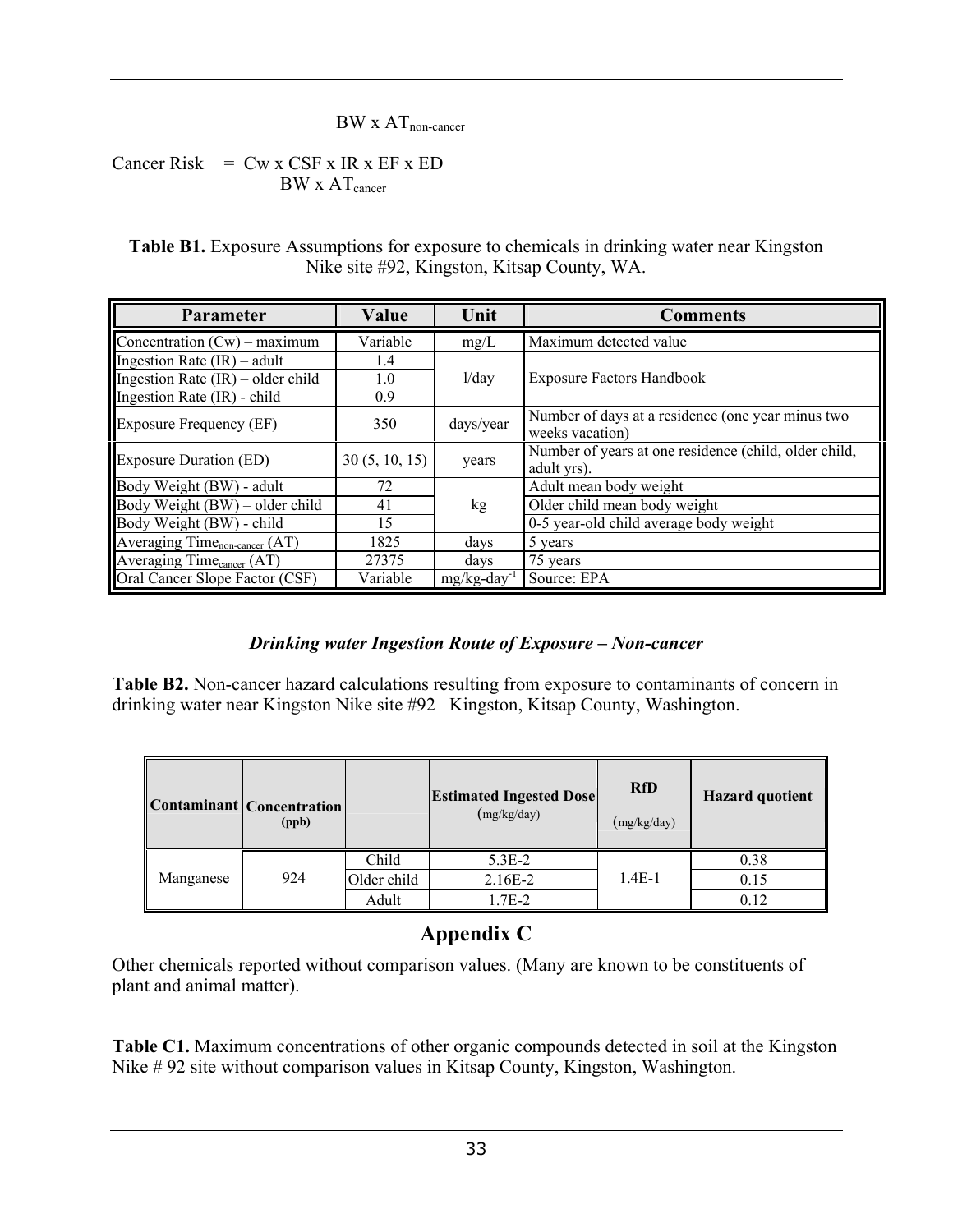| Organic<br><b>Compounds</b>                               | <b>Maximum</b><br>Concentration<br>(ppm) | Organic<br><b>Compounds</b>                  | <b>Maximum</b><br>Concentration<br>(ppm) | Organic<br><b>Compounds</b>             | <b>Maximum</b><br>Concentration<br>(ppm) |
|-----------------------------------------------------------|------------------------------------------|----------------------------------------------|------------------------------------------|-----------------------------------------|------------------------------------------|
| Acetic acid, methyl<br>ester                              | $0.0021$ UJK                             | Propanal, 2-<br>methyl-                      | $0.0049$ JN                              | 1-Heptadecanol,<br>Acetate              | $0.83$ JN                                |
| Dimethyl disulfide                                        | $0.0066$ JN                              | <b>Butanal</b>                               | $0.0021$ JN                              | 2-Phenanthrenol,<br>4B, 5, 6, 7, 8,     | 5.9 JN                                   |
| 3-Octanone                                                | $0.0059$ JN                              | Benzoic acid, 2-<br>$[$ (trimethylsilyl) $o$ | $0.003$ JN                               | 9-Hexacosene                            | 4.8 JN                                   |
| Oxirane,                                                  |                                          | Methanethiol                                 | $0.0062$ JN                              | 2-Nonacosanone                          | 4.6 JN                                   |
| Benzene, (1-<br>methylethyl)                              | $0.011$ JN                               | Methane, thiobis-                            | $0.04$ JN                                | 1-Octadecanethiol                       | 3.2 JN                                   |
| Bicyclo[3.1.0]hex-2-<br>ene, 2-methyl                     | $0.0048$ JN                              | 3-Nitroaniline                               | 4.6 UJK                                  | 9-Octadecenamide,<br>$(Z)$ -            | $0.1$ JN                                 |
| Beta-phellandrene                                         | $0.051$ JN                               | 4-Nitrophenol                                | 4.6 UJK                                  | Phenanthrene, 7-<br>ethenyl-1,2,        | $1.0$ JN                                 |
| Beta-pinene                                               | $0.011$ JN                               | Benzenepropanoic<br>acid                     | $0.45$ JN                                | 17-Norkaur-15-ene,<br>13-methyl         | $0.39$ JN                                |
| Bicyclo[4.1.0]hept-<br>2-ene, 3,7,7-tr                    | $0.009$ JN                               | Octadecane, 1-<br>Chlroro-                   | $0.86$ JN                                | 17-Pentatriacontene                     | $0.55$ JN                                |
| Cyclohexane, 1-<br>methyl-                                | $0.014$ JN                               | 1-Docosene                                   | $7.7$ JN                                 | Taraxerol                               | $3.0$ JN                                 |
| Benzene, 1-methyl-<br>3-(1-methylethyl)                   | $0.0098$ JN                              | 17-Octadecenal                               | $6.5$ JN                                 | Benzene, 1-methyl-<br>2-(1-methylethyl) | $0.012$ JN                               |
| 1,4-Cyclohexadiene,<br>1-methyl-4- $(1 -$<br>methylethyl) | $0.014$ JN                               | 16-Octadecenal                               | $3.7$ JN                                 | 1,3,6-Octatriene,<br>3,7-dimethyl-      | $0.024$ JN                               |
| Cyclohexane, 1-<br>methyl-4- $(1-$<br>methylethylidene)   | $0.0089$ JN                              | 2-Heptacosanone                              | 4.8 JN                                   | Cyclohexane, 1,2-<br>dimethyl-, tran    | $0.0078$ JN                              |
| Bicyclo <sup>[3.1.0]</sup> hexan-<br>$3$ -one, $4$ -met   | $0.041$ JN                               | 1-Hexacosanal                                | 3.9 JN                                   | Benzeneethanamine,<br>$N-[(pentaf]$     | $0.001$ JN                               |
| Thujone                                                   | $0.022$ JN                               | D-Friedoolean-<br>$14$ -en- $3$ -one         | 9.7 JN                                   | Tetradecanoic acid                      | $0.58$ JN                                |
| Cyclohexanone, 2-<br>methyl-5- $(1-m)$                    | $0.29$ JN                                | D:C-Friedoolean-<br>8-en-3-one               | 3.8 JN                                   | Ethanol, $2-(9-$<br>Octadecenyloxy      | $1.6$ JN                                 |
| Benzene, 2-<br>propenyl-                                  | $0.014$ JN                               | Stigmast-4-en-3-<br>one                      | 3.9 JN                                   | Acetic acid,<br>Octadecyl ester         | $1.0$ JN                                 |
| 1-Hydroxymethyl-2-<br>$methyl-1-cy$                       | $0.0079$ JN                              | Lupeol                                       | 3.3 JN                                   | 1-Nonadecanol                           | $1.1$ JN $\,$                            |

UJK- data qualifier: The analyte was not detected at or above the reported estimated result. The associated numerical value is an estimate of the quantitation limit of the analyte in this sample. Unknown Bias

JN - data qualifier: There is evidence that the analyte is present. The associated numerical result is an estimate

D - EPA: Not classifiable as to health carcinogenicity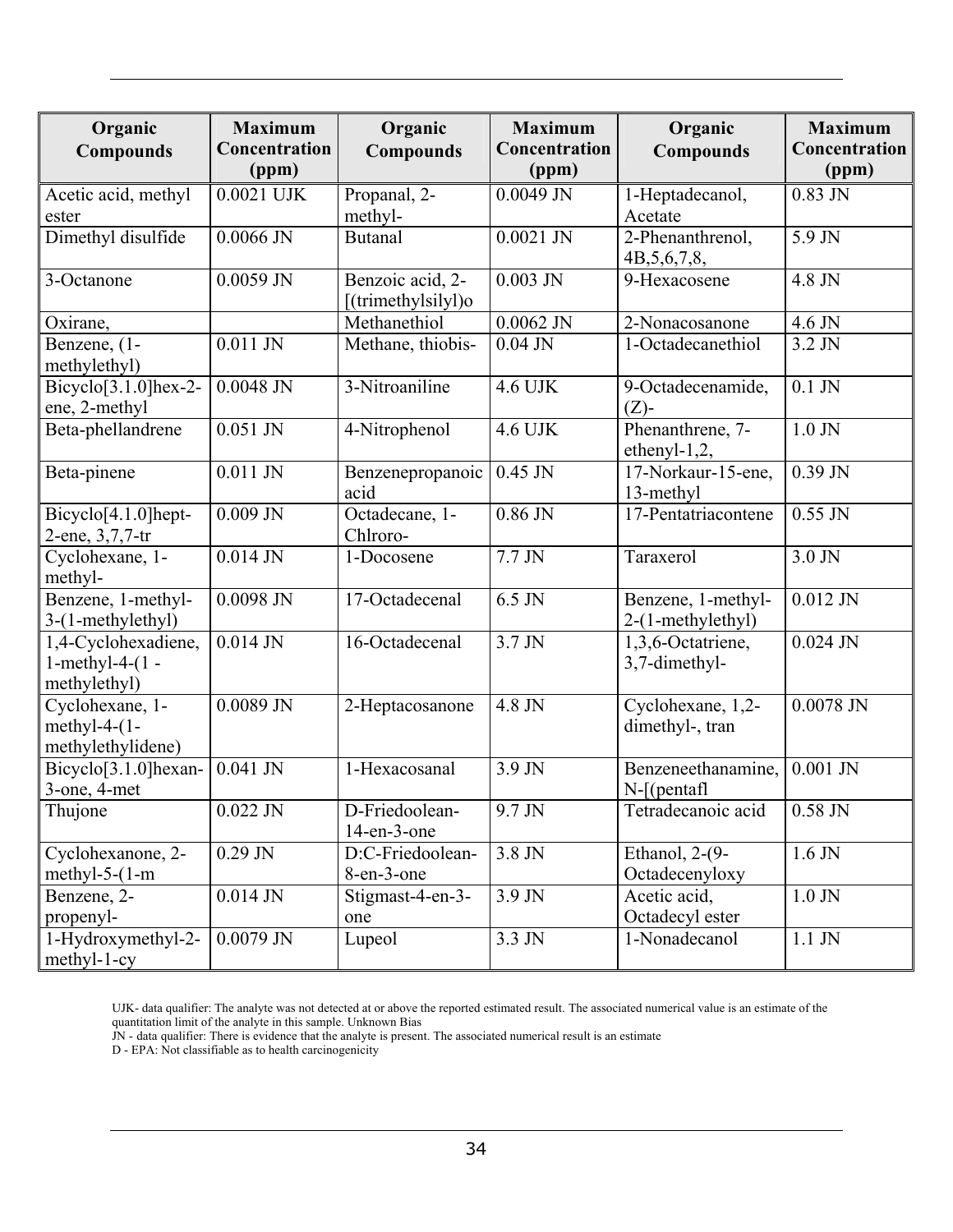| <b>Table C2.</b> Maximum concentrations of inorganic compounds detected in Perched Groundwater |
|------------------------------------------------------------------------------------------------|
| at the Kingston Nike #92 site in Kitsap County, Kingston, Washington.                          |

| Inorganic<br><b>Compounds</b> | <b>Maximum</b><br>Concentration<br>(ppb) | Comparison<br>Value (ppb) | <b>EPA</b><br>Cancer<br><b>Class</b> | Comparison<br>Value<br>Reference | Contaminant<br>of Concern |
|-------------------------------|------------------------------------------|---------------------------|--------------------------------------|----------------------------------|---------------------------|
| Aluminum                      | 24800                                    | 20000*                    |                                      | <b>IM EMEG</b>                   | N <sub>0</sub>            |
| Antimony                      | 0.49J                                    | 4                         | D                                    | <b>RMEG</b>                      | N <sub>0</sub>            |
| Barium                        | 21.4 J                                   | 700                       | D                                    | <b>RMEG</b>                      | N <sub>0</sub>            |
| Beryllium                     | $0.42$ J                                 | 20                        |                                      | <b>EMEG</b>                      | No                        |
| Calcium                       | 164000                                   |                           |                                      |                                  | N <sub>o</sub>            |
| Chromium III                  | 104                                      | 20000                     | D                                    | <b>RMEG</b>                      | No                        |
| Copper                        | 46.1                                     | 300                       | D                                    | <b>IM EMEG</b>                   | N <sub>0</sub>            |
| Iron                          | 36500                                    |                           |                                      |                                  | No                        |
| Lead                          | 5.8 J                                    | 5                         |                                      | <b>MTCA</b>                      | N <sub>0</sub>            |
| Magnesium                     | 21200                                    |                           |                                      |                                  | N <sub>0</sub>            |
| Manganese                     | 488                                      | 500                       | D                                    | <b>RMEG</b>                      | No                        |
| Nickel                        | 107                                      | 200                       |                                      | <b>RMEG</b>                      | No                        |
| Potassium                     | 3190 JK                                  |                           |                                      |                                  | N <sub>0</sub>            |
| Sodium                        | 9860                                     |                           |                                      |                                  | N <sub>0</sub>            |
| Vanadium                      | 88.9                                     | $30*$                     |                                      | <b>IM EMEG</b>                   | N <sub>0</sub>            |
| Zinc                          | 101                                      | 3000                      | D                                    | <b>EMEG</b>                      | N <sub>0</sub>            |

\*Drinking water value

RMEG - ATSDR's Reference Dose Media Evaluation Guide (child)

EMEG - ATSDR's Environmental Media Evaluation Guide (child)

IM EMEG - ATSDR's Intermediate Environmental Media Evaluation Guide (child)

J - data qualifier: The analyte was positively identified. The associated numerical result is an estimate

JK - data qualifier: The analyte was positively identified. The associated numerical result is an estimate. Unknown Bias

D - EPA: Not classifiable as to health carcinogenicity

MTCA – Washington State Department of Ecology: Model Toxics Control Act

**Table C3**.Maximum concentrations of organic compounds detected in Perched Groundwater at the Kingston Nike # 92 site in Kitsap County, Kingston, Washington.

| Organic<br><b>Compounds</b> | <b>Maximum</b><br>Concentration<br>(ppb) | Comparison<br>Value (ppb) | <b>EPA</b><br>Cancer<br><b>Class</b> | Comparison<br>Value<br>Reference | Contaminant<br>of Concern |
|-----------------------------|------------------------------------------|---------------------------|--------------------------------------|----------------------------------|---------------------------|
| 2-Butanone                  | 4.4                                      | 6000                      |                                      | <b>RMEG</b>                      | N <sub>0</sub>            |
| 2-Propanone                 | $21$ JH                                  | 20000                     |                                      | <b>IM EMEG</b>                   | N <sub>0</sub>            |
| Methylene Chloride          | $0.67$ UJK                               | 5                         | B <sub>2</sub>                       | <b>CREG</b>                      | N <sub>0</sub>            |
| Caprolactam                 | $2.7$ JQ                                 | 5000                      |                                      | <b>RMEG</b>                      | N <sub>0</sub>            |
| Benzo(b)fluoranthene        | 5.0 UJK                                  |                           | B <sub>2</sub>                       |                                  | $No$ (cPAH)               |
| Benzo(k)fluoranthene        | 5.0 UJK                                  |                           | B <sub>2</sub>                       |                                  | No (cPAH)                 |
| Benzo(a)pyrene              | 5.0 UJK                                  | 0.005                     | B <sub>2</sub>                       | <b>CREG</b>                      | No (cPAH)                 |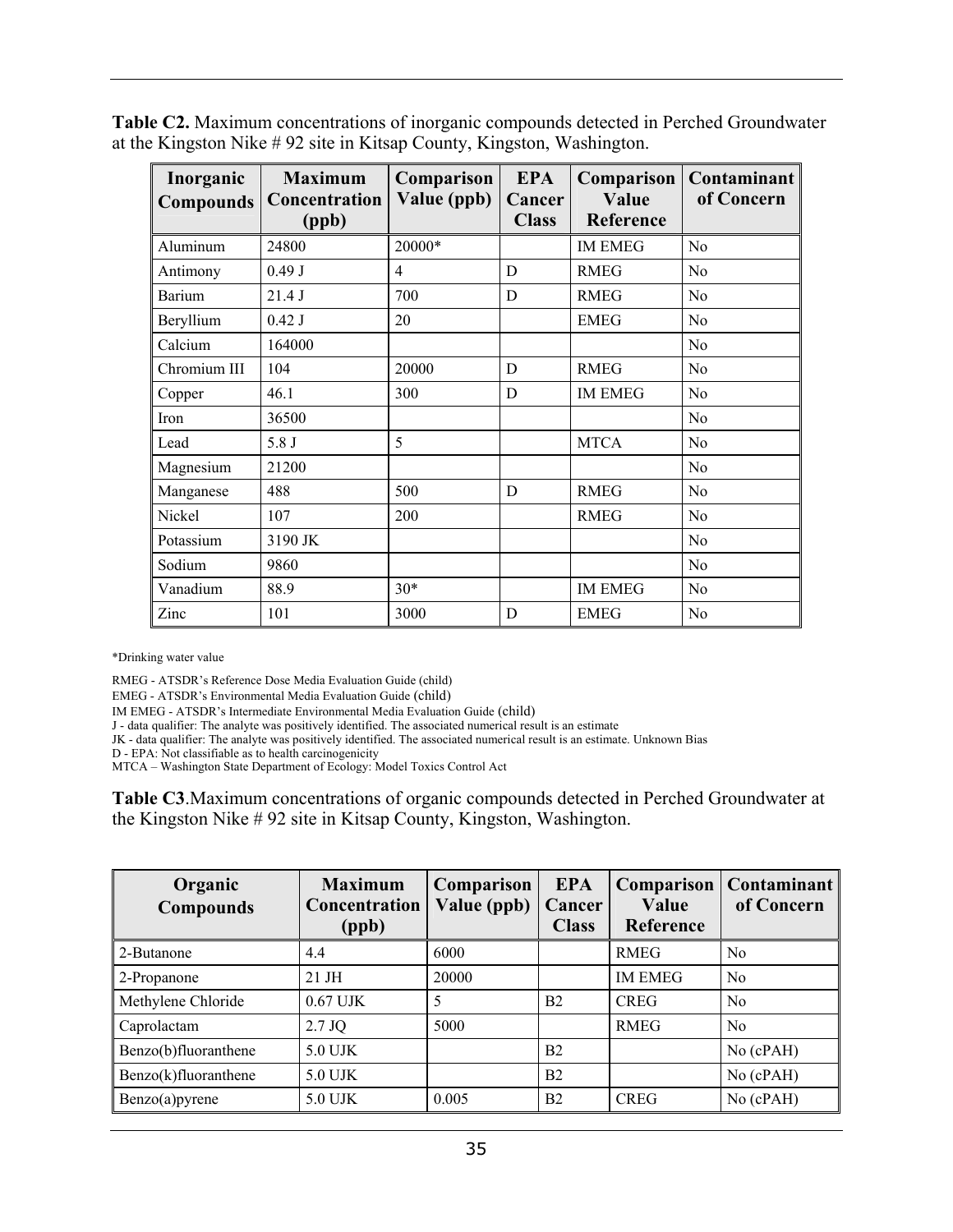| Indeno $(1,2,3$ -cd)- pyrene              | 5.0 UJK   |        | B <sub>2</sub> |             | $No$ (cPAH)    |
|-------------------------------------------|-----------|--------|----------------|-------------|----------------|
| $Dibenzo(a,h)$ anthracene                 | 5.0 UJK   |        | B <sub>2</sub> |             | $No$ (cPAH)    |
| Benzo(g,h,I)perylene                      | 5.0 UJK   | $400*$ | D              |             | N <sub>0</sub> |
| $2,2,6,6$ -tetramethylheptane-<br>$3,5-d$ | $0.36$ JN |        |                |             | N <sub>0</sub> |
| 3,5-dimethyl-heptane                      | $0.62$ JN |        |                |             | N <sub>0</sub> |
| Glycocyanidine                            | $0.44$ JN |        |                |             | N <sub>0</sub> |
| <b>Butanal</b>                            | $0.16$ JN |        |                |             | N <sub>0</sub> |
| $2,2$ '-oxybis (1-<br>chloropropane)      | 5.1 UJK   | 400    | D              | <b>RMEG</b> | N <sub>0</sub> |
| 4-Nitroaniline                            | 21.0 UJK  |        |                |             | N <sub>0</sub> |

CREG - ATSDR's Cancer Risk Evaluation Guide (child)

RMEG - ATSDR's Reference Dose Media Evaluation Guide (child)

IM EMEG - ATSDR's Intermediate Environmental Media Evaluation Guide (child)

JH - data qualifier: The analyte was positively identified. The associated numerical result is an estimate. High Bias

JQ - data qualifier: The analyte was positively identified. The associated numerical result is an estimate. The result is estimated because the concentration is below the contract required quantitation limits

UJK - data qualifier: The analyte was not detected at or above the reported estimated result. The associated numerical value is an estimate of the quantitation limit of the analyte in this sample. Unknown Bias

JN - data qualifier: There is evidence that the analyte is present. The associated numerical result is an estimate

B2 - EPA: Probable human carcinogen (inadequate human, sufficient animal studies)

D - EPA: Not classifiable as to health carcinogenicity

\* Fluoranthene RMEG value was used as a surrogate for Benzo(g,h,I)perylene

(cPAH) – See appendix D - Polycyclic Aromatic Hydrocarbons

## **Appendix D**

#### **Additional Discussion of Lead, Mercury and PAHs**

#### **Lead – Occurrence, Health Concerns, and Risks**

Lead is a naturally occurring chemical element that is normally found in soil. In the Puget Sound Basin, background concentrations range from  $2.1 - 207.5$  parts per million (ppm) [15]. However, the widespread use of certain products (such as leaded gasoline, lead-containing pesticides, and lead-based paint) and the emissions from certain industrial operations (such as smelters) has resulted in significantly higher levels of lead in many areas the state.

Elimination of lead in gasoline and solder used in food and beverage cans has greatly reduced exposure to lead. Currently, the main pathways of lead exposure in children are ingestion of paint chips, contaminated soil and house dust, and drinking water in homes with lead plumbing.

Children less than seven years old are particularly vulnerable to the effects of lead. Compared to older children and adults, they tend to ingest more dust and soil, absorb significantly more of the lead that they swallow, and more of the lead that they absorb can enter their developing brain. Pregnant women and women of childbearing age should also be aware of lead in their environment because lead ingested by a mother can affect the unborn fetus.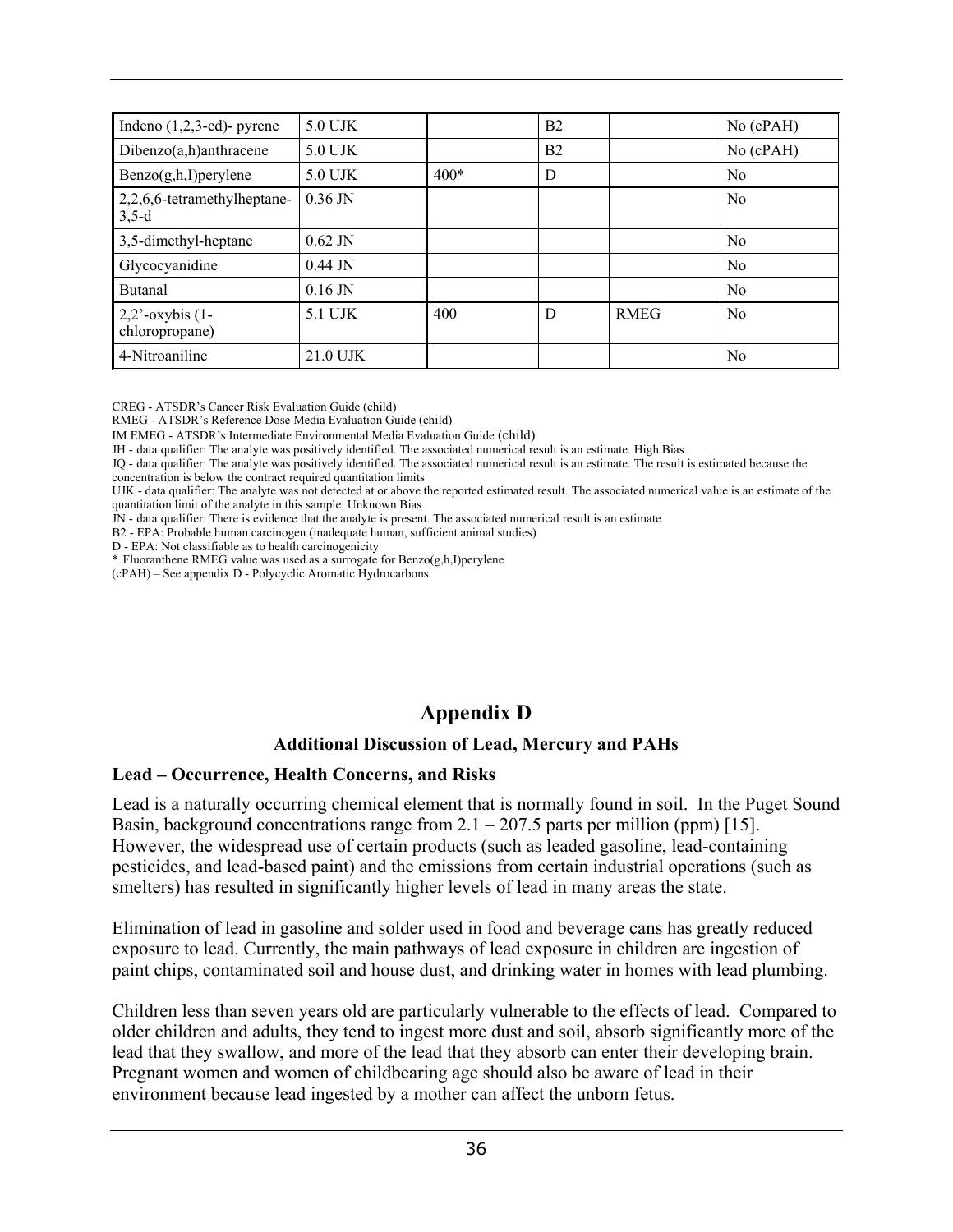#### **Health effects**

Exposure to lead can be monitored by measuring the level of lead in the blood. In general, blood lead rises 3-7 micrograms of lead per deciliter of blood (µg/dl) for every 1,000 ppm increases in soil or dust concentration [24]. For children, the Centers for Disease Control and Prevention (CDC) has defined an elevated blood lead level (BLL) as greater than or equal to 10 ( $\mu$ g/dl) [25]. However, there is growing evidence that damage to the central nervous system resulting in learning problems can occur at blood lead levels less than 10 µg/dl. About 2.2 percent of children in the U.S. have blood lead levels greater than 10  $\mu$ g/dl.

Lead poisoning can affect almost every system of the body and often occurs with no obvious or distinctive symptoms. Depending on the amount of exposure a child has, lead can cause behavior and learning problems, central nervous system damage, kidney damage, reduced growth, hearing impairment, and anemia [26].

In adults, lead can cause health problems such as high blood pressure, kidney damage, nerve disorders, memory and concentration problems, difficulties during pregnancy, digestive problems, and pain in the muscles and joints [26]. These have usually been associated with blood lead levels greater than 30 µg/dl.

Because of chemical similarities to calcium, lead can be stored in bone for many years. Even after exposure to environmental lead has been reduced, lead stored in bone can be released back into the blood where it can have harmful effects. Normally this release occurs relatively slowly. However, certain conditions, such as pregnancy, lactation, menopause, and hyperthyroidism can cause more rapid release of the lead, which could lead to a significant rise in blood lead level [27].

### **Health risk evaluation – The IEUBK model**

To evaluate the potential for harm, public health agencies often use a computer model that can estimate blood lead levels in children younger than seven years of age who are exposed to leadcontaminated soil. This model (developed by the EPA and called the Integrated Exposure Uptake Biokinetic Model, or IEUBK model) uses the concentration of lead in soil to predict blood lead levels in children [28]. It is intended to help evaluate the risk of lead poisoning for an average group of young children who are exposed to lead in their environment. The IEUBK model can also be used to determine what concentration of lead in soil could cause an unacceptable risk of elevated blood lead levels in an average group of young children. It is often used in this way to set soil cleanup levels for lead. It is important to note that the IEUBK model is not expected to accurately predict the blood lead level of a child (or a small group of children) at a specific point in time. In part, this is because a child (or group of children) may behave differently, and therefore have different amounts of exposure to contaminated soil and dust, than the average group of children used by the model to calculate blood lead levels. For example, the model does not take into account reductions in exposure that could result from community education programs. Despite this limitation, the IEUBK model is a useful tool to help prevent lead poisoning because of the information it can provide about the hazards of environmental lead exposure.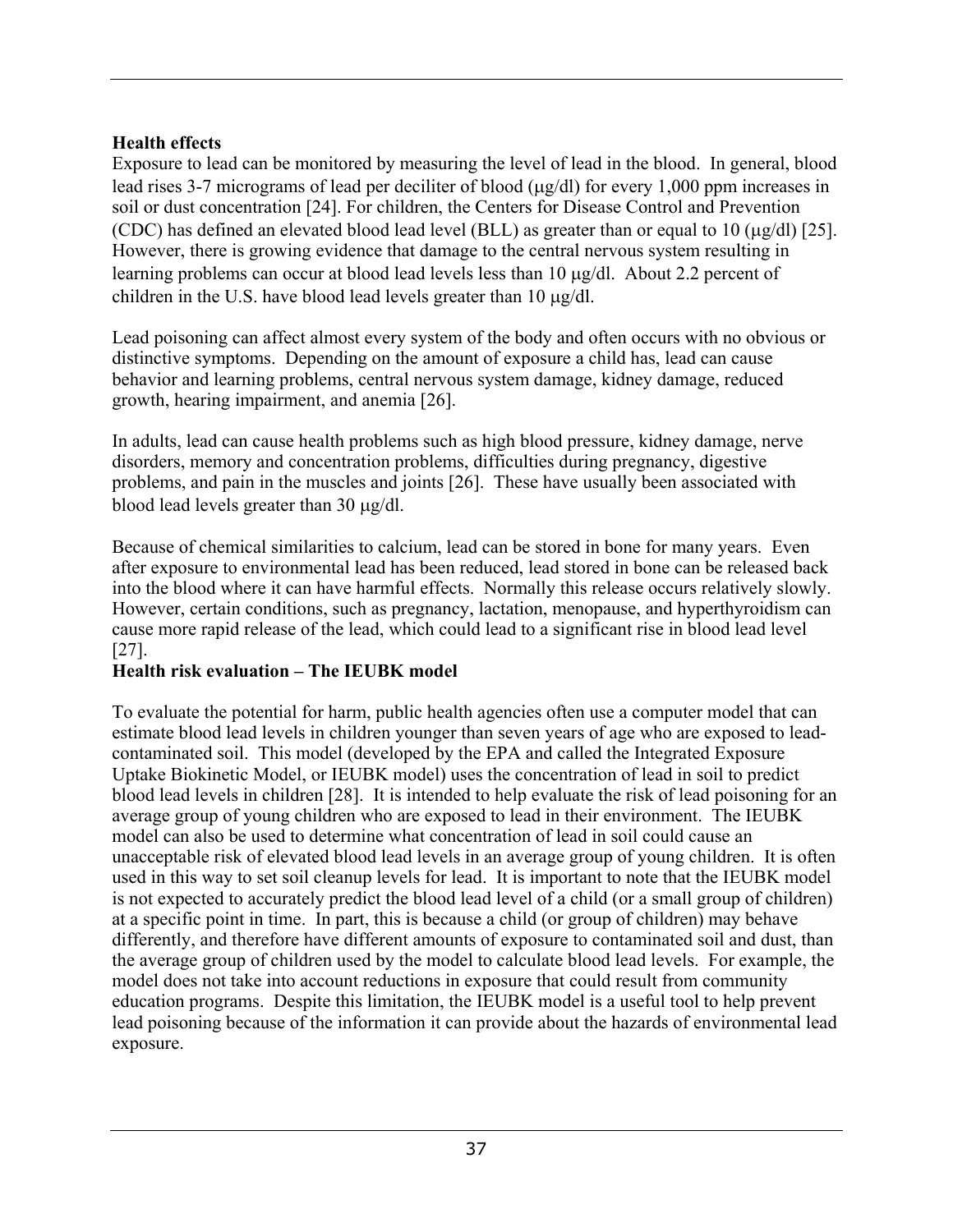For children who are regularly exposed to lead-contaminated soil, the IEUBK model can estimate the percentage of young children who are likely to have blood lead concentrations that exceed a level that may be associated with health problems (usually 10  $\mu$ g/dl).

### **Soil lead concentration and estimated blood lead levels at the Nike Site # 92**

The IEUBK model was used to estimate the percentage of children that could have elevated blood lead levels if they play frequently in areas with lead contamination and exhibit typical behaviors that result in ingestion of soil. These percentages were calculated using the maximum soil lead concentrations measured onsite. This is expected to be an overestimate because most or all children at the Nike site # 92 are likely to have regular exposure only to soil containing less than the maximum amount of lead. Nonetheless, this estimate is useful in determining the potential hazard for those children who may be exposed to the most contaminated area.

The maximum concentration of lead detected at the Nike site # 92 was 147 ppm. For children less than seven years old who have daily exposure to soil containing 147 ppm lead, IEUBK model calculations (win Version 1.0 build 255) indicate that about 0.46 % will have blood lead levels greater than 10 µg/dl. The model also predicts that the average blood lead levels of children under seven who play frequently in this area would be 2.9 µg/dl. About 2.2 percent of children in the U.S. have blood lead levels greater than 10 µg/dl. However, most children at the Nike site are unlikely to have daily exposure to the soil on this property, and the actual percentage of children with elevated blood lead levels from exposure to soil onsite is expected to be less than  $0.46\%$ .

### **Mercury**

Mercury is a naturally occurring element in the earth's soil. Background soil mercury concentration ranges between 0.012 and 0.094 ppm in the Puget Sound Basin [15]. The MTCA cleanup level for mercury is 1 ppm [29]. Mercury exists in the environment in three forms: elemental, inorganic, and organic.

Inorganic mercury contaminated soil can accidentally be ingested by hand to mouth activity that could increase exposure. About 10 to 40 percent of the ingested inorganic mercury entering the body can be absorbed through the stomach and intestines, and only a small amount will pass through the skin [30]. Ingested inorganic mercury then enters the bloodstream and moves to different tissues including the kidneys. Inorganic mercury slowly leaves the body in the urine and feces [30].

### **Non-cancer effects**

Exposure for children is estimated to be about 0.0000056 milligrams of mercury per kilogram of body weight per day. The calculated hazard quotient (using methlymercury RfD as a surrogate) is about 0.048 for a child (Table 15). Therefore, would not result in any non-carcinogenic adverse health effects.

### **Cancer effects**

The EPA classifies mercury as Group D (not classifiable as to human carcinogenicity). Epidemiological studies failed to show a correlation between exposure to mercury and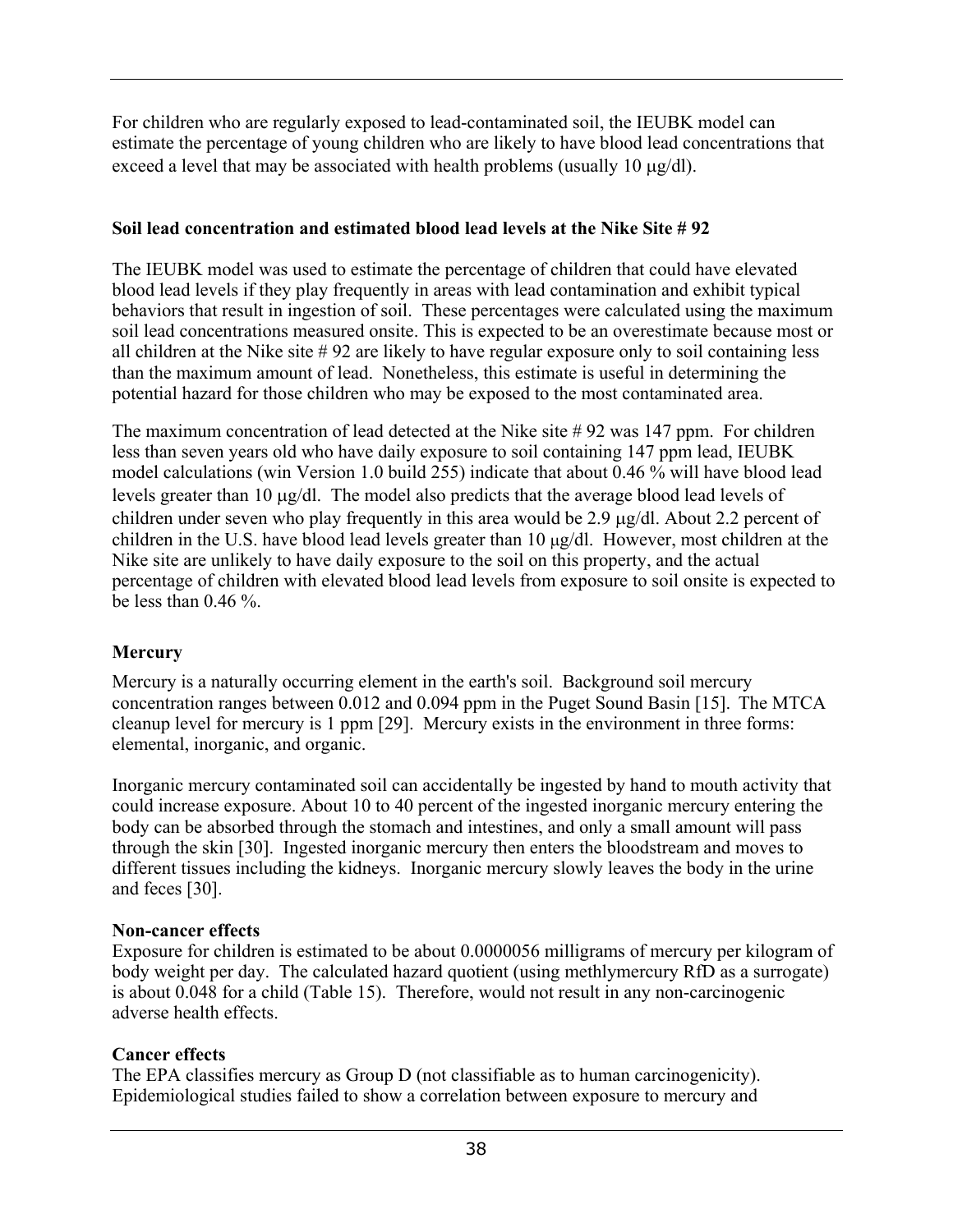carcinogenicity. Therefore, no carcinogenic adverse health effects would be expected, as a result of mercury exposure.

### *Soil Ingestion Route of Exposure – Non-cancer*

**Table D1**. Estimated dose calculations from exposure to Mercury in soil at the Kingston Nike site # 92– Kingston, Kitsap County, Washington.

|         | Contaminant   Concentration |             |                                    | <b>Estimated Dose</b><br>(mg/kg/day)      | <b>RfD</b>   | <b>Hazard</b><br>quotient |        |
|---------|-----------------------------|-------------|------------------------------------|-------------------------------------------|--------------|---------------------------|--------|
|         | (ppm)                       |             | Incidental<br>Ingestion of<br>Soil | Dermal Contact Inhalation of<br>with Soil | Particulates | (mg/kg/day)               |        |
|         |                             | Child       | $3.73E-6$                          | 1.08E-6                                   | 1.07E-8      |                           | 0.048  |
| Mercury | 0.51                        | Older child | 6.82E-7                            | 3.95E-7                                   | 6.58E-9      | $1E-4$ <sup>#</sup>       | 0.011  |
|         |                             | Adult       | 3.88E-7                            | 1.55E-7                                   | 4.07E-9      |                           | 0.0055 |

#- RfD for Methylmercury (the most toxic form of mercury)

### **Polycyclic Aromatic Hydrocarbons (PAHs)**

Polycyclic aromatic hydrocarbons (PAHs) are generated by the incomplete combustion of organic matter, including oil, wood, and coal. They are found in materials such as creosote, coal, coal tar, and used motor oil. Base on structural similarities, metabolism and toxicity, PAHs are often grouped together when one is evaluating their potential for adverse health effects. The EPA has classified some PAHs as probable human carcinogens (B2), as a result of *sufficient* evidence of carcinogenicity in animals and *inadequate* evidence in humans [31]. That group of PAHs is known as carcinogenic polycyclic aromatic hydrocarbons (cPAH).

Benzo(a)pyrene is the only cPAH for which EPA has derived a cancer slope factor. Benzo(a)pyrene cancer slope factor was used as surrogate to estimate the total cancer risk of cPAHs in water. It should be noted, benzo(a)pyrene is considered the most carcinogenic of the cPAHs. The use of its cancer slope factor as a surrogate for total cPAH carcinogenicity may overestimate risk. To address this issue, DOH made an adjustment for each cPAH based on the relative potency to benzo(a)pyrene.

Dietary sources make up a large percentage of PAH exposure in the US population, and smoked or barbecued meats and fish contain relatively high levels of PAHs. The majority of dietary exposure to PAHs for the average person comes from ingestion of vegetables and grains (cereals) [32].

The detection limits used in the drinking water and groundwater analyses were not adequate to distinguish the level of PAH contamination found in water. PAHs are non-polar and hydrophobic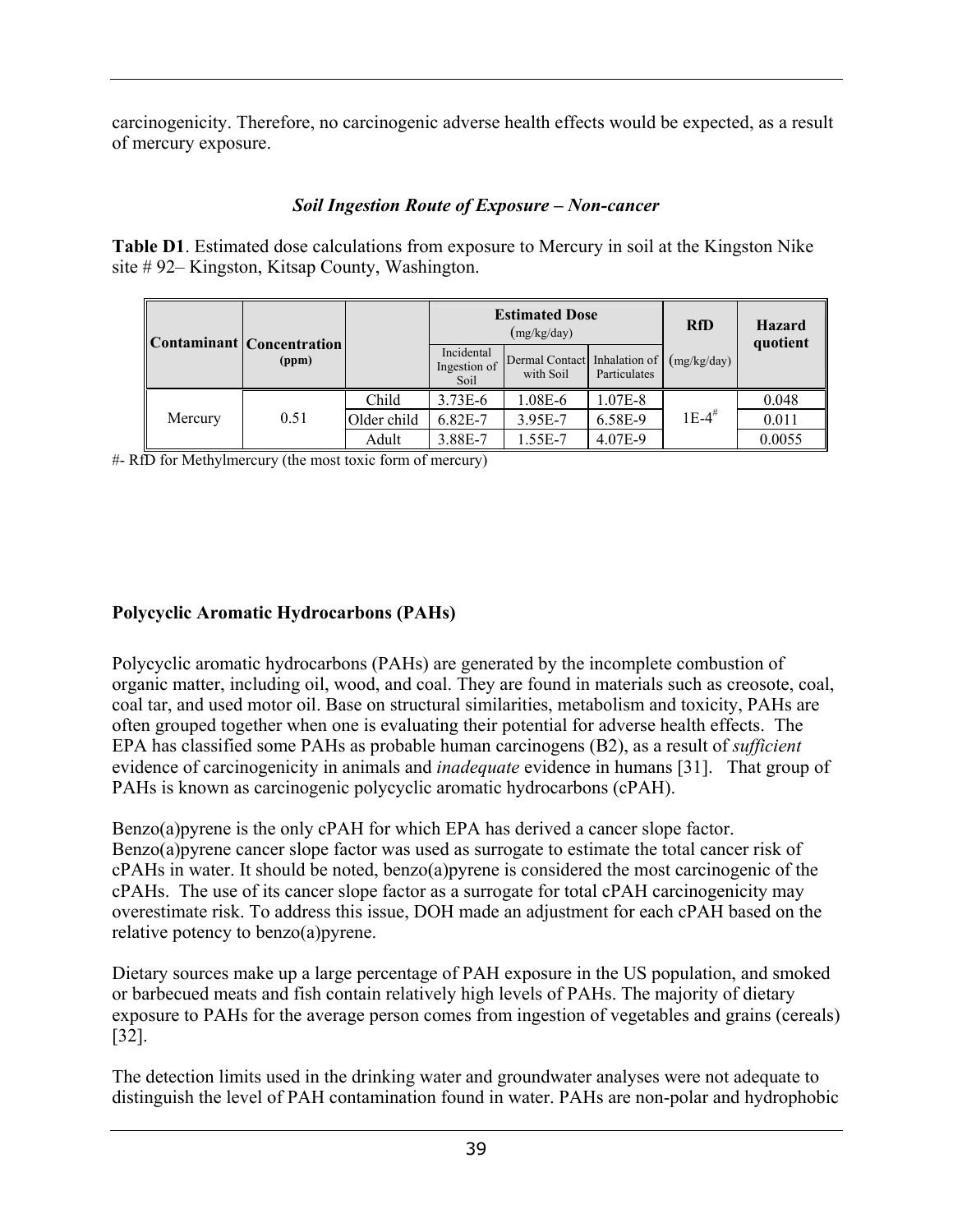compounds with very low solubility in water. Therefore, it is highly unlikely that PAH were actually detected in the water since there is not a comparable source of PAHs in the soil.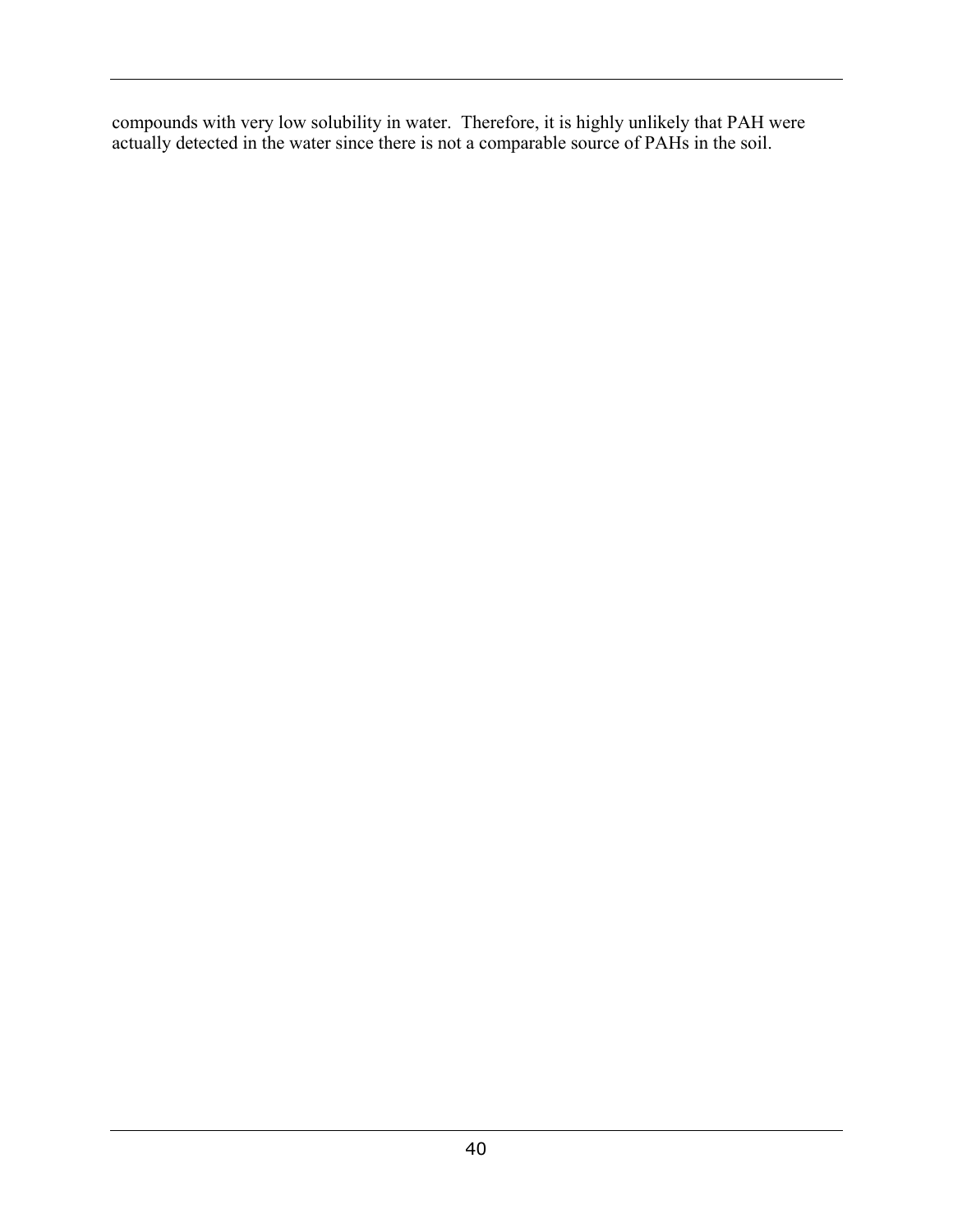# **Appendix E**

#### **Summary of the Methodology Used in Reviewing the Washington State's Cancer Registry Data 1992 – 2001 for Kingston Area, Kitsap County, and Washington State.**

#### **Methods and Subjects:**

#### *Design:*

The report involves analyses of the longitudinally gathered cancer incidence data from 1992 through 2001 in the Washington State's Cancer Registry.

#### *Considered Geographical Areas:*

Three geographical areas are considered for a relative comparison<sup>\*</sup> of the respective cancer(s) incidence rates: 1) Washington State, 2) Kitsap County<sup>\*\*</sup>, and 3) Kingston area. (Kingston area is defined for the purpose of this evaluation as the census tracts (090101, 090102, 090601, 090602, and 090700) that include Kingston and additional four census tracts that are adjacent to Kingston). *\*Kitsap County and Washington State are used for comparison.* \*\* *Kingston area is located within Kitsap County* 

### *Type(s) of cancer evaluated:*

This analysis examined cancers (all sites combined) according to the age specific group structure in 5 years intervals for the three defined geographic areas. There are two reasons why we chose to look at all sites combined 1) Based on past and current site assessment reports on contaminants potentially present at the former Nike Missile Site # 92, there was no indication for a particular site specific cancer to be targeted. The practice of blind screening of all site-specific cancers is not a recommended as it is a fishing expedition that will produce any outstanding sitespecific cancer just only by chance, with no help in identifying a common cause to address the concern expressed by the Kingston's community. 2) Initial frequency run of incident cancer cases in Kingston area and Kitsap County showed very few numbers of observed cancer cases across the age group strata. Therefore, no enough observed incident cancer cases to categorize them according to other characteristics, such as site-specific cancers, gender, race etc. Thus combing all site- specific cancer(s) was the only feasible approach in analyzing the data at hand.

### *Data analysis:*

Using the Washington State's cancer registry data from 1992 through 2001, the number of new cancer cases, incidence rates, standardized incidence ratios, and their respective confidence intervals were calculated for Kingston area, Kitsap County, and Washington State. For the Kingston area the sum of observed cases from 5-census tracts for the years 1999, 2000 and 2001 were taken as the numerator and used the 2000 census tract specific population as a denominator after multiplying it by three as it is the only calendar year that has census tract based population counts.

The expected (Exp) numbers of incident cases were calculated using 1) Kitsap county age group specific incidence rates 2) Washington State age group specific incidence rates for the respective calendar years, and multiplying them by the corresponding age group specific population of the geographical area where we wanted to calculate the expected numbers. Standardized Incidence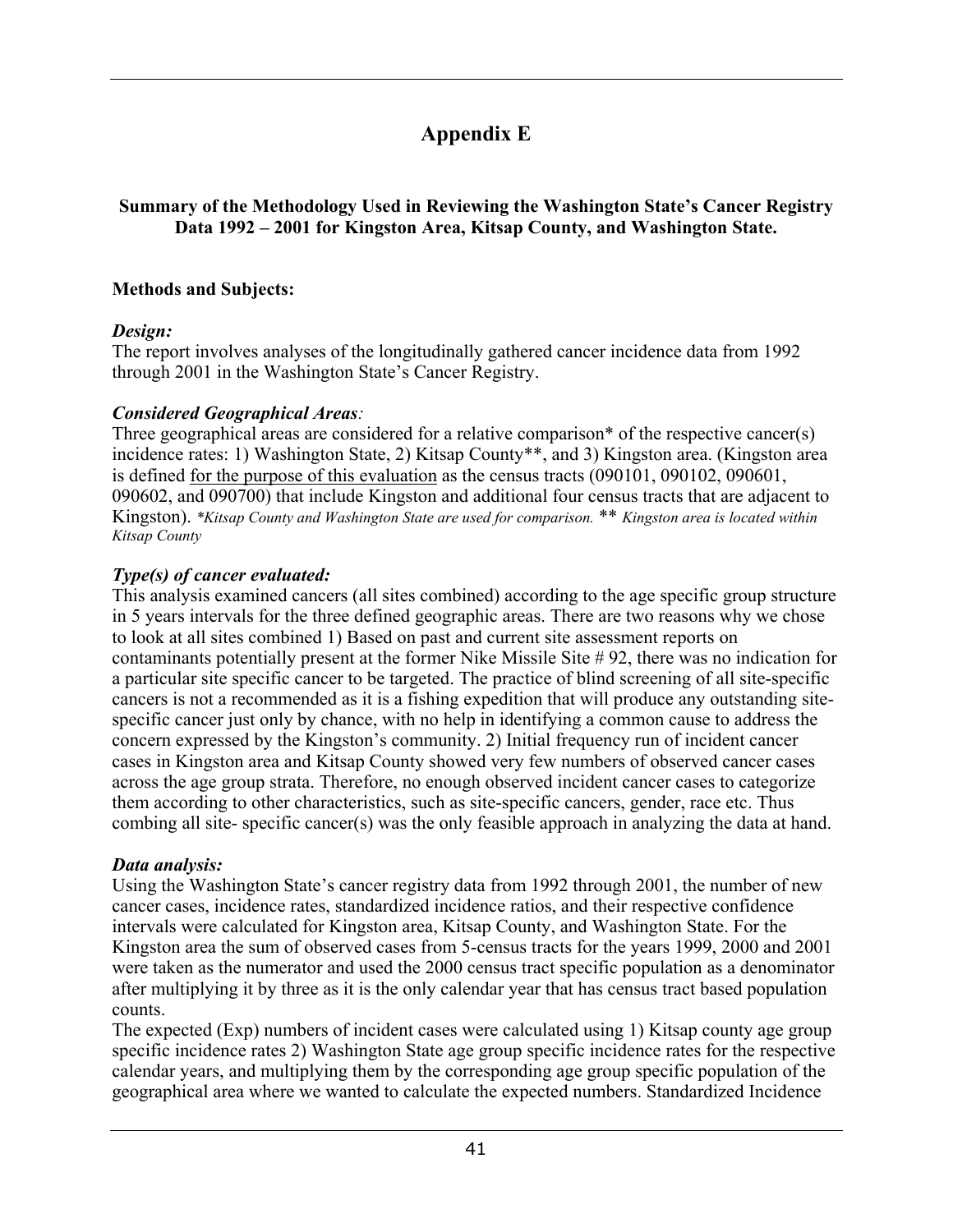Ratios (SIR) were then determined by dividing the observed (Obs) cases of cancer for the respective age groups, by the respective expected number of cases.

Interpretation of the observed and expected numbers was done by looking at the ratio between them. If the observed numbers of incident cases is less than the expected number of cases, the SIR is less than one and implies fewer cases were observed than expected. When the SIR is greater than one, it implies more cases were observed than expected. In order to account for random variation for the estimated SIR from unity, a statistical

significance of the uncertainty was evaluated using a 95% confidence interval (CI). The 95% CI was to evaluate the probability that the SIR may be greater or less than 1.0 due to chance alone.

A generic formula (Breslow and Day, 1987, except that the expression we used is based on one instead of 100) shown below was used to calculate the upper and lower limits for the respective SIRs that approximate the exact test for the poison distribution.

**Lower Limit of the SIR: {Obs x**  $[1-((1-(9 \times 0bs))-(Z_{\alpha/2} \div (3 \times 0bs^{0.5})))]^3$  **}**  $\div$  **<b>Exp** 

**Upper Limit of the SIR:**  $\{(\text{Obs} + 1) \times [1-(1+(9 \times \text{Obs}))-(\mathbb{Z}_{q/2} \div (3 \times \text{Obs}^{0.5})))]\}^3\}$  ÷ Exp

For calculations involving Kingston area, the upper and lower limits for small numbers were additionally examined using directly the observed numbers and run it through a program written in a SAS program language, following Daly, Leslie, "Simple SAS macros for the calculation of exact binomial and Poisson Confidence limits Comput Biol Med, 22(5):351-361,1992".

The upper and lower limits of the SIRs were determined as follows:

### **Lower Limit of the SIR: Lower Confidence Intervals of the Counts ÷ Exp**

## **Upper Limit of the SIR: Upper Confidence Intervals of the Counts ÷ Exp**

Figures 2 and 3 depict the main findings of our analysis that is specific to the Kingston area, and are pulled into this summary as complementary. Overall, the results indicated no statistically significant difference between the occurrence of cancer(s) in Kingston area and the occurrence of cancer in Kitsap county or Washington State. However, tables and figures that list specific numbers are omitted for confidentiality reasons, because many cells hold small numbers that are less than five.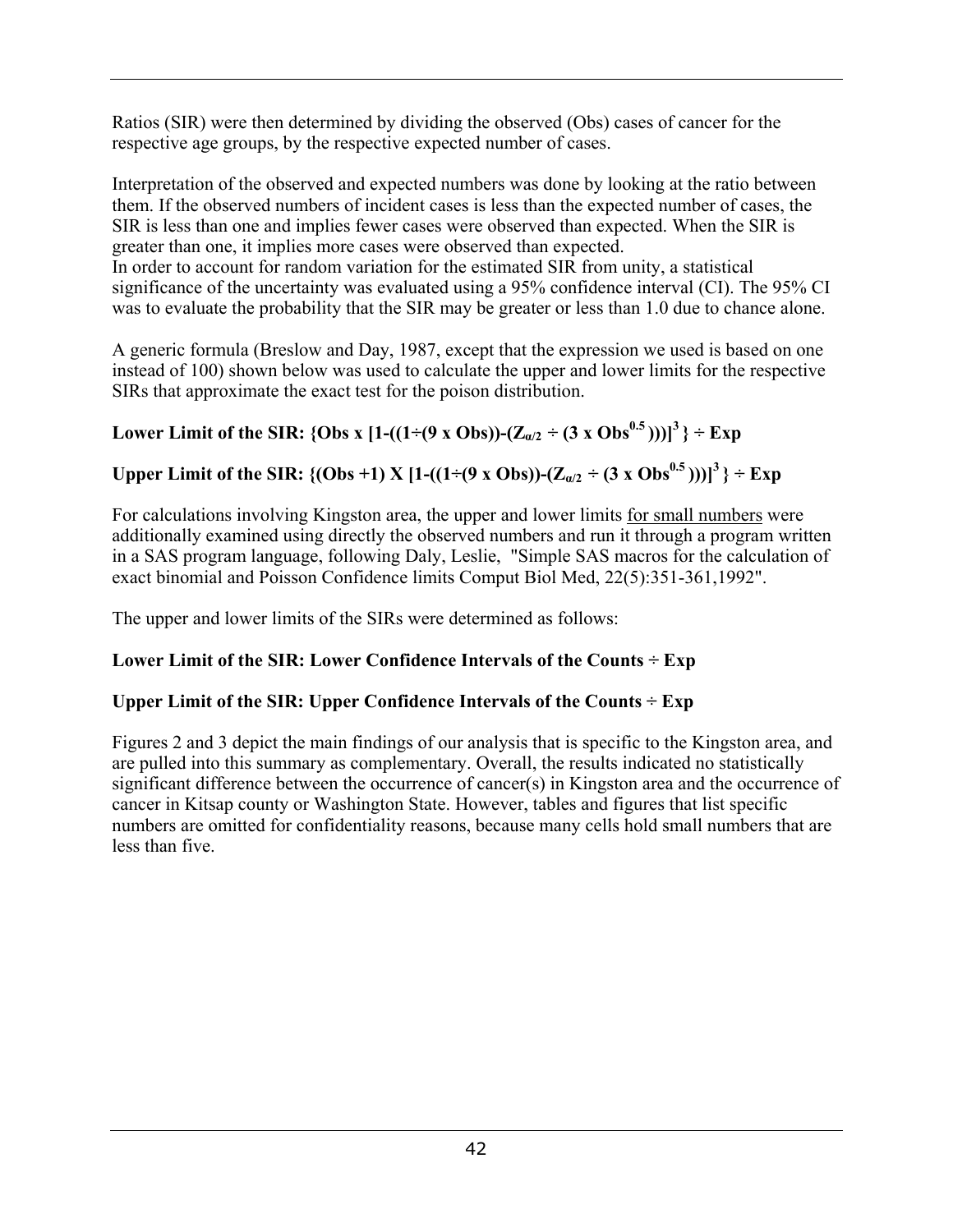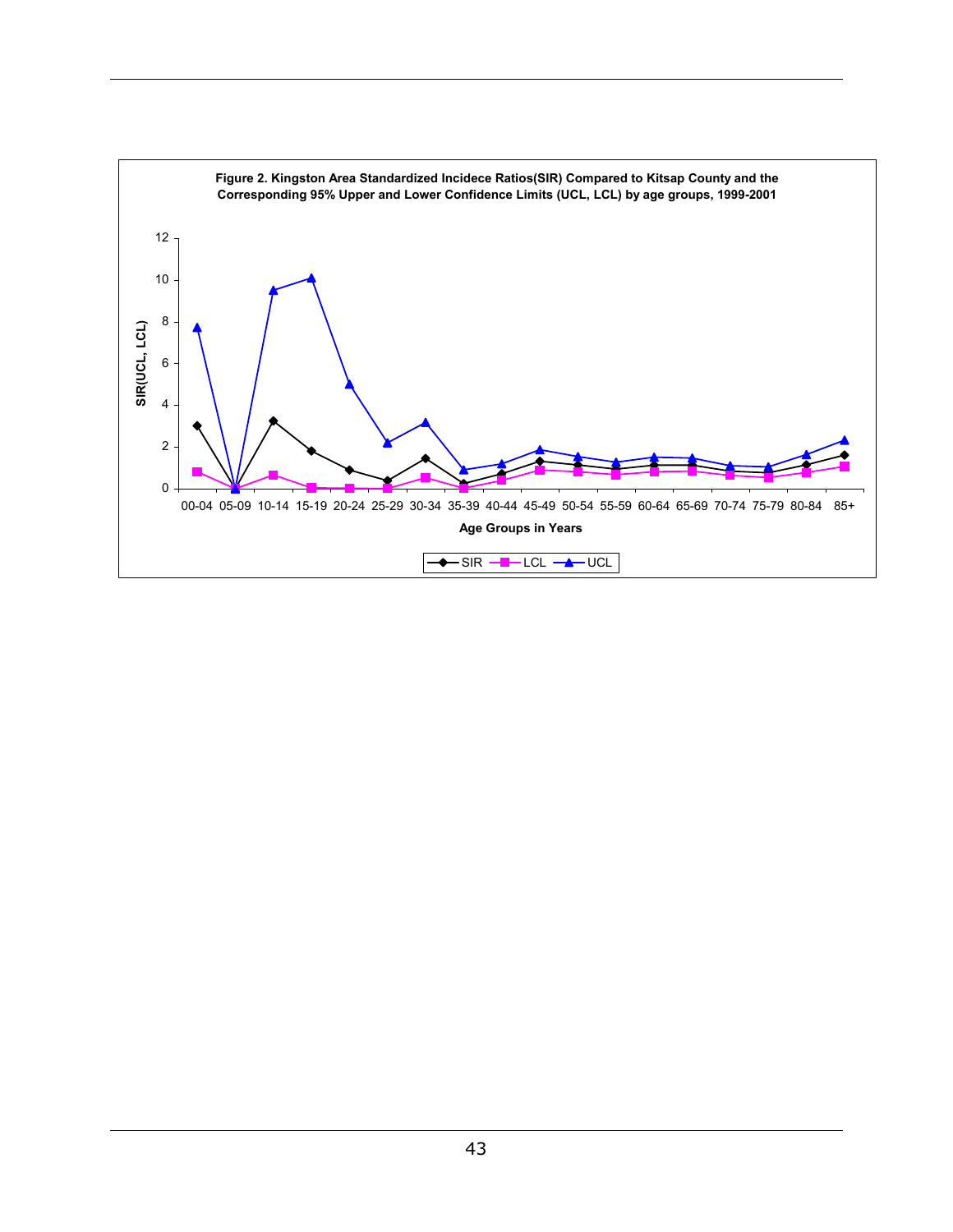